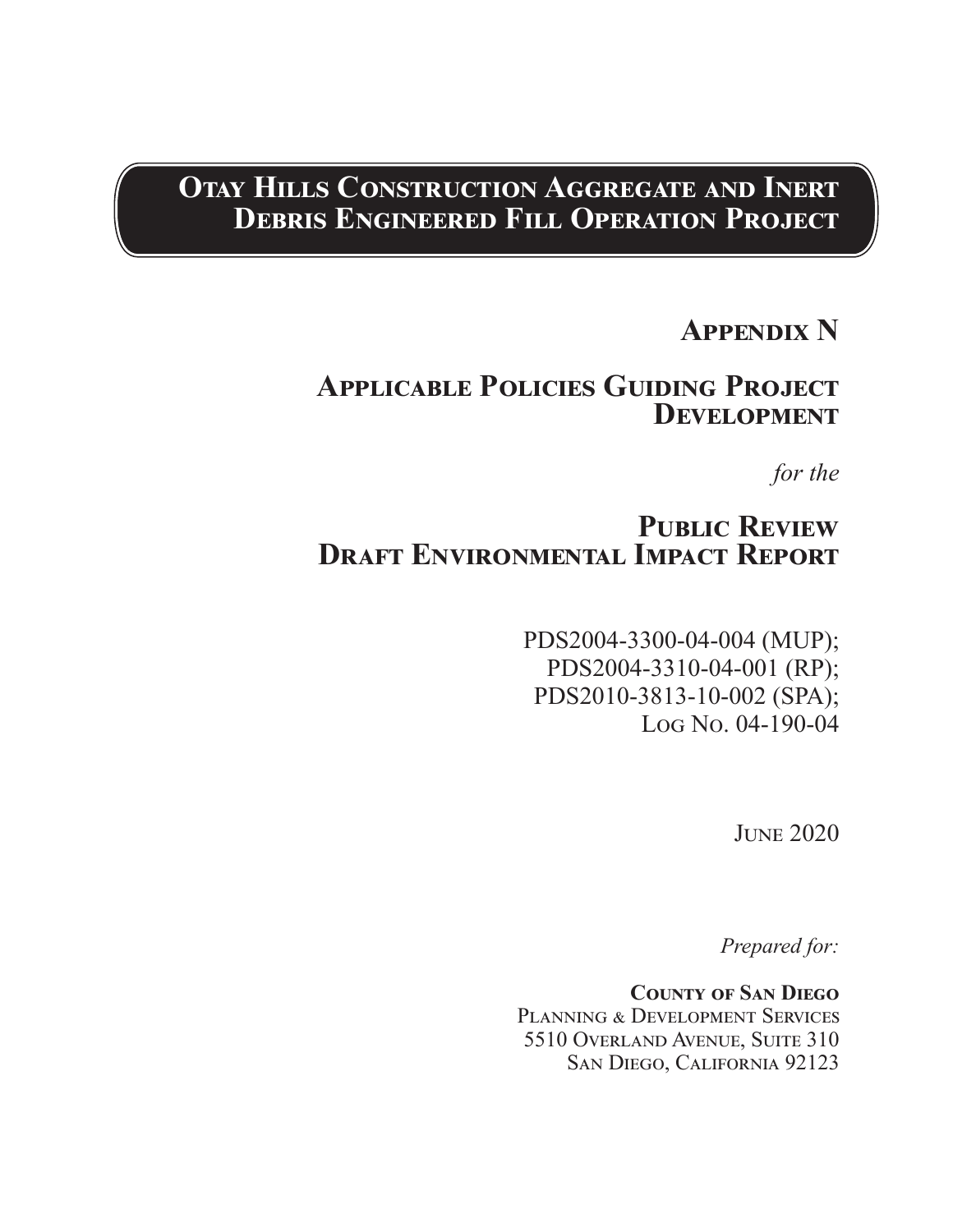| <b>Appendix N</b><br>APPLICABLE POLICIES GUIDING PROJECT DEVELOPMENT                                                                                                                                                                                                                                                                |                                                                                                                                                                                                                                                                                                                                                                                                                                   |                    |
|-------------------------------------------------------------------------------------------------------------------------------------------------------------------------------------------------------------------------------------------------------------------------------------------------------------------------------------|-----------------------------------------------------------------------------------------------------------------------------------------------------------------------------------------------------------------------------------------------------------------------------------------------------------------------------------------------------------------------------------------------------------------------------------|--------------------|
| <b>Goal/Policy</b>                                                                                                                                                                                                                                                                                                                  | <b>Project Compliance</b>                                                                                                                                                                                                                                                                                                                                                                                                         | <b>Consistent?</b> |
|                                                                                                                                                                                                                                                                                                                                     | <b>COUNTY OF SAN DIEGO GENERAL PLAN</b>                                                                                                                                                                                                                                                                                                                                                                                           |                    |
| <b>Land Use Element</b><br><b>Goal LU-5</b><br>Climate Change and Land Use. A land use plan and<br>associated development techniques and patterns that<br>reduce emissions of local greenhouse gases in<br>accordance with State initiatives, while promoting<br>public health.                                                     | The Project has been designed to incorporate measures to reduce<br>emissions of local GHG emissions, including water conservation design<br>features to reduce water usage and associated GHG emissions.<br>Extensive on-site preserved open space abutting the Project impact<br>footprint (i.e., the Otay Hills Conservation Area [OHCA]), within the<br>larger Project site, would serve as mitigation for biological impacts, | Yes                |
| <b>Policies</b><br>LU-5.2 Sustainable Planning and Design.<br>Incorporate into new development sustainable<br>planning and design.                                                                                                                                                                                                  | helping to ensure preservation of contiguous regionally significant open<br>space corridors. See Subchapter 4.3, Biological Resources, for further<br>details.                                                                                                                                                                                                                                                                    |                    |
| LU-5.3 Rural Land Preservation. Ensure the<br>preservation of existing open space and rural areas<br>(e.g., forested areas, agricultural lands, wildlife<br>habitat and corridors, wetlands, watersheds, and<br>groundwater recharge areas) when permitting<br>development under the Rural and Semi-Rural Land<br>Use Designations. |                                                                                                                                                                                                                                                                                                                                                                                                                                   |                    |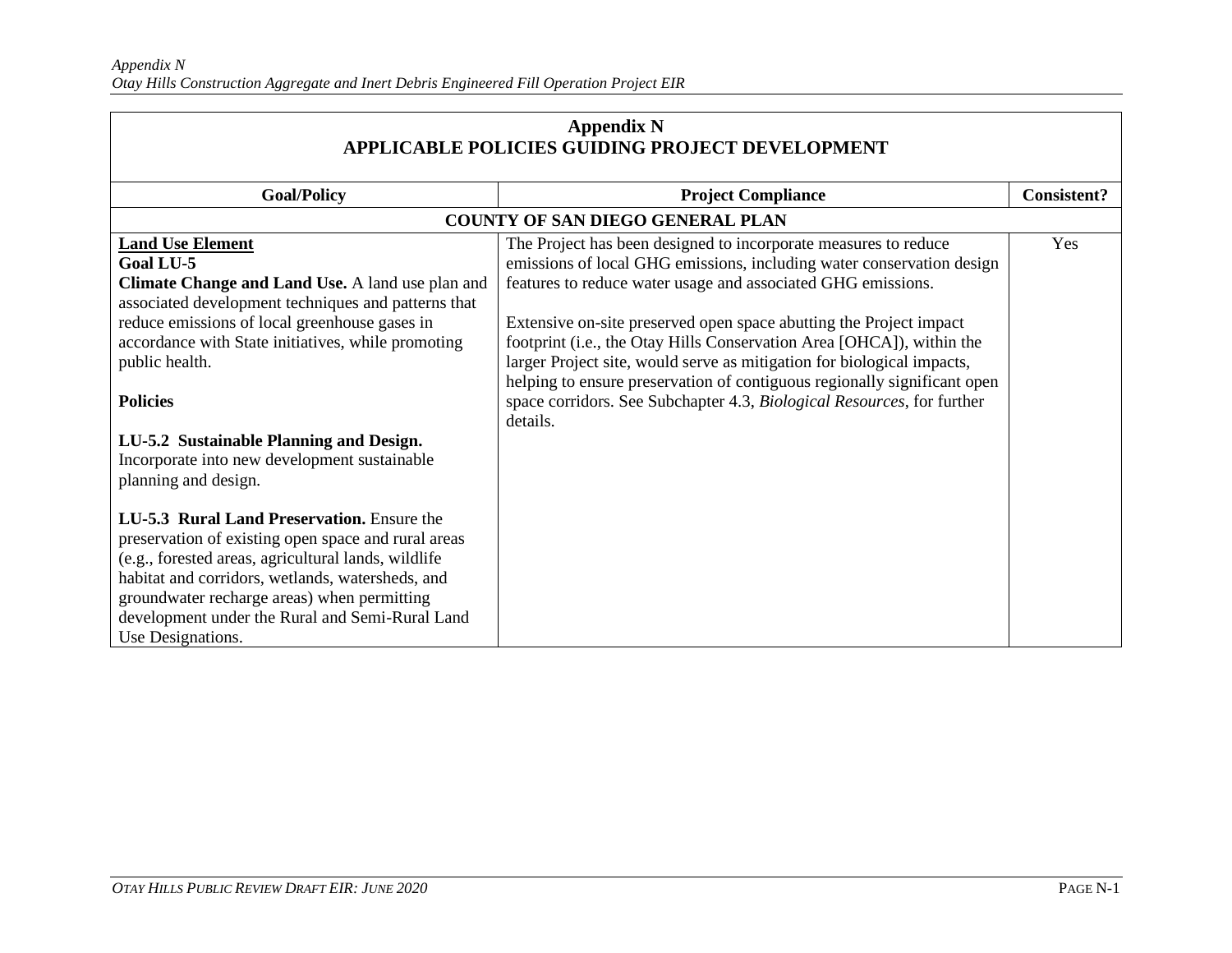| <b>Appendix N</b><br><b>APPLICABLE POLICIES GUIDING PROJECT DEVELOPMENT</b>                                                                                                                                                                                                                                                                                 |                                                                                                                                                                                                                                                                                                                                                                                    |                    |
|-------------------------------------------------------------------------------------------------------------------------------------------------------------------------------------------------------------------------------------------------------------------------------------------------------------------------------------------------------------|------------------------------------------------------------------------------------------------------------------------------------------------------------------------------------------------------------------------------------------------------------------------------------------------------------------------------------------------------------------------------------|--------------------|
| <b>Goal/Policy</b>                                                                                                                                                                                                                                                                                                                                          | <b>Project Compliance</b>                                                                                                                                                                                                                                                                                                                                                          | <b>Consistent?</b> |
|                                                                                                                                                                                                                                                                                                                                                             | <b>COUNTY OF SAN DIEGO GENERAL PLAN (cont.)</b>                                                                                                                                                                                                                                                                                                                                    |                    |
| <b>Land Use Element (cont.)</b><br>Goal LU-6<br>Development-Environmental Balance. A built<br>environment in balance with the natural environment,<br>scarce resources, natural hazards, and the unique<br>local character of individual communities.                                                                                                       | Extensive on-site preserved open space abutting the Project impact<br>footprint (i.e., OHCA), within the larger Project site, would serve as<br>mitigation for biological impacts, helping to ensure preservation of<br>sensitive natural resources and features, as well as the regional open<br>space network. See Subchapter 4.3, Biological Resources, for further<br>details. | Yes                |
| <b>Policies</b><br>LU-6.1 Environmental Sustainability. Require the<br>protection of intact or sensitive natural resources in<br>support of the long-term sustainability of the<br>natural environment.                                                                                                                                                     | The Proposed Project would be designed to conform to prevailing<br>growth, storm water and water quality policies. See Subchapter 4.2,<br>Hydrology/Water Quality, for more discussion of hydrology and water<br>quality impacts.                                                                                                                                                  |                    |
| LU-6.5 Sustainable Stormwater Management.<br>Ensure that development minimizes the use of<br>impervious surfaces and incorporates other Low<br>Impact Development techniques as well as a<br>combination of site design, source control, and<br>stormwater best management practices, where<br>applicable and consistent with the County's<br>LID Handbook. |                                                                                                                                                                                                                                                                                                                                                                                    |                    |
| LU-6.6 Integration of Natural Features into<br>Project Design. Require incorporation of natural<br>features (including mature oaks, indigenous trees, and<br>rock formations) into proposed development and<br>require avoidance of sensitive<br>environmental resources.                                                                                   |                                                                                                                                                                                                                                                                                                                                                                                    |                    |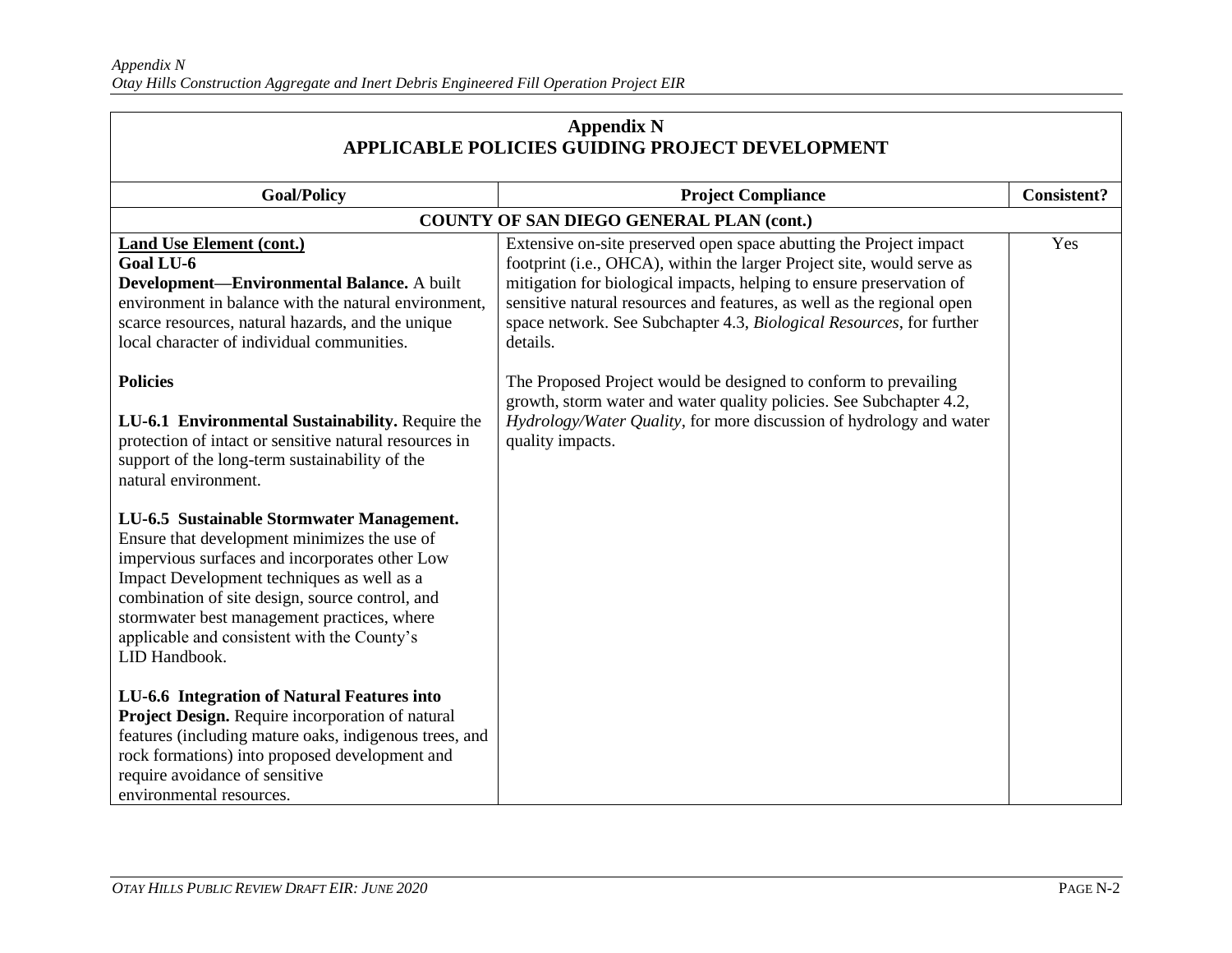| <b>Appendix N</b><br><b>APPLICABLE POLICIES GUIDING PROJECT DEVELOPMENT</b>                                                                                                                                                                                                                                                                     |                                                 |                    |
|-------------------------------------------------------------------------------------------------------------------------------------------------------------------------------------------------------------------------------------------------------------------------------------------------------------------------------------------------|-------------------------------------------------|--------------------|
| <b>Goal/Policy</b>                                                                                                                                                                                                                                                                                                                              | <b>Project Compliance</b>                       | <b>Consistent?</b> |
|                                                                                                                                                                                                                                                                                                                                                 | <b>COUNTY OF SAN DIEGO GENERAL PLAN (cont.)</b> |                    |
| <b>Land Use Element (cont.)</b><br>LU-6.7 Open Space Network. Require projects with<br>open space to design contiguous open space areas<br>that protect wildlife habitat and corridors; preserve<br>scenic vistas and areas; and connect with existing or<br>planned recreational opportunities.                                                |                                                 |                    |
| LU-6.9 Development Conformance with<br>Topography. Require development to conform to the<br>natural topography to limit grading; incorporate and<br>not significantly alter the dominant physical<br>characteristics of a site; and to utilize natural drainage<br>and topography in conveying stormwater to the<br>maximum extent practicable. |                                                 |                    |
| LU-6.10 Protection from Hazards. Require that<br>development be located and designed to protect<br>property and residents from the risks of natural and<br>man-induced hazards.                                                                                                                                                                 |                                                 |                    |
| <b>LU-6.11 Protection from Wildfires and</b><br>Unmitigable Hazards. Assign land uses and<br>densities in a manner that minimizes development in<br>extreme, very high and high fire threat areas or other<br>unmitigable hazardous areas.                                                                                                      |                                                 |                    |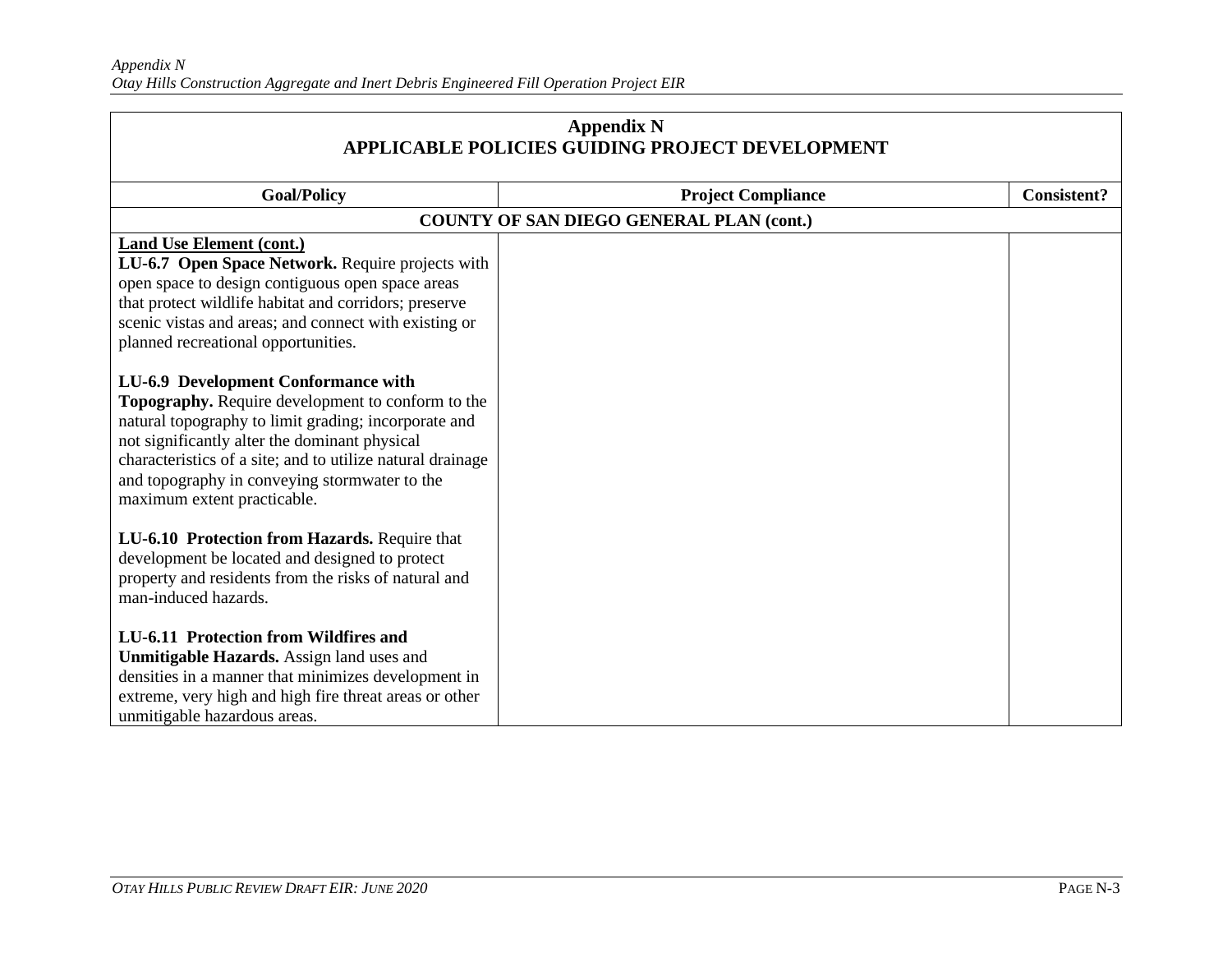| <b>Appendix N</b><br>APPLICABLE POLICIES GUIDING PROJECT DEVELOPMENT |                                                                          |                    |
|----------------------------------------------------------------------|--------------------------------------------------------------------------|--------------------|
| <b>Goal/Policy</b>                                                   | <b>Project Compliance</b>                                                | <b>Consistent?</b> |
|                                                                      | COUNTY OF SAN DIEGO GENERAL PLAN (cont.)                                 |                    |
| <b>Land Use Element (cont.)</b>                                      | The Project includes a large area of on-site preserved open space        | Yes                |
| <b>GOAL LU-10</b>                                                    | (i.e., OHCA), which would abut the Project impact footprint. This area   |                    |
| Function of Semi-Rural and Rural Lands. Semi-                        | would be conserved and avoiding a large area of sensitive                |                    |
| Rural and Rural Lands that buffer communities,                       | environmental resources. See Subchapter 4.3 for further details.         |                    |
| protect natural resources, foster agriculture, and                   |                                                                          |                    |
| accommodate unique rural communities.                                | The Project site is located within an area that is designated for rural  |                    |
|                                                                      | uses. Some of this area would be included in the Project impact          |                    |
| <b>Policies</b>                                                      | footprint, and would result in construction and mining activities.       |                    |
|                                                                      | However, much of the land designated for rural uses is located within    |                    |
| LU-10.2 Development—Environmental Resource                           | the preserved portion of the site. Environmental impacts within the      |                    |
| Relationship. Require development in Semi-Rural                      | Project impact footprint would be less than significant or would be      |                    |
| and Rural areas to respect and conserve the unique                   | reduced to less than significant levels (where feasible), with the       |                    |
| natural features and rural character and avoid                       | implementation of mitigation measures identified for each                |                    |
| sensitive or intact environmental resources and                      | environmental topic in Chapter 4.0, Environmental                        |                    |
| hazard areas.                                                        | Impacts/Environmental Consequences and Mitigation. Site operations       |                    |
|                                                                      | for the Proposed Project would employ approximately 10 to 15 people,     |                    |
| LU-10.4 Commercial and Industrial                                    | which would not generate a significant amount of vehicle trips. Vehicle  |                    |
| Development. Limit the establishment of commercial                   | trips associated with extraction activities are discussed in Subchapter  |                    |
| and industrial uses in Semi-Rural and Rural areas that               | 4.7, Traffic/Circulation. All traffic impacts would be reduced to a less |                    |
| are outside of Villages (including Rural Villages) to                | than significant level through incorporation of mitigation measures.     |                    |
| minimize vehicle trips and environmental impacts.                    |                                                                          |                    |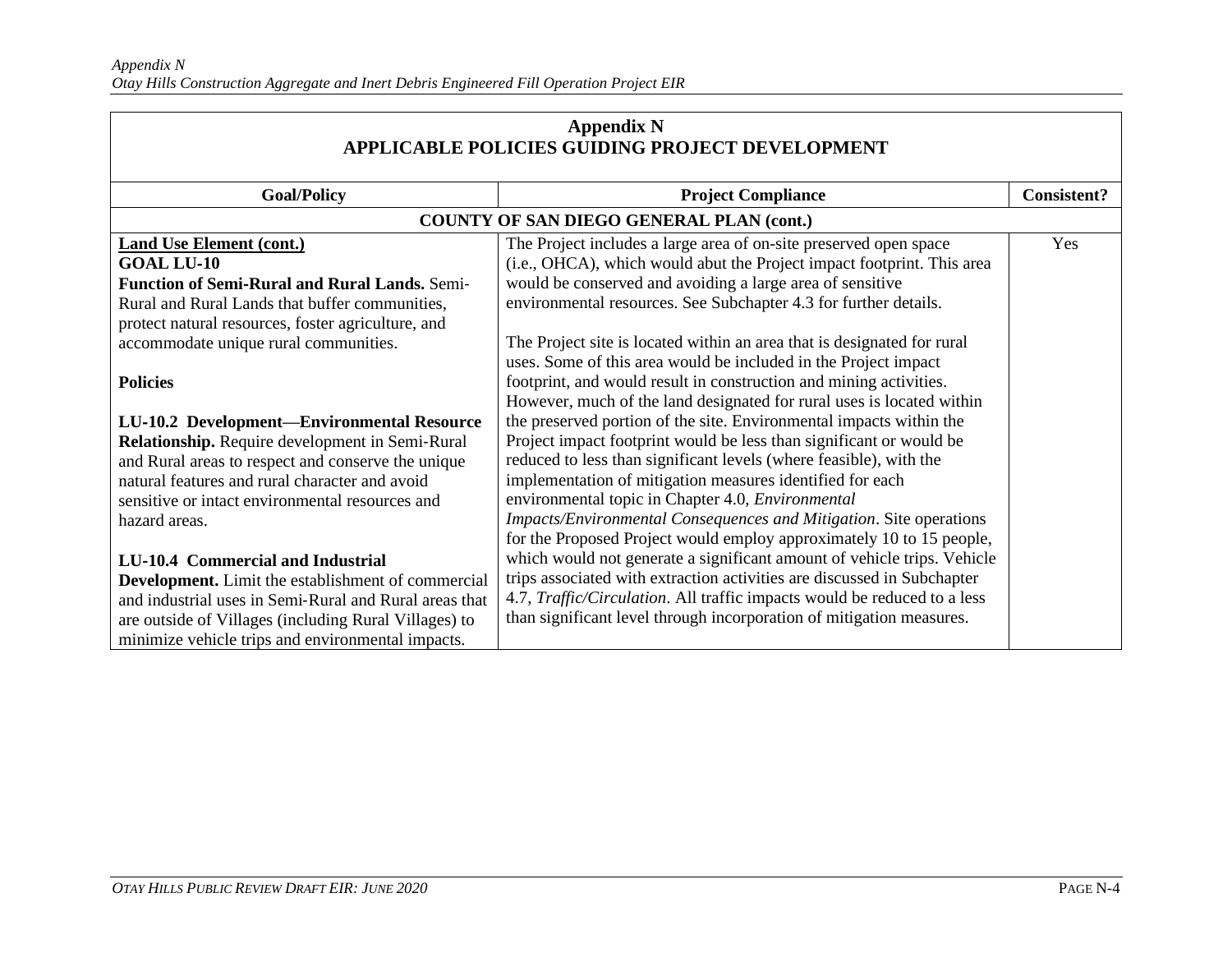| <b>Appendix N</b><br><b>APPLICABLE POLICIES GUIDING PROJECT DEVELOPMENT</b>                                                                                                                                                                                                                                                                                                                                                                                         |                                                                                                                                                                                                                          |                    |
|---------------------------------------------------------------------------------------------------------------------------------------------------------------------------------------------------------------------------------------------------------------------------------------------------------------------------------------------------------------------------------------------------------------------------------------------------------------------|--------------------------------------------------------------------------------------------------------------------------------------------------------------------------------------------------------------------------|--------------------|
| <b>Goal/Policy</b>                                                                                                                                                                                                                                                                                                                                                                                                                                                  | <b>Project Compliance</b>                                                                                                                                                                                                | <b>Consistent?</b> |
|                                                                                                                                                                                                                                                                                                                                                                                                                                                                     | <b>COUNTY OF SAN DIEGO GENERAL PLAN (cont.)</b>                                                                                                                                                                          |                    |
| <b>Land Use Element (cont.)</b>                                                                                                                                                                                                                                                                                                                                                                                                                                     | The planning and design of the Project has involved early cooperation                                                                                                                                                    | Yes                |
| <b>GOAL LU-12</b>                                                                                                                                                                                                                                                                                                                                                                                                                                                   | and coordination with the required providers of public services and                                                                                                                                                      |                    |
| <b>Infrastructure and Services Supporting</b>                                                                                                                                                                                                                                                                                                                                                                                                                       | utilities. The final approval of all proposed discretionary actions and                                                                                                                                                  |                    |
| Development. Adequate and sustainable                                                                                                                                                                                                                                                                                                                                                                                                                               | permits for on-site improvements would be predicated on the assurance                                                                                                                                                    |                    |
| infrastructure, public facilities, and essential services                                                                                                                                                                                                                                                                                                                                                                                                           | of efficient, economic and timely provision of required public services                                                                                                                                                  |                    |
| that meet community needs and are provided                                                                                                                                                                                                                                                                                                                                                                                                                          | and utilities.                                                                                                                                                                                                           |                    |
| concurrent with growth and development.                                                                                                                                                                                                                                                                                                                                                                                                                             |                                                                                                                                                                                                                          |                    |
| <b>Policies</b>                                                                                                                                                                                                                                                                                                                                                                                                                                                     | The proposed Project would result in significant direct and significant<br>cumulative impacts associated with traffic. All traffic impacts would be<br>reduced to a less than significant level through incorporation of |                    |
| LU-12.1 Concurrency of Infrastructure and                                                                                                                                                                                                                                                                                                                                                                                                                           | mitigation measures.                                                                                                                                                                                                     |                    |
| Services with Development. Require the provision                                                                                                                                                                                                                                                                                                                                                                                                                    |                                                                                                                                                                                                                          |                    |
| of infrastructure, facilities, and services needed by                                                                                                                                                                                                                                                                                                                                                                                                               |                                                                                                                                                                                                                          |                    |
| new development prior to that development, either                                                                                                                                                                                                                                                                                                                                                                                                                   |                                                                                                                                                                                                                          |                    |
| directly or through fees. Where appropriate, the                                                                                                                                                                                                                                                                                                                                                                                                                    |                                                                                                                                                                                                                          |                    |
| construction of infrastructure and facilities may be                                                                                                                                                                                                                                                                                                                                                                                                                |                                                                                                                                                                                                                          |                    |
| phased to coincide with project phasing.                                                                                                                                                                                                                                                                                                                                                                                                                            |                                                                                                                                                                                                                          |                    |
| LU-12.2 Maintenance of Adequate Services.<br>Require development to mitigate significant impacts<br>to existing service levels of public facilities or<br>services for existing residents and businesses. Provide<br>improvements for Mobility Element roads in<br>accordance with the Mobility Element Network<br>Appendix matrices, which may result in ultimate<br>build-out conditions that achieve an improved LOS<br>but do not achieve a LOS of D or better. |                                                                                                                                                                                                                          |                    |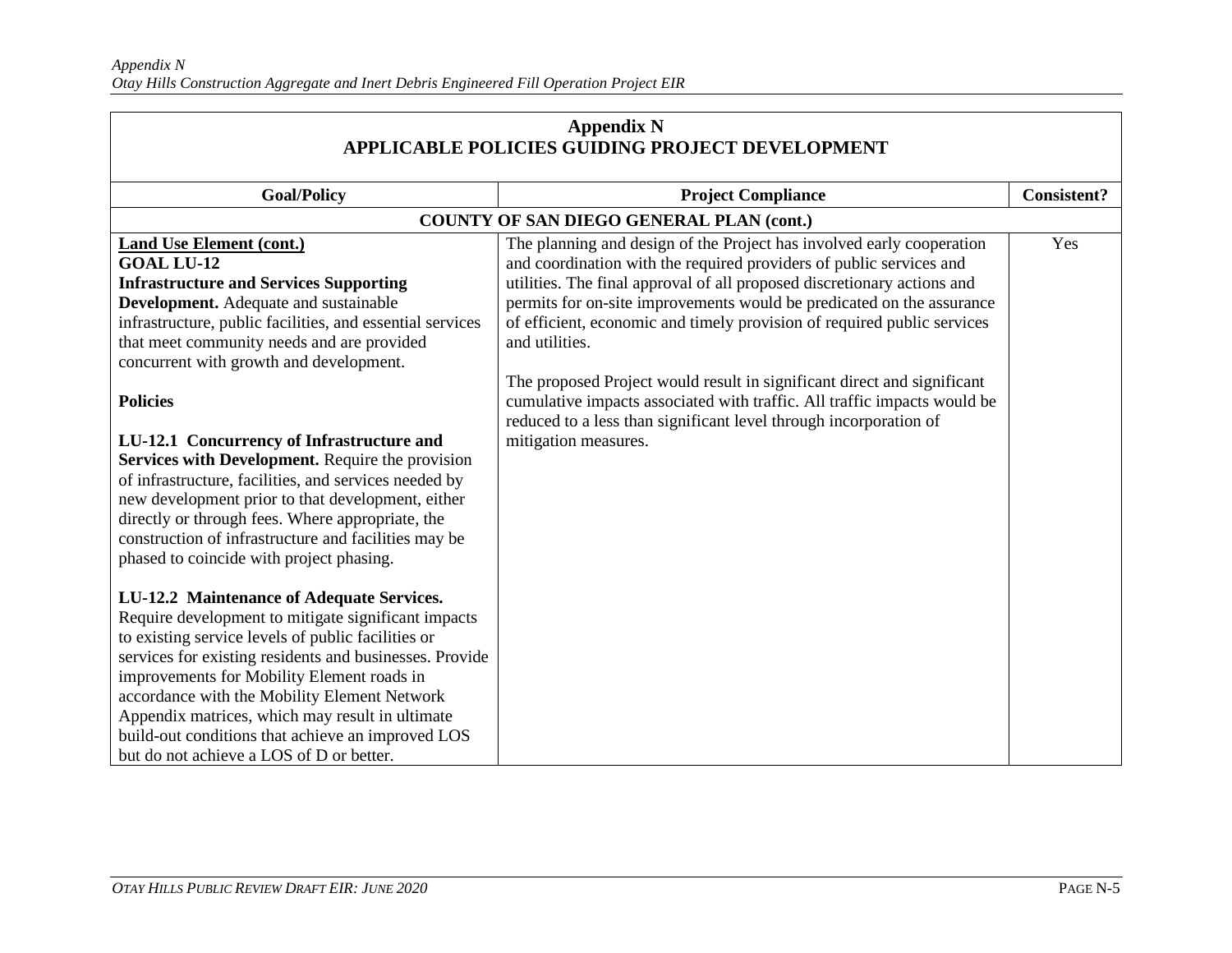| <b>Appendix N</b><br><b>APPLICABLE POLICIES GUIDING PROJECT DEVELOPMENT</b>                                                                                                                                                                                                                                                                                                                                                                                                                              |                                                                                                                                                                                                                                                                                                                                                                                                                                                                                                                                                                                        |                    |
|----------------------------------------------------------------------------------------------------------------------------------------------------------------------------------------------------------------------------------------------------------------------------------------------------------------------------------------------------------------------------------------------------------------------------------------------------------------------------------------------------------|----------------------------------------------------------------------------------------------------------------------------------------------------------------------------------------------------------------------------------------------------------------------------------------------------------------------------------------------------------------------------------------------------------------------------------------------------------------------------------------------------------------------------------------------------------------------------------------|--------------------|
| <b>Goal/Policy</b>                                                                                                                                                                                                                                                                                                                                                                                                                                                                                       | <b>Project Compliance</b>                                                                                                                                                                                                                                                                                                                                                                                                                                                                                                                                                              | <b>Consistent?</b> |
|                                                                                                                                                                                                                                                                                                                                                                                                                                                                                                          | <b>COUNTY OF SAN DIEGO GENERAL PLAN (cont.)</b>                                                                                                                                                                                                                                                                                                                                                                                                                                                                                                                                        |                    |
| Land Use Element (cont.)<br><b>LU-12.3</b> Infrastructure and Services<br><b>Compatibility.</b> Provide public facilities and services<br>that are sensitive to the environment with<br>characteristics of the unincorporated communities.<br>Encourage the collocation of infrastructure facilities,<br>where appropriate.                                                                                                                                                                              |                                                                                                                                                                                                                                                                                                                                                                                                                                                                                                                                                                                        |                    |
| <b>GOAL LU-13</b><br><b>Adequate Water Quality, Supply, and Protection.</b><br>A balanced and regionally integrated water<br>management approach to ensure the long-term<br>viability of San Diego County's water quality<br>and supply.<br><b>Policies</b>                                                                                                                                                                                                                                              | The planning and design of the Project has involved early cooperation<br>and coordination with the required providers of public services and<br>utilities. The final approval of all proposed discretionary actions and<br>permits for on-site improvements would be predicated on the assurance<br>of efficient, economic and timely provision of required public services<br>and utilities. A Service Availability Letter from OWD dated January<br>2002 identified adequate water resources were available for the<br>Proposed Project with annexation into Improvement District 7. | Yes                |
| LU-13.1 Adequacy of Water Supply. Coordinate<br>water infrastructure planning with land use planning<br>to maintain an acceptable availability of a high<br>quality sustainable water supply. Ensure that new<br>development includes both indoor and outdoor water<br>conservation measures to reduce demand.<br>LU-13.2 Commitment of Water Supply. Require<br>new development to identify adequate water<br>resources, in accordance with State law, to support<br>the development prior to approval. |                                                                                                                                                                                                                                                                                                                                                                                                                                                                                                                                                                                        |                    |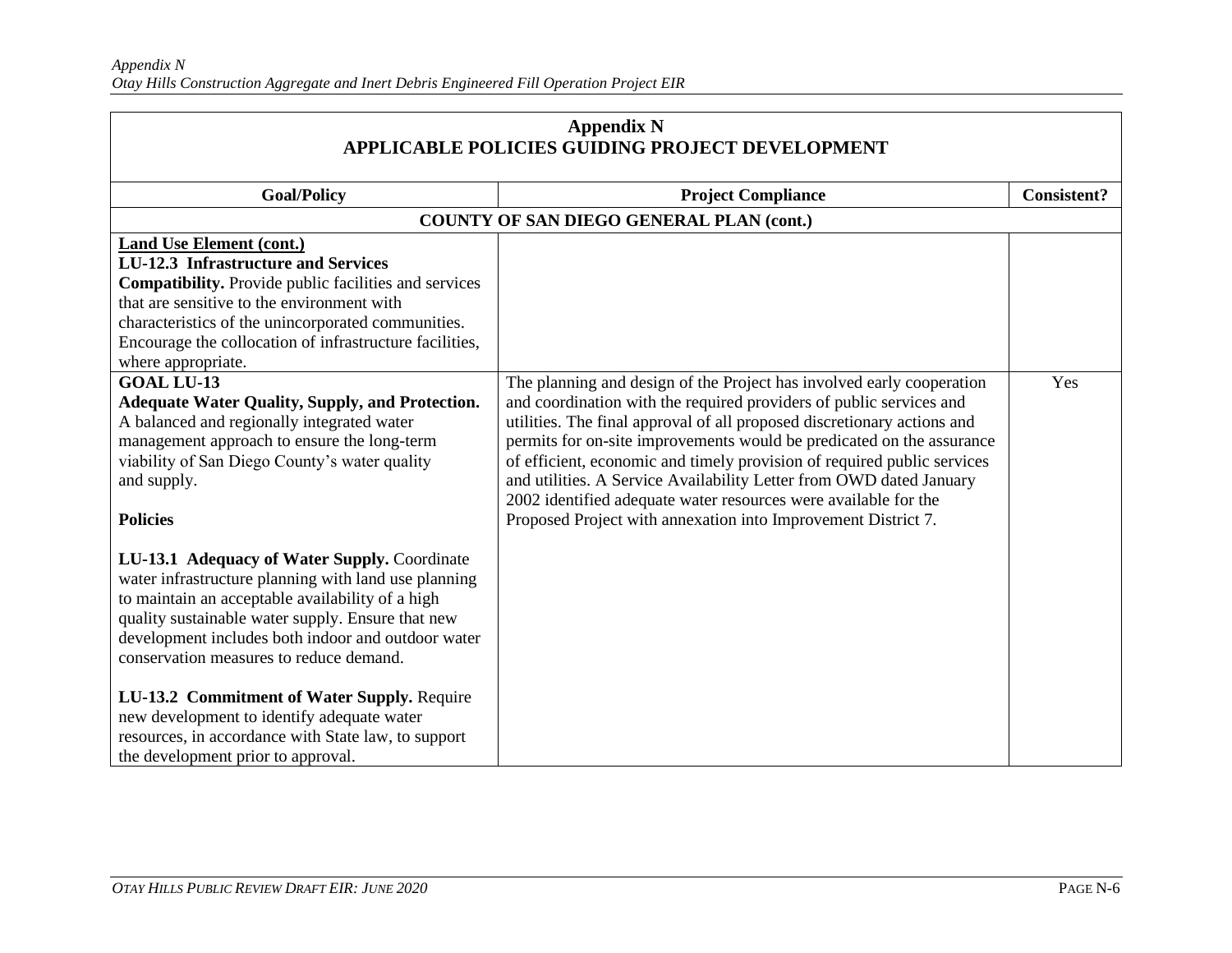| <b>Appendix N</b><br>APPLICABLE POLICIES GUIDING PROJECT DEVELOPMENT                                                                                                                                                                                                                                                                                                                                                                                                                       |                                                                                                                                                                                                                                                                                                                                                                                                                                                                                                                                                                                                                                                   |                    |
|--------------------------------------------------------------------------------------------------------------------------------------------------------------------------------------------------------------------------------------------------------------------------------------------------------------------------------------------------------------------------------------------------------------------------------------------------------------------------------------------|---------------------------------------------------------------------------------------------------------------------------------------------------------------------------------------------------------------------------------------------------------------------------------------------------------------------------------------------------------------------------------------------------------------------------------------------------------------------------------------------------------------------------------------------------------------------------------------------------------------------------------------------------|--------------------|
| <b>Goal/Policy</b>                                                                                                                                                                                                                                                                                                                                                                                                                                                                         | <b>Project Compliance</b>                                                                                                                                                                                                                                                                                                                                                                                                                                                                                                                                                                                                                         | <b>Consistent?</b> |
|                                                                                                                                                                                                                                                                                                                                                                                                                                                                                            | <b>COUNTY OF SAN DIEGO GENERAL PLAN (cont.)</b>                                                                                                                                                                                                                                                                                                                                                                                                                                                                                                                                                                                                   |                    |
| <b>Conservation and Open Space Element</b><br><b>GOAL COS-2</b><br><b>Sustainability of the Natural Environment.</b><br>Sustainable ecosystems with long-term viability to<br>maintain natural processes, sensitive lands, and<br>sensitive as well as common species, coupled with<br>sustainable growth and development.<br><b>COS-2.1 Protection, Restoration and</b><br><b>Enhancement.</b> Protect and enhance natural wildlife<br>habitat outside of preserves as development occurs | A Biological Technical Report was prepared for the Proposed Project.<br>With implementation of the mitigation measures listed in<br>Subchapter 4.3 for significant impacts to sensitive biological resources<br>pursuant to the regulations and requirements of the Corps, CDFW and<br>County, all project-specific impacts would be mitigated to less than<br>significant levels. The Proposed Project would therefore be consistent<br>with these Conservation and Open Space Element policies. The<br>Proposed Project also includes a reclamation plan specifically<br>addressing the post-extraction enhancement of vegetation and wildlife. | Yes                |
| according to the underlying land use designation.<br>Limit the degradation of regionally important natural<br>habitats within the Semi-Rural and Rural Lands<br>regional categories, as well as within Village lands<br>where appropriate.<br>COS-2.2 Habitat Protection through Site Design.<br>Require development to be sited in the least<br>biologically sensitive areas and minimize the loss of<br>natural habitat through site design.                                             |                                                                                                                                                                                                                                                                                                                                                                                                                                                                                                                                                                                                                                                   |                    |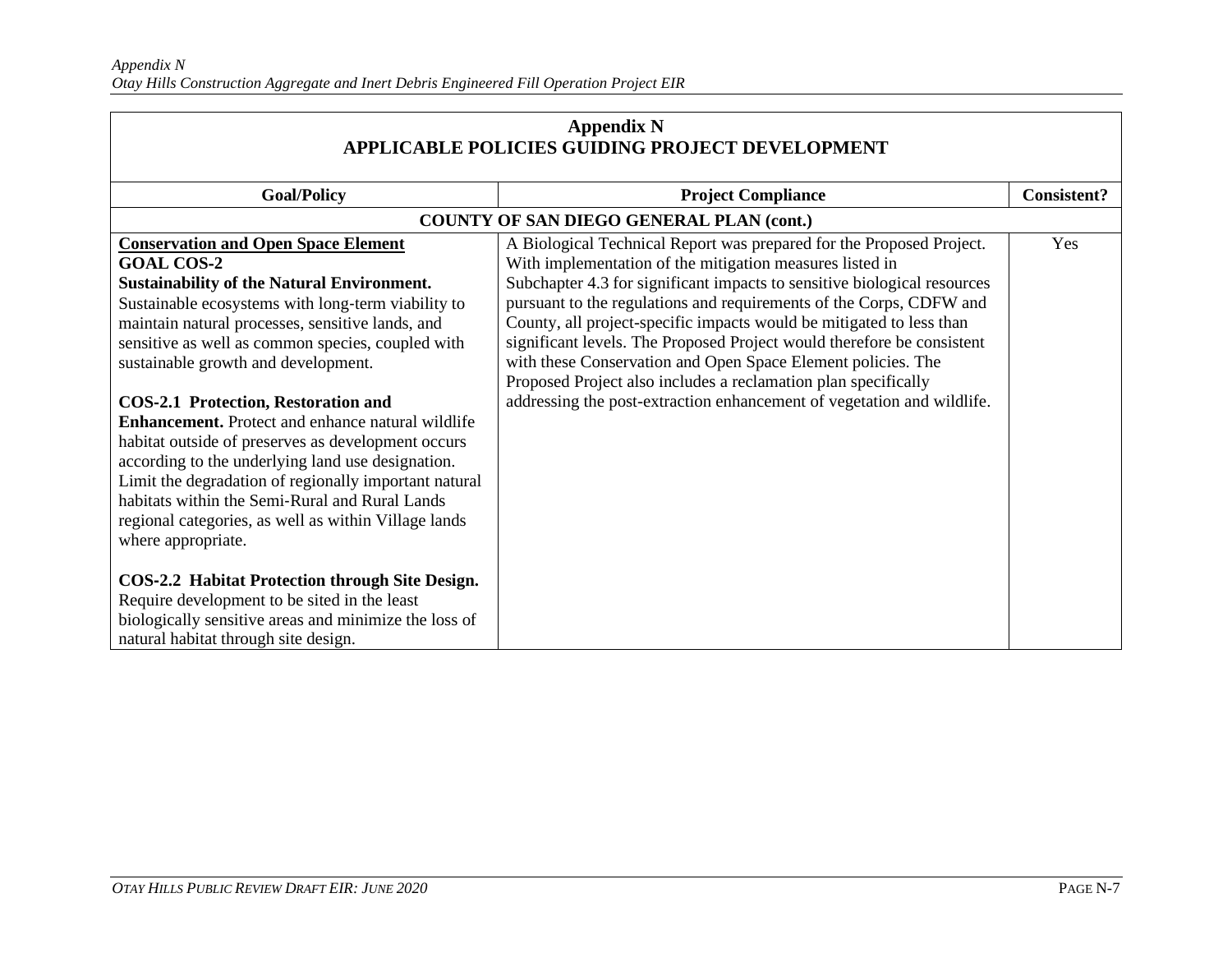| <b>Appendix N</b><br>APPLICABLE POLICIES GUIDING PROJECT DEVELOPMENT                                                                                                                                                                                                                                                                                                                                                                                                    |                                                                                                                                                                                                                                                              |                    |
|-------------------------------------------------------------------------------------------------------------------------------------------------------------------------------------------------------------------------------------------------------------------------------------------------------------------------------------------------------------------------------------------------------------------------------------------------------------------------|--------------------------------------------------------------------------------------------------------------------------------------------------------------------------------------------------------------------------------------------------------------|--------------------|
| <b>Goal/Policy</b>                                                                                                                                                                                                                                                                                                                                                                                                                                                      | <b>Project Compliance</b>                                                                                                                                                                                                                                    | <b>Consistent?</b> |
|                                                                                                                                                                                                                                                                                                                                                                                                                                                                         | COUNTY OF SAN DIEGO GENERAL PLAN (cont.)                                                                                                                                                                                                                     |                    |
| <b>Conservation and Open Space Element (cont.)</b><br><b>GOAL COS-3</b><br><b>Protection and Enhancement of Wetlands.</b><br>Wetlands that are restored and enhanced and<br>protected from adverse impacts.                                                                                                                                                                                                                                                             | The proposed Project would result in significant impacts to wetlands, as<br>discussed in Subchapter 4.3. However, mitigation provided in<br>Subchapter 4.3, would reduce impacts associated with jurisdictional<br>impacts to a less than significant level. | Yes                |
| <b>Policies</b>                                                                                                                                                                                                                                                                                                                                                                                                                                                         |                                                                                                                                                                                                                                                              |                    |
| COS-3.1 Wetland Protection. Require development<br>to preserve existing natural wetland areas and<br>associated transitional riparian and upland buffers<br>and retain opportunities for enhancement.                                                                                                                                                                                                                                                                   |                                                                                                                                                                                                                                                              |                    |
| COS-3.2 Minimize Impacts of Development.<br>Require development projects to:<br>Mitigate any unavoidable losses of wetlands,<br>including its habitat functions and values; and<br>Protect wetlands, including vernal pools, from a<br>variety of discharges and activities, such as<br>dredging or adding fill material, exposure to<br>pollutants such as nutrients, hydromodification,<br>land and vegetation clearing, and the<br>introduction of invasive species. |                                                                                                                                                                                                                                                              |                    |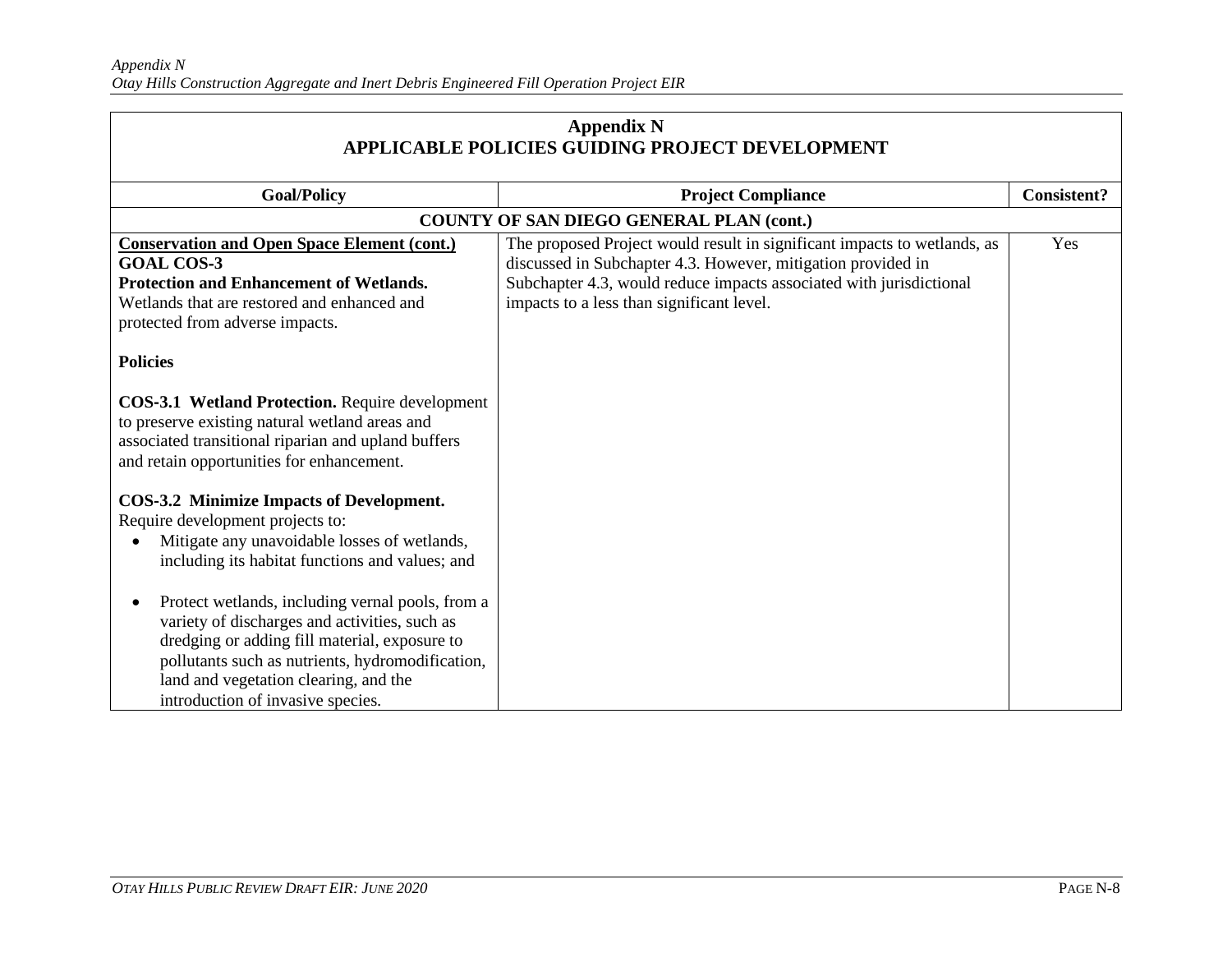| <b>Appendix N</b><br>APPLICABLE POLICIES GUIDING PROJECT DEVELOPMENT                                                                                                                                                                                                                                                                                                                                                                                                        |                                                                                                                                                                                                                                                                                                      |                    |
|-----------------------------------------------------------------------------------------------------------------------------------------------------------------------------------------------------------------------------------------------------------------------------------------------------------------------------------------------------------------------------------------------------------------------------------------------------------------------------|------------------------------------------------------------------------------------------------------------------------------------------------------------------------------------------------------------------------------------------------------------------------------------------------------|--------------------|
| <b>Goal/Policy</b>                                                                                                                                                                                                                                                                                                                                                                                                                                                          | <b>Project Compliance</b>                                                                                                                                                                                                                                                                            | <b>Consistent?</b> |
|                                                                                                                                                                                                                                                                                                                                                                                                                                                                             | <b>COUNTY OF SAN DIEGO GENERAL PLAN (cont.)</b>                                                                                                                                                                                                                                                      |                    |
| <b>Conservation and Open Space Element (cont.)</b><br><b>GOAL COS-4</b>                                                                                                                                                                                                                                                                                                                                                                                                     | The Proposed Project has been designed to conform to prevailing storm<br>water and water quality policies. The overall existing surface drainage                                                                                                                                                     | Yes                |
| Water Management. A balanced and regionally<br>integrated water management approach to achieve the<br>long-term viability of the County's water quality<br>and supply.                                                                                                                                                                                                                                                                                                      | patterns and flow directions at the Project site would not be altered in<br>the ultimate (post-Project) condition, although several small, ephemeral<br>on-site drainages would be affected during Project operations. During<br>extraction and related operations, surface flows in the central and |                    |
| <b>Policies</b>                                                                                                                                                                                                                                                                                                                                                                                                                                                             | southern portions of the impact footprint that enter the pit would be<br>retained, and would either infiltrate or evaporate. The associated effects<br>to drainage patterns in these areas would be minor, however, due to the                                                                       |                    |
| <b>COS-4.3 Stormwater Filtration.</b> Maximize<br>stormwater filtration and/or infiltration in areas that<br>are not subject to high groundwater by maximizing<br>the natural drainage patterns and the retention of<br>natural vegetation and other pervious surfaces. This<br>policy shall not apply in areas with high groundwater,<br>where raising the water table could cause septic<br>system failures, moisture damage to building slabs,<br>and/or other problems. | small size and ephemeral nature of the subject drainages, as well as the<br>limited amount of associated runoff.                                                                                                                                                                                     |                    |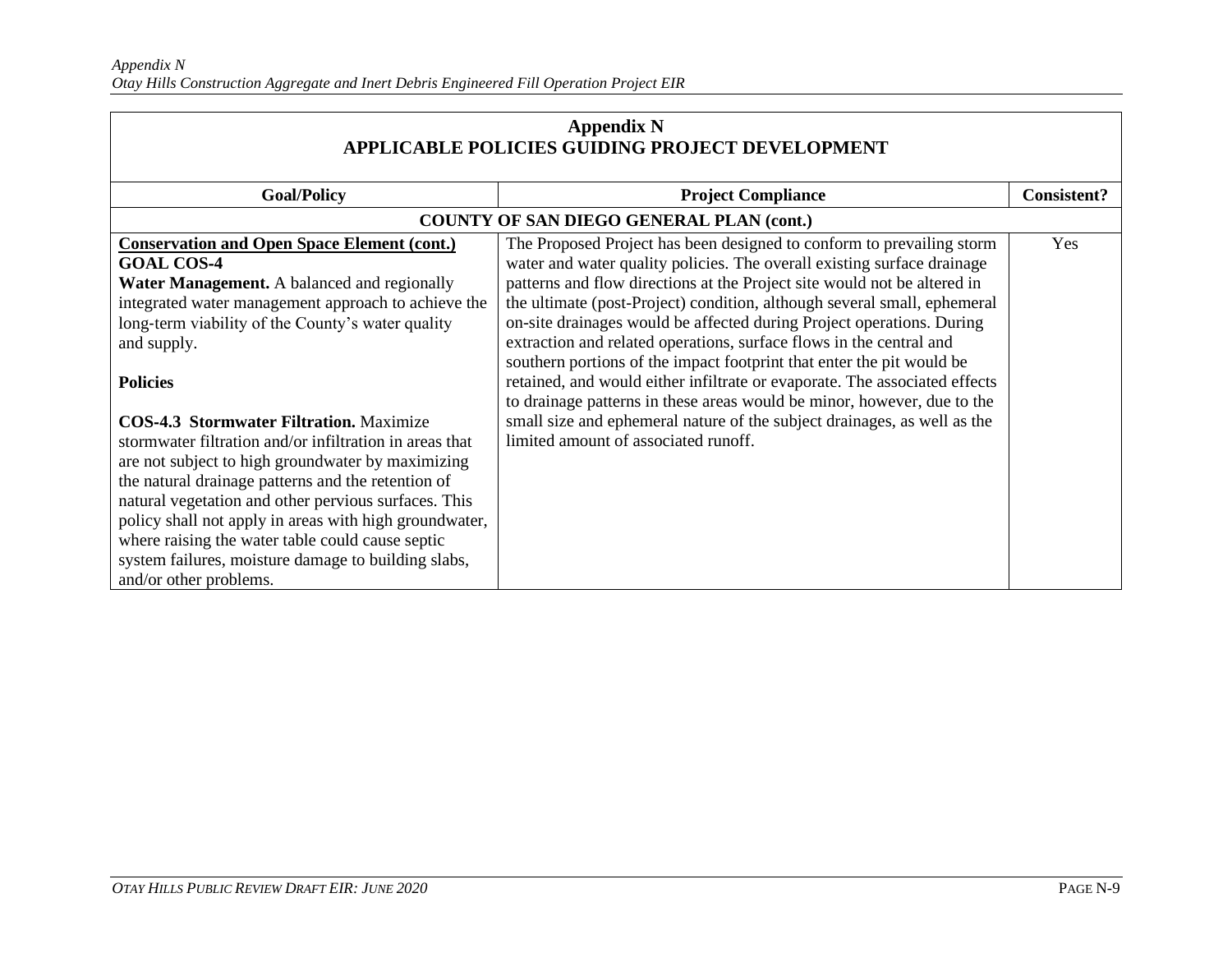| <b>Appendix N</b><br>APPLICABLE POLICIES GUIDING PROJECT DEVELOPMENT                                                                                                                                                                                                                                                                       |                                                                                                                                          |                    |
|--------------------------------------------------------------------------------------------------------------------------------------------------------------------------------------------------------------------------------------------------------------------------------------------------------------------------------------------|------------------------------------------------------------------------------------------------------------------------------------------|--------------------|
| <b>Goal/Policy</b>                                                                                                                                                                                                                                                                                                                         | <b>Project Compliance</b>                                                                                                                | <b>Consistent?</b> |
|                                                                                                                                                                                                                                                                                                                                            | <b>COUNTY OF SAN DIEGO GENERAL PLAN (cont.)</b>                                                                                          |                    |
| <b>Conservation and Open Space Element (cont.)</b>                                                                                                                                                                                                                                                                                         | The Proposed Project would be designed to conform to prevailing                                                                          | Yes                |
| <b>GOAL COS-5</b>                                                                                                                                                                                                                                                                                                                          | storm water and water quality policies. Impervious surfaces on site                                                                      |                    |
| <b>Protection and Maintenance of Water Resources.</b><br>Protection and maintenance of local reservoirs,                                                                                                                                                                                                                                   | would be limited to minor (and temporary) areas associated with<br>material processing facilities (e.g., crushers, etc.), administration |                    |
| watersheds, aquifer-recharge areas, and natural                                                                                                                                                                                                                                                                                            | structures (e.g., the on-site office trailer), and compaction of unpaved                                                                 |                    |
| drainage systems to maintain high-quality                                                                                                                                                                                                                                                                                                  | vehicle-equipment access and parking areas. The overall existing                                                                         |                    |
| water resources.                                                                                                                                                                                                                                                                                                                           | surface drainage patterns and flow directions at the Project site would                                                                  |                    |
|                                                                                                                                                                                                                                                                                                                                            | not be altered in the ultimate (post-Project) condition, thereby providing                                                               |                    |
| <b>Policies</b>                                                                                                                                                                                                                                                                                                                            | downslope protection. Revegetation would be accomplished using                                                                           |                    |
|                                                                                                                                                                                                                                                                                                                                            | native or non-invasive non-native species. The Proposed Project would                                                                    |                    |
| <b>COS-5.2 Impervious Surfaces. Require</b>                                                                                                                                                                                                                                                                                                | comply with all stormwater requirements, ensuring no significant                                                                         |                    |
| development to minimize the use of directly                                                                                                                                                                                                                                                                                                | impacts to water quality would occur. Refer to Subchapter 4.2,                                                                           |                    |
| connected impervious surfaces and to retain                                                                                                                                                                                                                                                                                                | Hydrology/Water Quality, for a detailed discussion on the Proposed                                                                       |                    |
| stormwater run-off caused from the development                                                                                                                                                                                                                                                                                             | Project's stormwater filtration.                                                                                                         |                    |
| footprint at or near the site of generation.                                                                                                                                                                                                                                                                                               |                                                                                                                                          |                    |
| <b>COS-5.3 Downslope Protection. Require</b><br>development to be appropriately sited and to<br>incorporate measures to retain natural flow regimes,<br>thereby protecting downslope areas from erosion,<br>capturing runoff to adequately allow for filtration<br>and/or infiltration, and protecting downstream<br>biological resources. |                                                                                                                                          |                    |
| COS-5.4 Invasive Species. Encourage the removal<br>of invasive species to restore natural drainage<br>systems, habitats, and natural hydrologic regimes<br>of watercourses.                                                                                                                                                                |                                                                                                                                          |                    |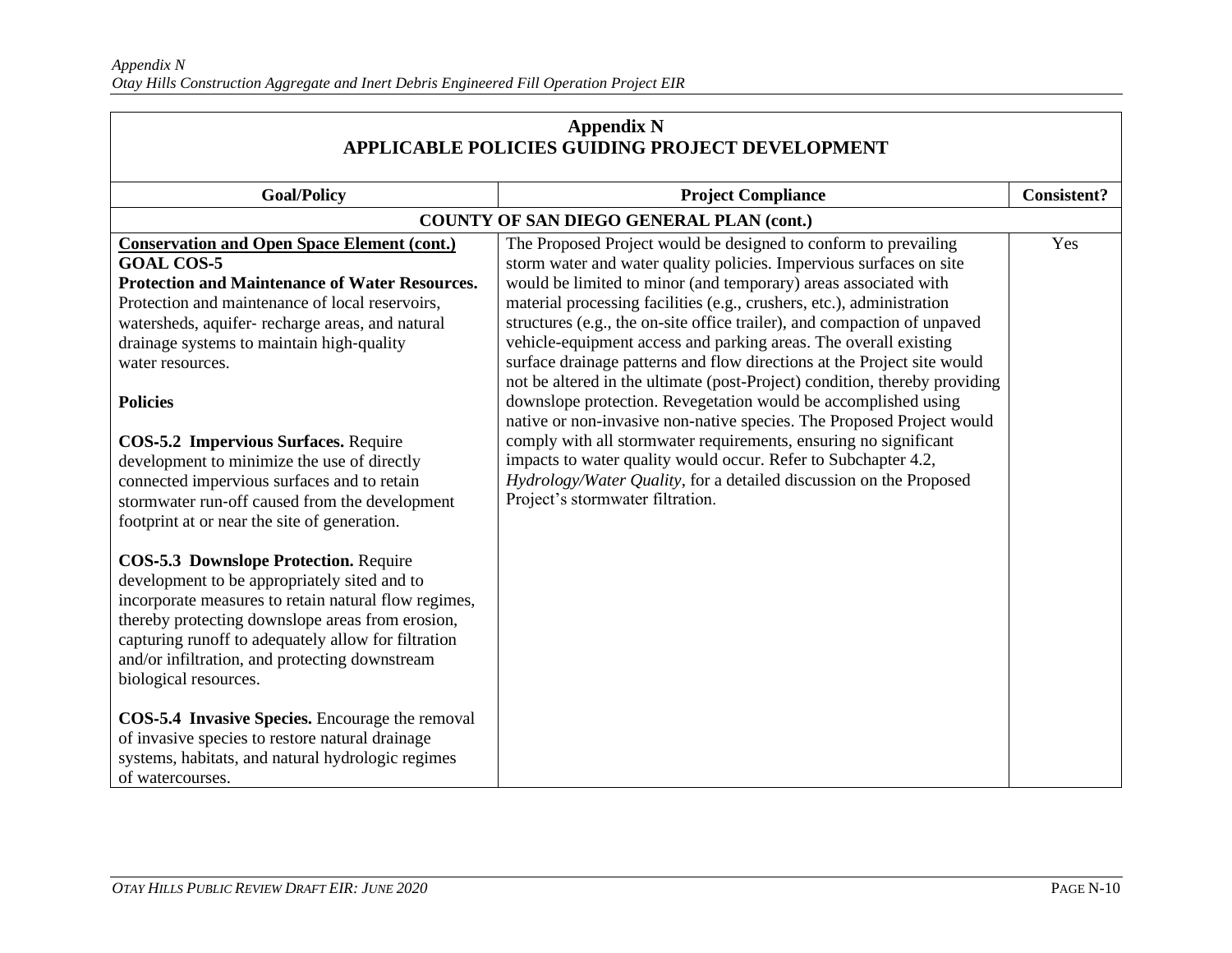| <b>Appendix N</b><br>APPLICABLE POLICIES GUIDING PROJECT DEVELOPMENT                                                                                                                                                                                                                                                                                                                                                                                                                        |                                                                                                                                                                                                                                                                                                                                                        |                    |
|---------------------------------------------------------------------------------------------------------------------------------------------------------------------------------------------------------------------------------------------------------------------------------------------------------------------------------------------------------------------------------------------------------------------------------------------------------------------------------------------|--------------------------------------------------------------------------------------------------------------------------------------------------------------------------------------------------------------------------------------------------------------------------------------------------------------------------------------------------------|--------------------|
| <b>Goal/Policy</b>                                                                                                                                                                                                                                                                                                                                                                                                                                                                          | <b>Project Compliance</b>                                                                                                                                                                                                                                                                                                                              | <b>Consistent?</b> |
|                                                                                                                                                                                                                                                                                                                                                                                                                                                                                             | <b>COUNTY OF SAN DIEGO GENERAL PLAN (cont.)</b>                                                                                                                                                                                                                                                                                                        |                    |
| <b>Conservation and Open Space Element (cont.)</b><br><b>COS-5.5 Impacts of Development to Water</b><br><b>Quality.</b> Require development projects to avoid<br>impacts to the water quality in local reservoirs,<br>groundwater resources, and recharge areas,<br>watersheds, and other local water sources.<br><b>GOAL COS-7</b>                                                                                                                                                         |                                                                                                                                                                                                                                                                                                                                                        | Yes                |
| <b>Protection and Preservation of Archaeological</b><br>Resources. Protection and preservation of the<br>County's important archeological resources for their<br>cultural importance to local communities, as well as<br>their research and educational potential.<br><b>Policies</b>                                                                                                                                                                                                       | A Cultural Resources Survey was prepared for the Project site<br>indicating the presence of several significant archaeological sites,<br>which would be impacted by the Proposed Project. All impacts would<br>be mitigated to less than significant levels. Refer to Subchapter 4.4,<br>Cultural Resources, for details and discussion of mitigation. |                    |
| <b>COS-7.1 Archaeological Protection. Preserve</b><br>important archaeological resources from loss or<br>destruction and require development to include<br>appropriate mitigation to protect the quality and<br>integrity of these resources.<br><b>COS-7.2 Open Space Easements. Require</b><br>development to avoid archeological resources<br>whenever possible. If complete avoidance is not<br>possible, require development to fully mitigate<br>impacts to archaeological resources. |                                                                                                                                                                                                                                                                                                                                                        |                    |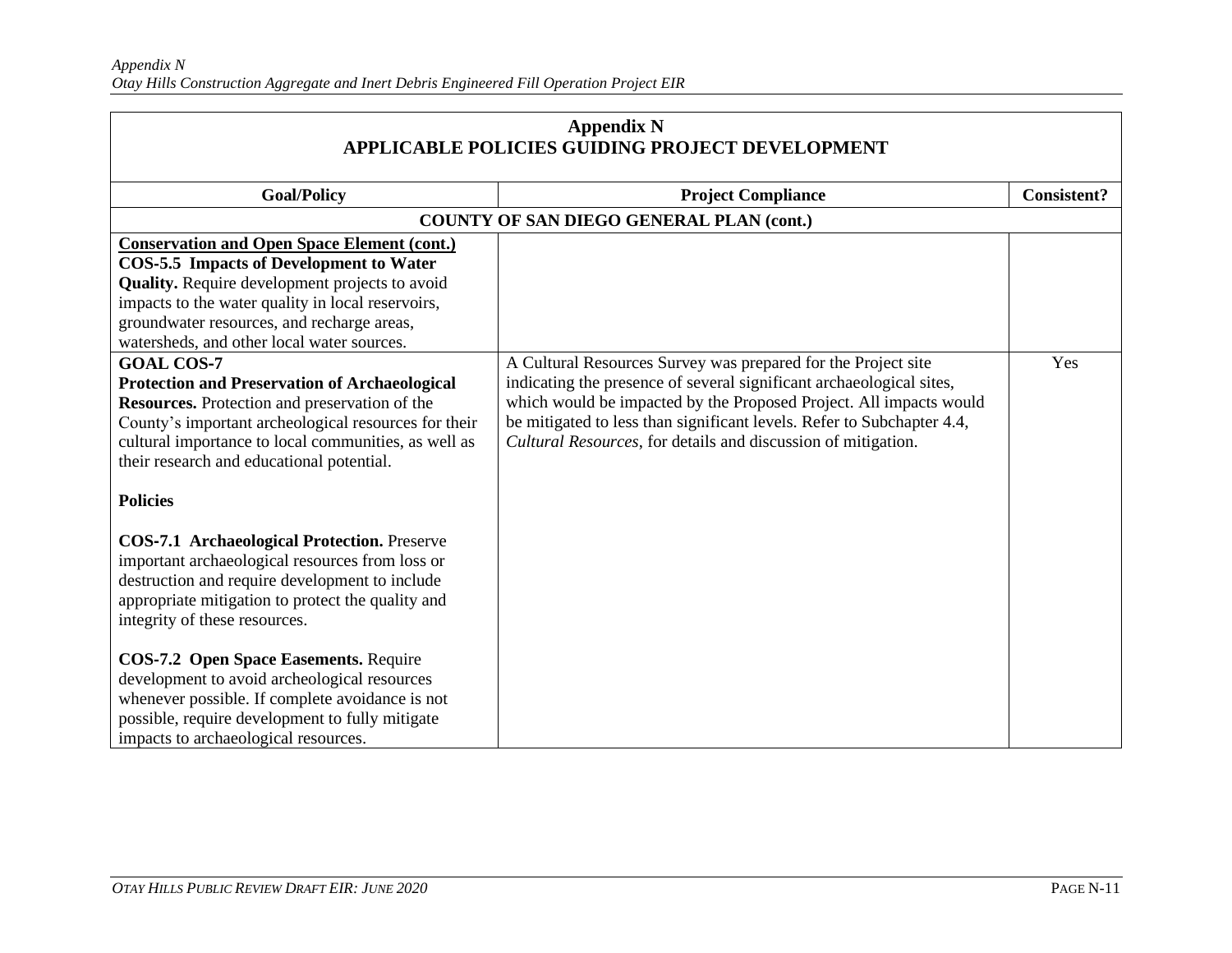| <b>Appendix N</b><br>APPLICABLE POLICIES GUIDING PROJECT DEVELOPMENT                                                                                                                                                                                                                                                                                                                                                                  |                                                 |                    |
|---------------------------------------------------------------------------------------------------------------------------------------------------------------------------------------------------------------------------------------------------------------------------------------------------------------------------------------------------------------------------------------------------------------------------------------|-------------------------------------------------|--------------------|
| <b>Goal/Policy</b>                                                                                                                                                                                                                                                                                                                                                                                                                    | <b>Project Compliance</b>                       | <b>Consistent?</b> |
|                                                                                                                                                                                                                                                                                                                                                                                                                                       | <b>COUNTY OF SAN DIEGO GENERAL PLAN (cont.)</b> |                    |
| <b>Conservation and Open Space Element (cont.)</b><br>COS-7.3 Archaeological Collections. Require the<br>appropriate treatment and preservation of<br>archaeological collections in a culturally<br>appropriate manner<br><b>COS-7.4 Consultation with Affected</b><br><b>Communities.</b> Require consultation with affected<br>communities, including local tribes to determine the<br>appropriate treatment of cultural resources. |                                                 |                    |
| <b>COS-7.5 Treatment of Human Remains. Require</b><br>human remains be treated with the utmost dignity and<br>respect and that the disposition and handling of<br>human remains will be done in consultation with the<br>Most Likely Descendant (MLD) and under the<br>requirements of Federal, State and County<br>Regulations.                                                                                                      |                                                 |                    |
| <b>COS-7.6 Cultural Resource Data Management.</b><br>Coordinate with public agencies, tribes, and<br>institutions in order to build and maintain a central<br>database that includes a notation whether collections<br>from each site are being curated, and if so, where,<br>along with the nature and location of cultural<br>resources throughout the County of San Diego.                                                         |                                                 |                    |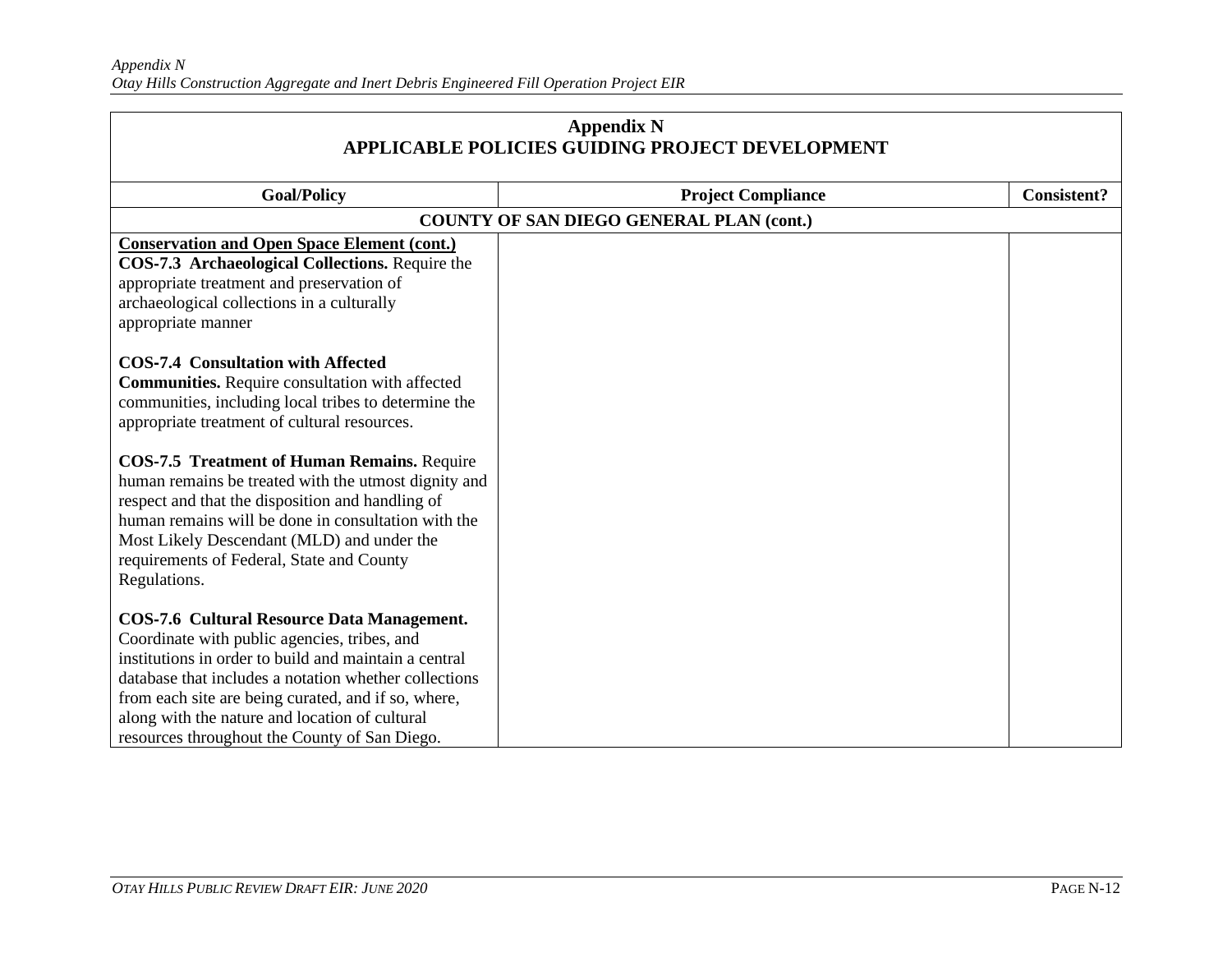| <b>Appendix N</b><br>APPLICABLE POLICIES GUIDING PROJECT DEVELOPMENT                                                                                                                                                                  |                                                                                                                                                                                                                                                                                                                                                                     |                    |
|---------------------------------------------------------------------------------------------------------------------------------------------------------------------------------------------------------------------------------------|---------------------------------------------------------------------------------------------------------------------------------------------------------------------------------------------------------------------------------------------------------------------------------------------------------------------------------------------------------------------|--------------------|
| <b>Goal/Policy</b>                                                                                                                                                                                                                    | <b>Project Compliance</b>                                                                                                                                                                                                                                                                                                                                           | <b>Consistent?</b> |
|                                                                                                                                                                                                                                       | <b>COUNTY OF SAN DIEGO GENERAL PLAN (cont.)</b>                                                                                                                                                                                                                                                                                                                     |                    |
| <b>Conservation and Open Space Element (cont.)</b><br><b>GOAL COS-9</b><br><b>Educational and Scientific Uses. Paleontological</b><br>resources and unique geologic features conserved for<br>educational and/or scientific purposes. | A Cultural Resources Survey was prepared for the Project site<br>indicating the presence of the Tertiary Otay Formation at the Project<br>site provides the potential for significant impacts to paleontological<br>resources. This impact would be mitigated to less than significant<br>levels. Refer to Subchapter 4.4 for details and discussion of mitigation. | Yes                |
| <b>Policies</b>                                                                                                                                                                                                                       |                                                                                                                                                                                                                                                                                                                                                                     |                    |
| COS-9.1 Preservation. Require the salvage and<br>preservation of unique paleontological resources<br>when exposed to the elements during excavation or<br>grading activities or other development processes.                          |                                                                                                                                                                                                                                                                                                                                                                     |                    |
| <b>COS-9.2 Impacts of Development.</b> Require<br>development to minimize impacts to unique<br>geological features from human related destruction,<br>damage, or loss.                                                                |                                                                                                                                                                                                                                                                                                                                                                     |                    |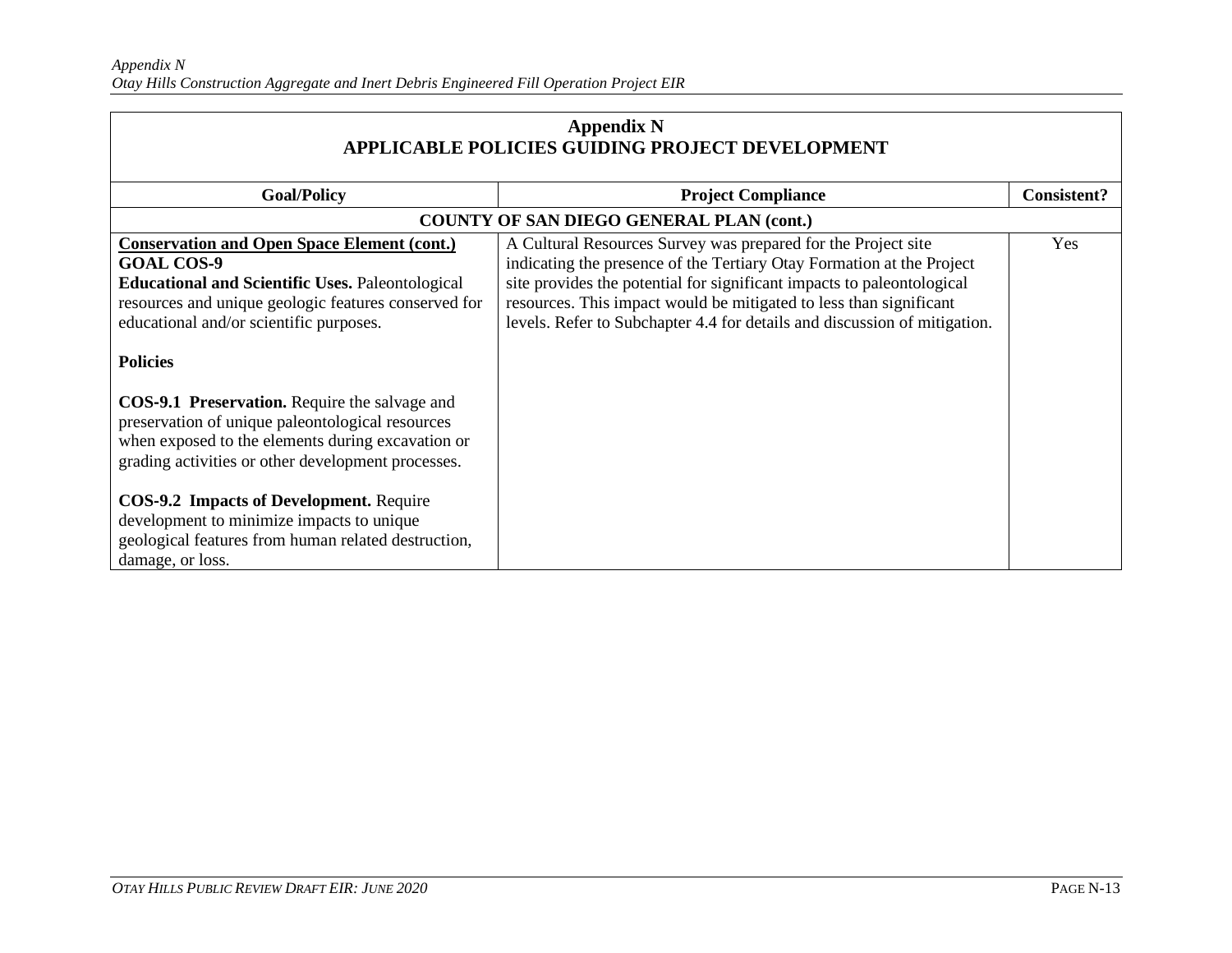| <b>Appendix N</b><br>APPLICABLE POLICIES GUIDING PROJECT DEVELOPMENT                                                                                                                                                                                                                                                                                                                                                                                                                                                                                                      |                                                                                                                                                                                                                                                                                                                                                                                                                                                                                                                                                                                                                                                 |                    |
|---------------------------------------------------------------------------------------------------------------------------------------------------------------------------------------------------------------------------------------------------------------------------------------------------------------------------------------------------------------------------------------------------------------------------------------------------------------------------------------------------------------------------------------------------------------------------|-------------------------------------------------------------------------------------------------------------------------------------------------------------------------------------------------------------------------------------------------------------------------------------------------------------------------------------------------------------------------------------------------------------------------------------------------------------------------------------------------------------------------------------------------------------------------------------------------------------------------------------------------|--------------------|
| <b>Goal/Policy</b>                                                                                                                                                                                                                                                                                                                                                                                                                                                                                                                                                        | <b>Project Compliance</b>                                                                                                                                                                                                                                                                                                                                                                                                                                                                                                                                                                                                                       | <b>Consistent?</b> |
|                                                                                                                                                                                                                                                                                                                                                                                                                                                                                                                                                                           | <b>COUNTY OF SAN DIEGO GENERAL PLAN (cont.)</b>                                                                                                                                                                                                                                                                                                                                                                                                                                                                                                                                                                                                 |                    |
| <b>Conservation and Open Space Element (cont.)</b><br><b>GOAL COS-10</b><br>Protection of Mineral Resources. The long-term<br>production of mineral materials adequate to meet the<br>local County average annual demand, while<br>maintaining permitted reserves equivalent to a 50-<br>year supply, using operational techniques and site<br>reclamation methods consistent with SMARA<br>standards such that adverse effects on surrounding<br>land uses, public health, and the environment<br>are minimized.                                                         | The Proposed Project would be sited in an area suitable for mineral<br>resource extraction. There are no incompatible land uses located<br>adjacent to the Project site. The Proposed Project would not restrict<br>road access to other mining facilities, areas designated for extraction, or<br>to areas classified MRZ-2 or MRZ-3.<br>The Proposed Project includes the preparation of a Reclamation Plan.<br>The Otay Hills Reclamation Plan (EnviroMINE 2018a) is contained in<br>Appendix B of this EIR and describes the phased reclamation of<br>extraction areas and sets forth standards to assure adequacy of the<br>plan measures. | Yes                |
| <b>Policies</b><br><b>COS-10.1 Siting of Development.</b> Encourage the<br>conservation (i.e., protection from incompatible land<br>uses) of areas designated as having substantial<br>potential for mineral extraction. Discourage<br>development that would substantially preclude the<br>future development of mining facilities in these areas.<br>Design development or uses to minimize the potential<br>conflict with existing or potential future mining<br>facilities. For purposes of this policy, incompatible<br>land uses are defined by SMARA Section 3675. | The Proposed Project would include extraction and processing of<br>construction aggregate, and would be consistent with the County's goal<br>to establish permitted aggregate resources that are sufficient to satisfy<br>50 years of County demand.                                                                                                                                                                                                                                                                                                                                                                                            |                    |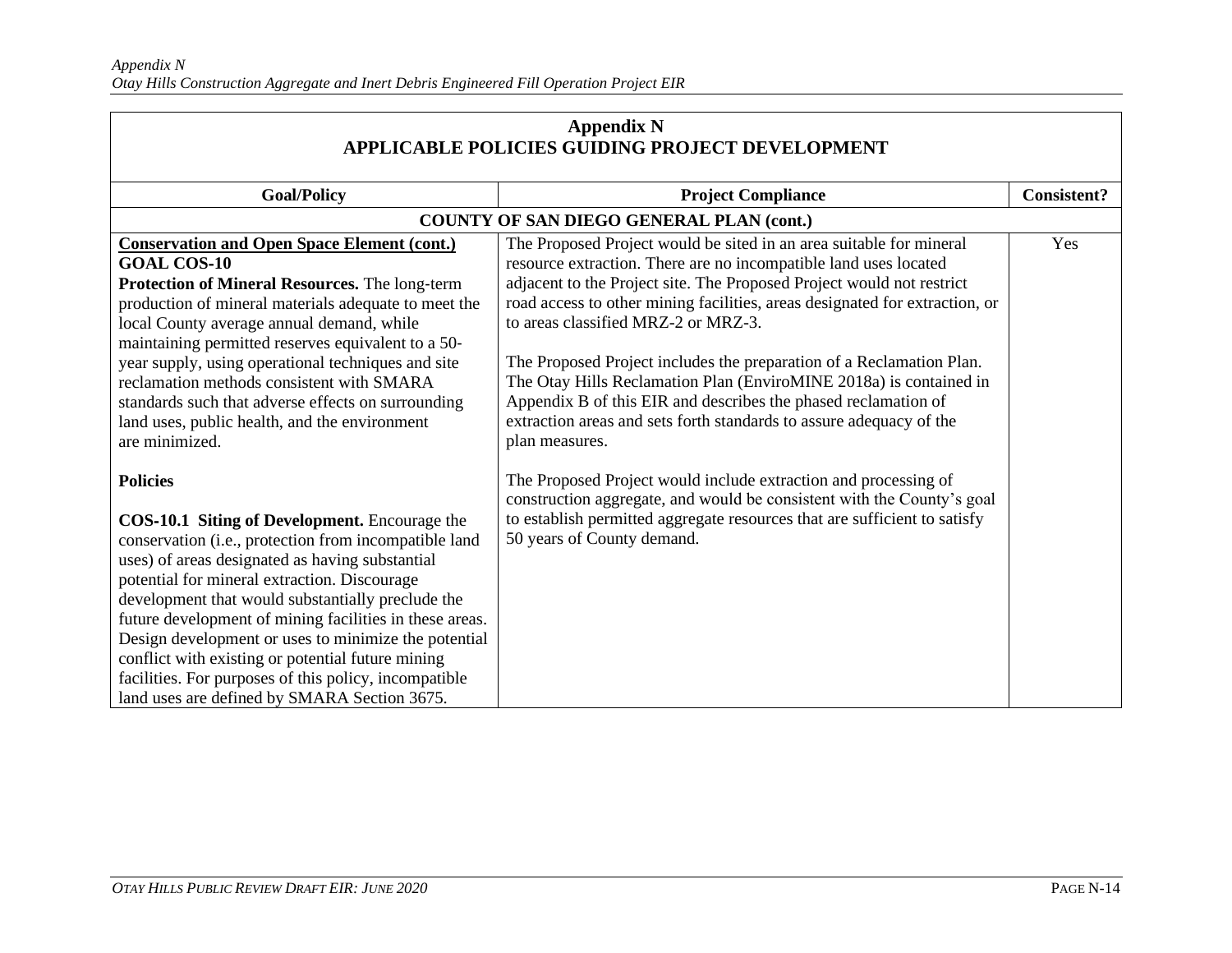| <b>Appendix N</b><br><b>APPLICABLE POLICIES GUIDING PROJECT DEVELOPMENT</b>                                                                                                                                                                                                                                                                                                                                                                                                                                                                                                                                                                                                      |                                                 |                    |
|----------------------------------------------------------------------------------------------------------------------------------------------------------------------------------------------------------------------------------------------------------------------------------------------------------------------------------------------------------------------------------------------------------------------------------------------------------------------------------------------------------------------------------------------------------------------------------------------------------------------------------------------------------------------------------|-------------------------------------------------|--------------------|
| <b>Goal/Policy</b>                                                                                                                                                                                                                                                                                                                                                                                                                                                                                                                                                                                                                                                               | <b>Project Compliance</b>                       | <b>Consistent?</b> |
|                                                                                                                                                                                                                                                                                                                                                                                                                                                                                                                                                                                                                                                                                  | <b>COUNTY OF SAN DIEGO GENERAL PLAN (cont.)</b> |                    |
| <b>Conservation and Open Space Element (cont.)</b><br><b>COS-10.2 Protection of State-Classified or</b><br>Designated Lands. Discourage development or the<br>establishment of other incompatible land uses on or<br>adjacent to areas classified or designated by the State<br>of California as having important mineral resources<br>(MRZ-2), as well as potential mineral lands identified<br>by other government agencies. The potential for the<br>extraction of substantial mineral resources from lands<br>classified by the State of California as areas that<br>contain mineral resources (MRZ-3) shall be<br>considered by the County in making land<br>use decisions. |                                                 |                    |
| COS-10.3 Road Access. Prohibit development from<br>restricting road access to existing mining facilities,<br>areas classified MRZ-2 or MRZ-3 by the State<br>Geologist, or areas identified in the County Zoning<br>Ordinance for potential extractive use in accordance<br>with SMARA section 2764.a.<br>COS-10.4 Compatible Land Uses. Discourage the<br>development of land uses that are not compatible<br>with the retention of mining or recreational access to<br>non-aggregate mineral deposits.                                                                                                                                                                         |                                                 |                    |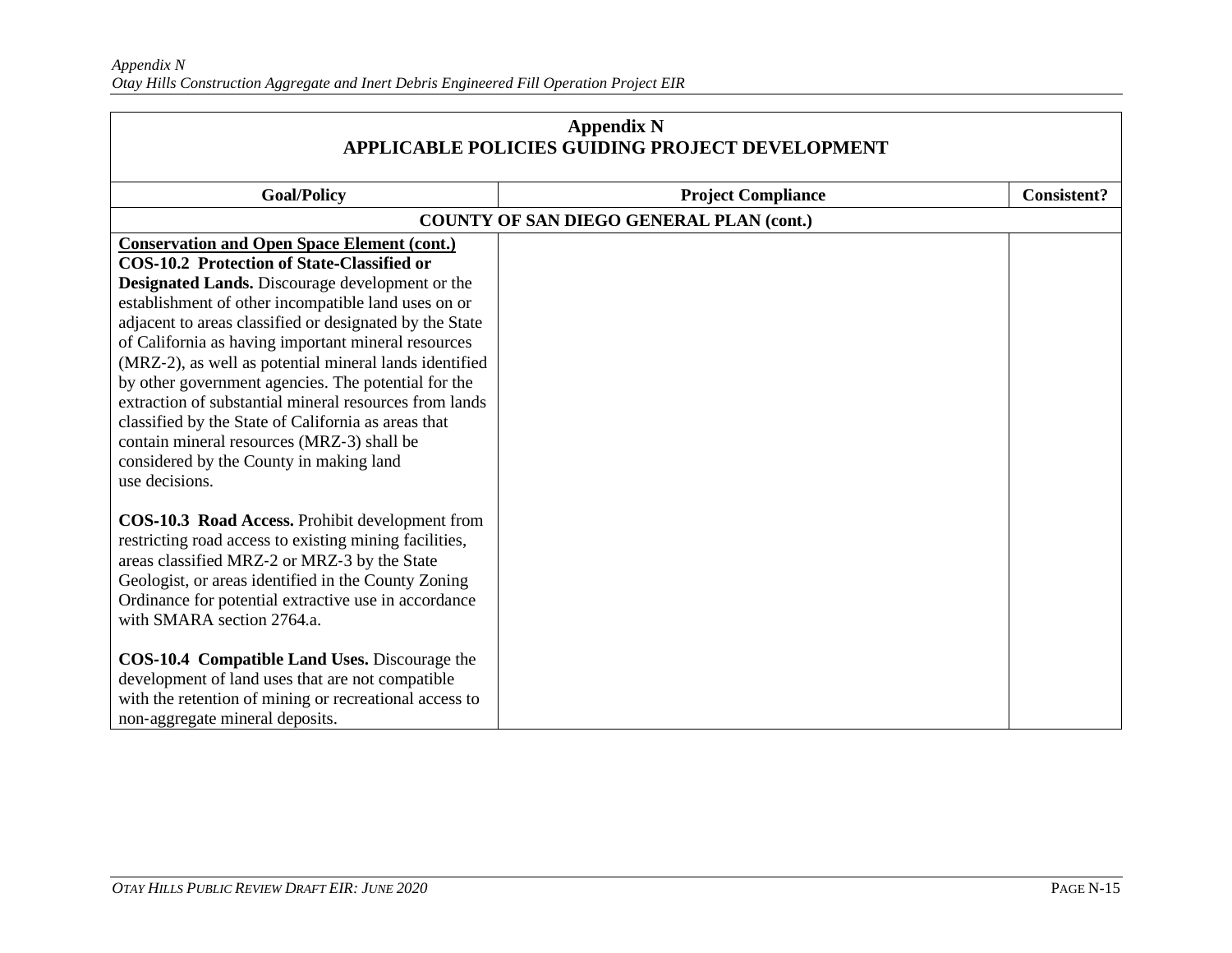| <b>Appendix N</b><br>APPLICABLE POLICIES GUIDING PROJECT DEVELOPMENT                                                                                                                                                                                                                                                                                                                                                                                                                                                                                                                                                                                                                                       |                                                 |                    |
|------------------------------------------------------------------------------------------------------------------------------------------------------------------------------------------------------------------------------------------------------------------------------------------------------------------------------------------------------------------------------------------------------------------------------------------------------------------------------------------------------------------------------------------------------------------------------------------------------------------------------------------------------------------------------------------------------------|-------------------------------------------------|--------------------|
| <b>Goal/Policy</b>                                                                                                                                                                                                                                                                                                                                                                                                                                                                                                                                                                                                                                                                                         | <b>Project Compliance</b>                       | <b>Consistent?</b> |
|                                                                                                                                                                                                                                                                                                                                                                                                                                                                                                                                                                                                                                                                                                            | <b>COUNTY OF SAN DIEGO GENERAL PLAN (cont.)</b> |                    |
| <b>Conservation and Open Space Element (cont.)</b><br>COS-10.5 Reclamation Plans. Require all mining<br>projects to be conducted in accordance with a<br>reclamation plan that meets the minimum reclamation<br>standards required by the California Surface Mining<br>and Reclamation Act and the associated State Mining<br>and Geology Board regulations. Require the<br>reclamation plan to include a phasing plan that<br>provides for the completion of the surface mining on<br>each segment of the mined lands so that the<br>reclamation can be initiated at the earliest possible<br>time on those portions of the mined lands that will<br>not be subject to further disturbance by the surface |                                                 |                    |
| mining operation.<br><b>COS-10.6 Conservation of Construction</b><br><b>Aggregate.</b> Encourage the continued operation of<br>existing mining facilities and streamline the<br>permitting of new mining facilities consistent with<br>the goal to establish permitted aggregate resources<br>that are sufficient to satisfy 50 years of<br>County demand.<br><b>COS-10.7 Recycling of Debris.</b> Encourage the<br>installation and operation of C&D debris recycling<br>facilities as an accessory use at permitted (or<br>otherwise authorized) mining facilities to increase the<br>supply of available mineral resources.                                                                             |                                                 |                    |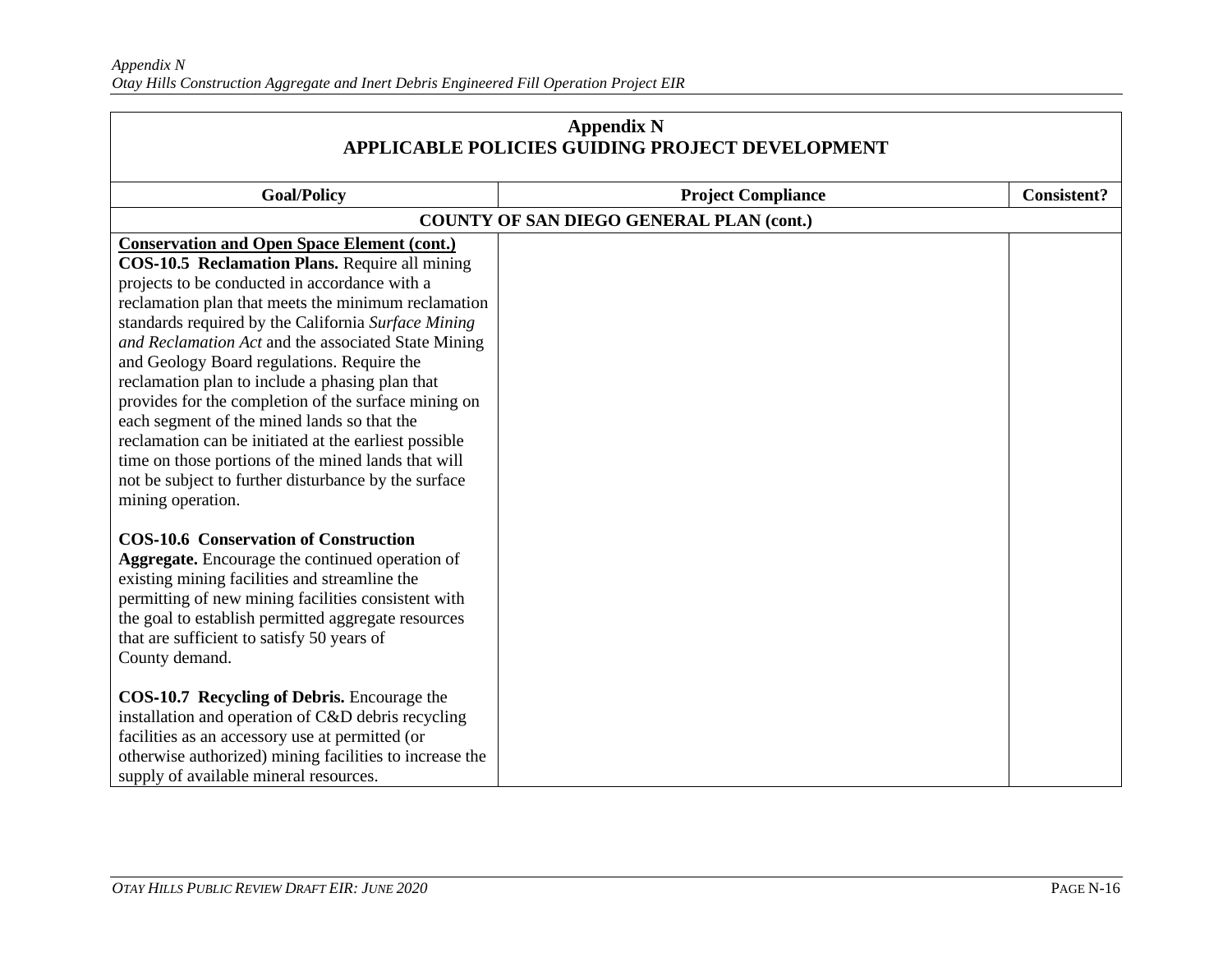| <b>Appendix N</b><br>APPLICABLE POLICIES GUIDING PROJECT DEVELOPMENT                                                                                                                                                                                                                                                                                                                                                                                                                                               |                                                                                                                                                                                                                                                                                                                                                                                                                                                                                                                                                                                                                                                                                                                                                                                                                                                                                                                                                                                                                                                                                                                                                                                                                             |                    |
|--------------------------------------------------------------------------------------------------------------------------------------------------------------------------------------------------------------------------------------------------------------------------------------------------------------------------------------------------------------------------------------------------------------------------------------------------------------------------------------------------------------------|-----------------------------------------------------------------------------------------------------------------------------------------------------------------------------------------------------------------------------------------------------------------------------------------------------------------------------------------------------------------------------------------------------------------------------------------------------------------------------------------------------------------------------------------------------------------------------------------------------------------------------------------------------------------------------------------------------------------------------------------------------------------------------------------------------------------------------------------------------------------------------------------------------------------------------------------------------------------------------------------------------------------------------------------------------------------------------------------------------------------------------------------------------------------------------------------------------------------------------|--------------------|
| <b>Goal/Policy</b>                                                                                                                                                                                                                                                                                                                                                                                                                                                                                                 | <b>Project Compliance</b>                                                                                                                                                                                                                                                                                                                                                                                                                                                                                                                                                                                                                                                                                                                                                                                                                                                                                                                                                                                                                                                                                                                                                                                                   | <b>Consistent?</b> |
|                                                                                                                                                                                                                                                                                                                                                                                                                                                                                                                    | COUNTY OF SAN DIEGO GENERAL PLAN (cont.)                                                                                                                                                                                                                                                                                                                                                                                                                                                                                                                                                                                                                                                                                                                                                                                                                                                                                                                                                                                                                                                                                                                                                                                    |                    |
| <b>Conservation and Open Space Element (cont.)</b><br>COS-10.8 New Mining Facilities. Develop specific<br>permit types and procedures for the authorization of<br>new mining facilities that recognize the inherent<br>physical effects of mining operations and the public<br>necessity for available mineral resources adequate to<br>meet local demand, in accordance with PRC<br>Section 2762.                                                                                                                 |                                                                                                                                                                                                                                                                                                                                                                                                                                                                                                                                                                                                                                                                                                                                                                                                                                                                                                                                                                                                                                                                                                                                                                                                                             |                    |
| <b>GOAL COS-11</b><br><b>Preservation of Scenic Resources.</b> Preservation of<br>scenic resources, including vistas of important natural<br>and unique features, where visual impacts of<br>development are minimized.<br><b>Policies</b><br><b>COS-11.1 Protection of Scenic Resources. Require</b><br>the protection of scenic highways, corridors,<br>regionally significant scenic vistas, and natural<br>features, including prominent ridgelines, dominant<br>landforms, reservoirs, and scenic landscapes. | The existing visual environment in the area surrounding the Project<br>impact footprint is composed of a large, flat mesa area and the foothills<br>and ridgelines of the San Ysidro Mountains. During Project operation,<br>the brightly colored equipment and the blue-gray exposed soil and rock<br>would be strongly contrasting elements that would interrupt the<br>continuity of the flowing lines between the mesa and the mountains.<br>Post reclamation, the contrast would not be as strong due to the staining<br>and vegetation proposed by the Reclamation Plan, although the slopes<br>would still be noticeable. The smaller scale of the Proposed Project<br>elements in relation to the mountains and mesa that comprise the vivid<br>overall view would ensure that the Proposed Project post-reclamation<br>would not impact the vividness of the area. Additionally, the Proposed<br>Project elements would not interrupt views of the largest, silhouetted<br>mountains; these would continue to provide the dominant background<br>in eastward views of the area. Refer to Subchapter 4.10, Aesthetics, for<br>a more detailed discussion of visual impacts associated with the<br>Proposed Project. | Yes                |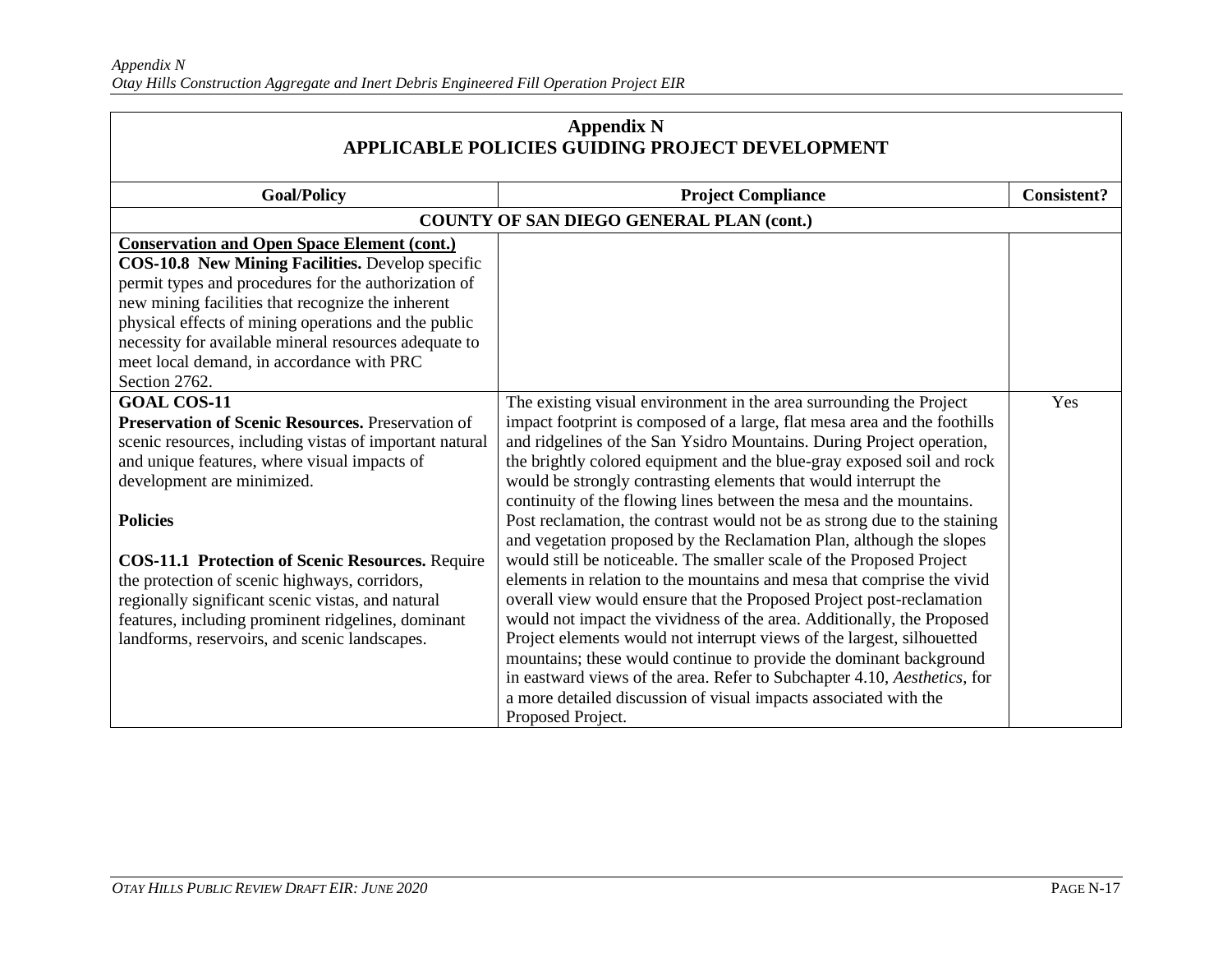| <b>Appendix N</b><br><b>APPLICABLE POLICIES GUIDING PROJECT DEVELOPMENT</b> |                                                 |                    |
|-----------------------------------------------------------------------------|-------------------------------------------------|--------------------|
| <b>Goal/Policy</b>                                                          | <b>Project Compliance</b>                       | <b>Consistent?</b> |
|                                                                             | <b>COUNTY OF SAN DIEGO GENERAL PLAN (cont.)</b> |                    |
| <b>Conservation and Open Space Element (cont.)</b>                          |                                                 |                    |
| COS-11.3 Development Siting and Design.                                     |                                                 |                    |
| Require development within visually sensitive areas                         |                                                 |                    |
| to minimize visual impacts and to preserve unique or                        |                                                 |                    |
| special visual features, particularly in rural areas,                       |                                                 |                    |
| through the following:                                                      |                                                 |                    |
| Creative site planning                                                      |                                                 |                    |
| Integration of natural features into the project                            |                                                 |                    |
| Appropriate scale, materials, and design to                                 |                                                 |                    |
| complement the surrounding natural landscape                                |                                                 |                    |
| Minimal disturbance of topography                                           |                                                 |                    |
| Clustering of development so as to preserve a                               |                                                 |                    |
| balance of open space vistas, natural features,                             |                                                 |                    |
| and community character.                                                    |                                                 |                    |
| Creation of contiguous open space networks                                  |                                                 |                    |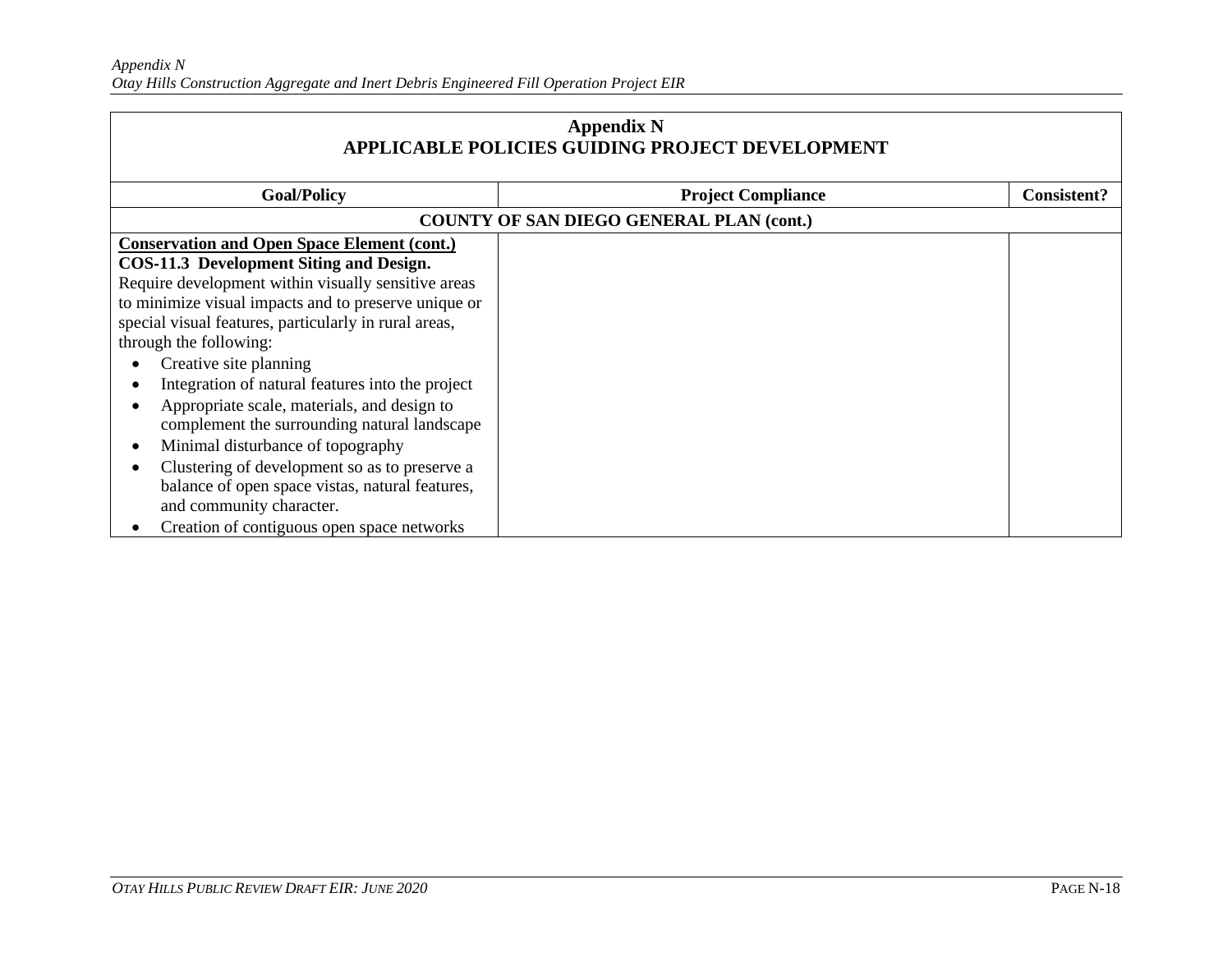| <b>Appendix N</b><br>APPLICABLE POLICIES GUIDING PROJECT DEVELOPMENT                                                                                                                                                                                                                                                                                                                                                                                  |                                                                                                                                                                                                                                                                                                                                                        |                    |
|-------------------------------------------------------------------------------------------------------------------------------------------------------------------------------------------------------------------------------------------------------------------------------------------------------------------------------------------------------------------------------------------------------------------------------------------------------|--------------------------------------------------------------------------------------------------------------------------------------------------------------------------------------------------------------------------------------------------------------------------------------------------------------------------------------------------------|--------------------|
| <b>Goal/Policy</b>                                                                                                                                                                                                                                                                                                                                                                                                                                    | <b>Project Compliance</b>                                                                                                                                                                                                                                                                                                                              | <b>Consistent?</b> |
|                                                                                                                                                                                                                                                                                                                                                                                                                                                       | <b>COUNTY OF SAN DIEGO GENERAL PLAN (cont.)</b>                                                                                                                                                                                                                                                                                                        |                    |
| <b>Conservation and Open Space Element (cont.)</b><br><b>GOAL COS-13</b><br>Dark Skies. Preserved dark skies that contribute to<br>rural character and are necessary for the<br>local observatories.                                                                                                                                                                                                                                                  | The Project site is located more than 15 miles from Mts. Palomar and<br>Laguna, and is therefore within the Outdoor Lighting Ordinance<br>Zone B. Consistent with the County of San Diego Outdoor Lighting<br>Ordinance (Division 9, Sections 59.101-59.15 of the San Diego County<br>ZO) and this Conservation and Open Space Element policy, outdoor | Yes                |
| <b>Policies</b><br><b>COS-13.1 Restrict Light and Glare. Restrict</b><br>outdoor light and glare from development projects in<br>Semi-Rural and Rural Lands and designated rural                                                                                                                                                                                                                                                                      | lighting at the Project site, such as security lighting, would be low-<br>sodium, less than 4,050 lumens and fully shielded. See Subchapter 4.10<br>for more discussion of this issue.                                                                                                                                                                 |                    |
| communities to retain the quality of night skies by<br>minimizing light pollution.<br>COS-13.2 Palomar and Mount Laguna. Minimize,<br>to the maximum extent feasible, the impact of<br>development on the dark skies surrounding Palomar<br>and Mount Laguna observatories to maintain dark<br>skies which are vital to these two world-class<br>observatories by restricting exterior light sources<br>within the impact areas of the observatories. |                                                                                                                                                                                                                                                                                                                                                        |                    |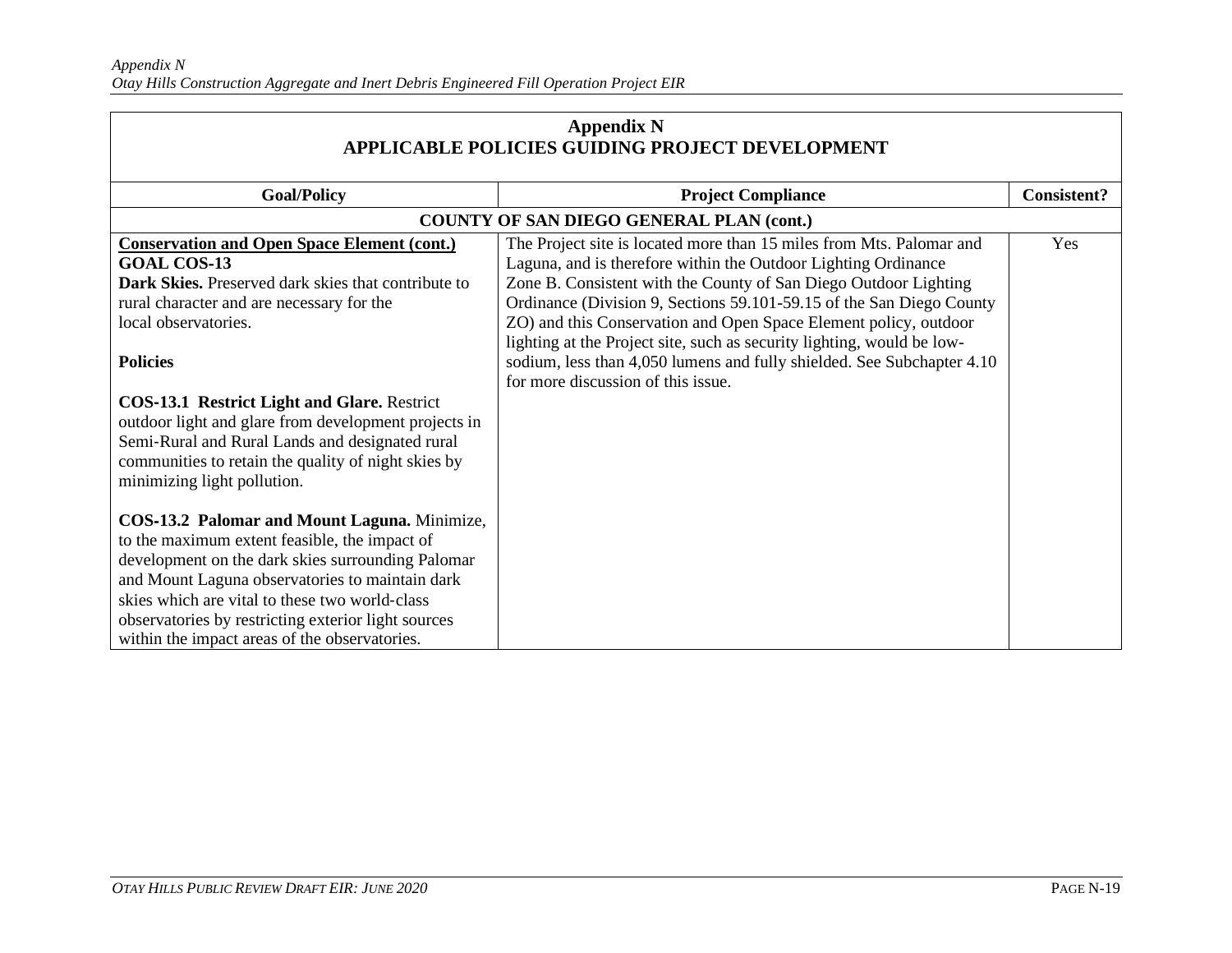| <b>Appendix N</b><br>APPLICABLE POLICIES GUIDING PROJECT DEVELOPMENT                                                                                                                                                                                                                                                                                                                                                                                                                                                                                                                                                                                                                                                                                                                                                                                                                                                                                                                                                                                                                                                                                          |                                                                                                                                                                                                                                                                                                                                                                                                                                                                                                                                                                                                                                               |                    |
|---------------------------------------------------------------------------------------------------------------------------------------------------------------------------------------------------------------------------------------------------------------------------------------------------------------------------------------------------------------------------------------------------------------------------------------------------------------------------------------------------------------------------------------------------------------------------------------------------------------------------------------------------------------------------------------------------------------------------------------------------------------------------------------------------------------------------------------------------------------------------------------------------------------------------------------------------------------------------------------------------------------------------------------------------------------------------------------------------------------------------------------------------------------|-----------------------------------------------------------------------------------------------------------------------------------------------------------------------------------------------------------------------------------------------------------------------------------------------------------------------------------------------------------------------------------------------------------------------------------------------------------------------------------------------------------------------------------------------------------------------------------------------------------------------------------------------|--------------------|
| <b>Goal/Policy</b>                                                                                                                                                                                                                                                                                                                                                                                                                                                                                                                                                                                                                                                                                                                                                                                                                                                                                                                                                                                                                                                                                                                                            | <b>Project Compliance</b>                                                                                                                                                                                                                                                                                                                                                                                                                                                                                                                                                                                                                     | <b>Consistent?</b> |
|                                                                                                                                                                                                                                                                                                                                                                                                                                                                                                                                                                                                                                                                                                                                                                                                                                                                                                                                                                                                                                                                                                                                                               | <b>COUNTY OF SAN DIEGO GENERAL PLAN (cont.)</b>                                                                                                                                                                                                                                                                                                                                                                                                                                                                                                                                                                                               |                    |
| <b>Conservation and Open Space Element (cont.)</b><br><b>GOAL COS-14</b><br><b>Sustainable Land Development.</b> Land use<br>development techniques and patterns that reduce<br>emissions of criteria pollutants and GHGs through<br>minimized transportation and energy demands, while<br>protecting public health and contributing to a more<br>sustainable environment.<br><b>Policies</b><br>COS-14.8 Minimize Air Pollution. Minimize land<br>use conflicts that expose people to significant<br>amounts of air pollutants.<br><b>COS-14.9 Significant Producers of Air Pollutants.</b><br>Require projects that generate potentially significant<br>levels of air pollutants and/or GHGs such as quarries,<br>landfill operations, or large land development<br>projects to incorporate renewable energy, and the best<br>available control technologies and practices into the<br>project design.<br><b>COS-14.10 Low-Emission Construction Vehicles</b><br>and Equipment. Require County contractors and<br>encourage other developers to use low-emission<br>construction vehicles and equipment to improve air<br>quality and reduce GHG emissions. | The Proposed Project would not be located directly adjacent to any<br>sensitive receptors and would not result in any land conflicts that<br>expose people to significant amounts of air pollutants. The Proposed<br>Project includes the use of dust control systems utilizing BACT, as well<br>as a number of other BMPs as part of the project design to reduce<br>operational air pollutants. Construction contractors would be<br>encouraged to use low-emission construction vehicles and equipment<br>during the construction of the Proposed Project. See Subchapter 4.6, Air<br>Quality, for more discussion of air quality impacts. | Yes                |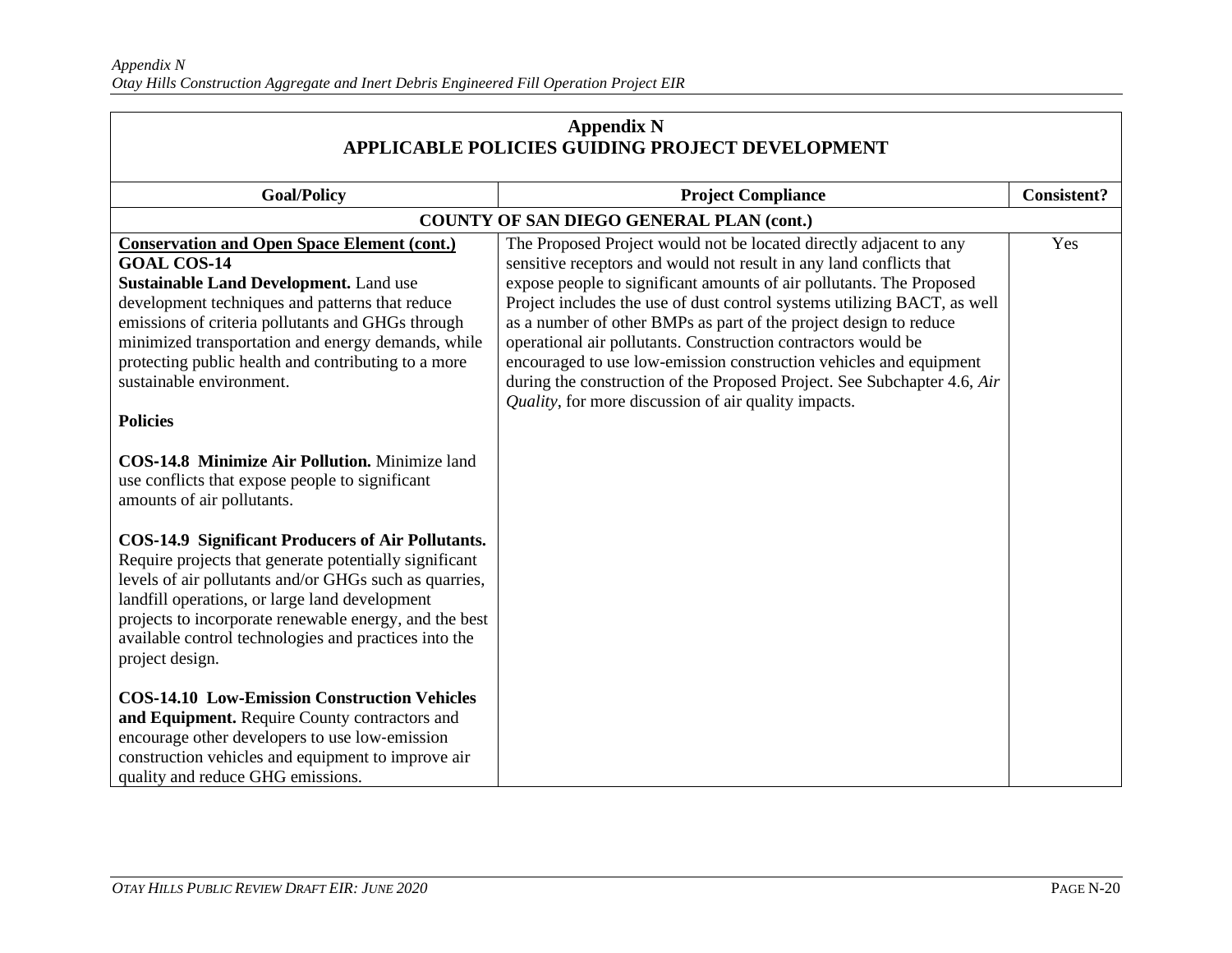| <b>Appendix N</b><br>APPLICABLE POLICIES GUIDING PROJECT DEVELOPMENT                                                                                                                                                                                                                                                 |                                                                                                                                                                                                                                                                                                                                                                                                                                                                                                                                  |                    |
|----------------------------------------------------------------------------------------------------------------------------------------------------------------------------------------------------------------------------------------------------------------------------------------------------------------------|----------------------------------------------------------------------------------------------------------------------------------------------------------------------------------------------------------------------------------------------------------------------------------------------------------------------------------------------------------------------------------------------------------------------------------------------------------------------------------------------------------------------------------|--------------------|
| <b>Goal/Policy</b>                                                                                                                                                                                                                                                                                                   | <b>Project Compliance</b>                                                                                                                                                                                                                                                                                                                                                                                                                                                                                                        | <b>Consistent?</b> |
|                                                                                                                                                                                                                                                                                                                      | <b>COUNTY OF SAN DIEGO GENERAL PLAN (cont.)</b>                                                                                                                                                                                                                                                                                                                                                                                                                                                                                  |                    |
| <b>Safety Element</b><br><b>GOAL S-3</b><br>Minimized Fire Hazards. Minimize injury, loss of<br>life, and damage to property resulting from structural<br>or wildland fire hazards.<br><b>Policies</b>                                                                                                               | The Proposed Project itself would not involve the development of any<br>permanent structures that might be vulnerable to wildfires; structures on<br>site would consist of mining and processing equipment and a modular<br>office trailer. However, existing vegetation near these structures would<br>be cleared in preparation for mining activities, creating a buffer at least<br>100 feet wide. As noted in Subchapter 4.8, Hazardous Materials,<br>Public Health and Safety, a fire originating at the project site could | Yes                |
| S-3.1 Defensible Development. Require<br>development to be located, designed, and constructed<br>to provide adequate defensibility and minimize the<br>risk of structural loss and life safety resulting from<br>wildland fires.                                                                                     | present a public safety impact to nearby inhabited residential,<br>commercial, or industrial structures, the closest of which is the Calpine<br>Power Plant located approximately 65 feet from the northwestern<br>boundary of the Project impact footprint. Mitigation measures would be<br>implemented to reduce this hazard to a less than significant level. These<br>measures include clearing of vegetation and the maintenance of a<br>vegetation management zone, as well as maintenance of vegetation to                |                    |
| S-3.2 Development in Hillsides and Canyons.<br>Require development located near ridgelines, top of<br>slopes, saddles, or other areas where the terrain or<br>topography affect its susceptibility to wildfires to be<br>located and designed to account for topography and<br>reduce the increased risk from fires. | ensure adequate road clearance. Access roads would be provided and<br>would comply with County Fire Code Section 902. Fire protection<br>services would be provided to the site by SDRFPD, which has a facility<br>located within five minutes travel time of the site.                                                                                                                                                                                                                                                          |                    |
| S-3.3 Minimize Flammable Vegetation. Site and<br>design development to minimize the likelihood of a<br>wildfire spreading to structures by minimizing<br>pockets or peninsulas, or islands of flammable<br>vegetation within a development.                                                                          |                                                                                                                                                                                                                                                                                                                                                                                                                                                                                                                                  |                    |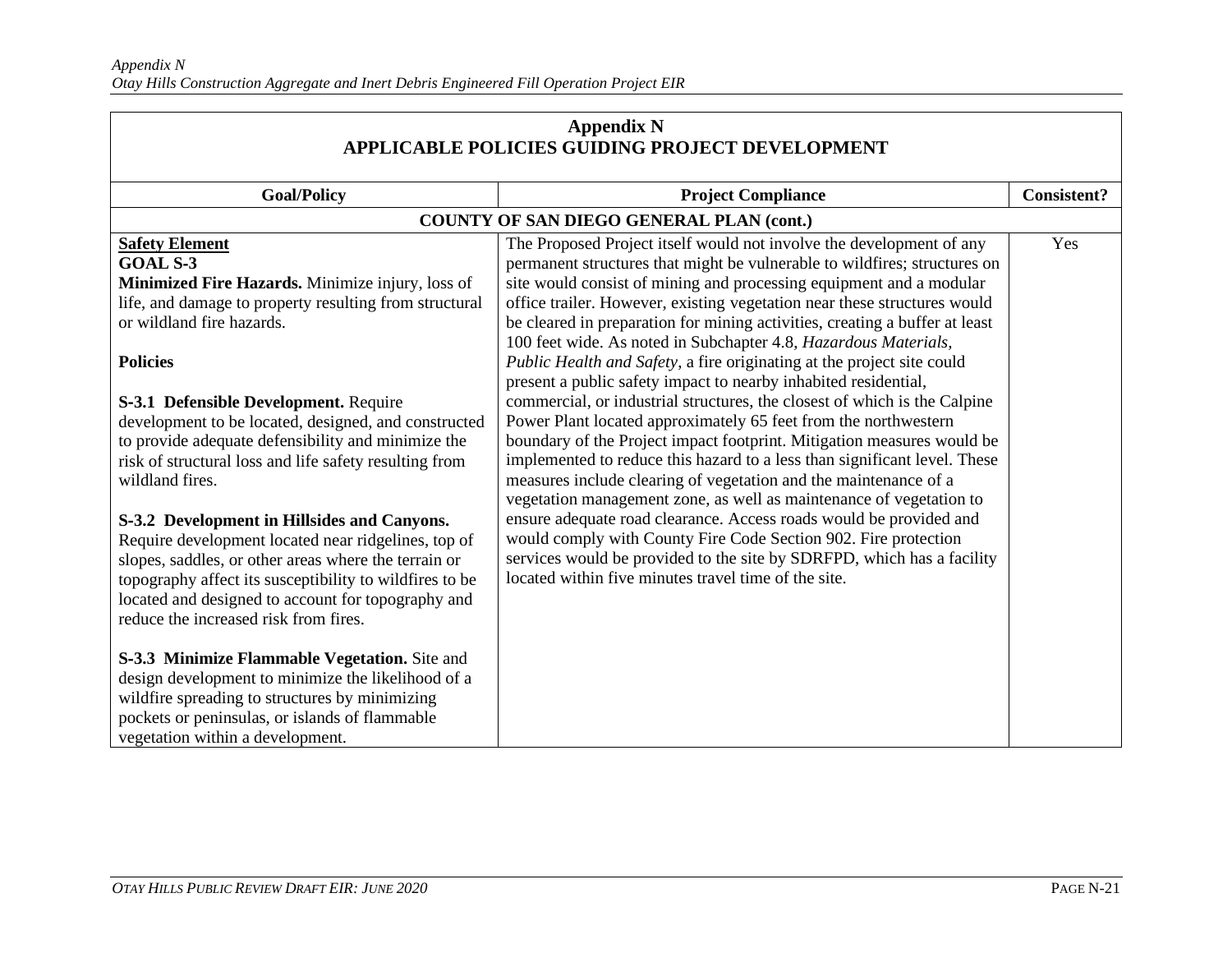| <b>Appendix N</b><br>APPLICABLE POLICIES GUIDING PROJECT DEVELOPMENT                                                                                                                                                                                                                              |                                                 |                    |
|---------------------------------------------------------------------------------------------------------------------------------------------------------------------------------------------------------------------------------------------------------------------------------------------------|-------------------------------------------------|--------------------|
| <b>Goal/Policy</b>                                                                                                                                                                                                                                                                                | <b>Project Compliance</b>                       | <b>Consistent?</b> |
|                                                                                                                                                                                                                                                                                                   | <b>COUNTY OF SAN DIEGO GENERAL PLAN (cont.)</b> |                    |
| <b>Safety Element (cont.)</b><br>S-3.4 Service Availability. Plan for development<br>where fire and emergency services are available<br>or planned.                                                                                                                                               |                                                 |                    |
| S-3.5 Access Roads. Require development to<br>provide additional access roads when necessary to<br>provide for safe access of emergency equipment and<br>civilian evacuation concurrently.                                                                                                        |                                                 |                    |
| S-3.6 Fire Protection Measures. Ensure that<br>development located within fire threat areas<br>implement measures that reduce the risk of structural<br>and human loss due to wildfire.                                                                                                           |                                                 |                    |
| S-3.7 Fire Resistant Construction. Require all new,<br>remodeled, or rebuilt structures to meet current<br>ignition resistance construction codes and establish<br>and enforce reasonable and prudent standards that<br>support retrofitting of existing structures in high fire<br>threat areas. |                                                 |                    |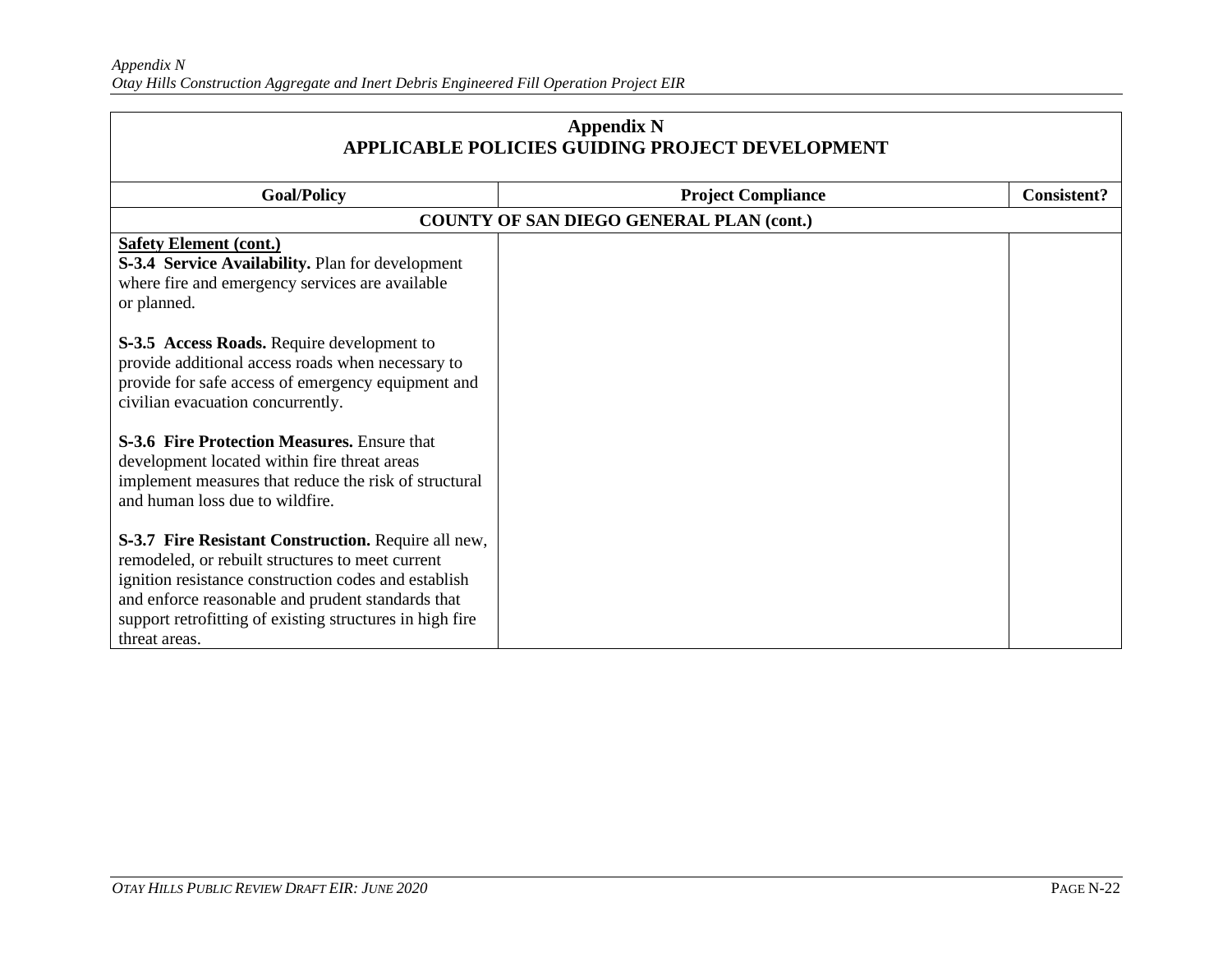| <b>Appendix N</b><br>APPLICABLE POLICIES GUIDING PROJECT DEVELOPMENT                                                                                                                                                                                                                                                                                                                                                                                                                               |                                                                                                                                                                                                                                                                                                                                                                                                                                                                                                |                    |
|----------------------------------------------------------------------------------------------------------------------------------------------------------------------------------------------------------------------------------------------------------------------------------------------------------------------------------------------------------------------------------------------------------------------------------------------------------------------------------------------------|------------------------------------------------------------------------------------------------------------------------------------------------------------------------------------------------------------------------------------------------------------------------------------------------------------------------------------------------------------------------------------------------------------------------------------------------------------------------------------------------|--------------------|
| <b>Goal/Policy</b>                                                                                                                                                                                                                                                                                                                                                                                                                                                                                 | <b>Project Compliance</b>                                                                                                                                                                                                                                                                                                                                                                                                                                                                      | <b>Consistent?</b> |
|                                                                                                                                                                                                                                                                                                                                                                                                                                                                                                    | <b>COUNTY OF SAN DIEGO GENERAL PLAN (cont.)</b>                                                                                                                                                                                                                                                                                                                                                                                                                                                |                    |
| <b>Safety Element (cont.)</b><br><b>GOAL S-4</b><br>Managed Fuel Loads. Managed fuel loads,<br>including ornamental and combustible vegetation.<br><b>Policies</b><br><b>S-4.1 Fuel Management Programs. Support</b><br>programs consistent with State law that require fuel<br>management/modification within established<br>defensible space boundaries and when strategic fuel<br>modification is necessary outside of defensible space,<br>balance fuel management needs to protect structures | The Proposed Project includes the establishment of a vegetation<br>management zone of at least 100 feet wide around all processing and<br>management facilities. These zones would be installed during<br>construction and would be maintained annually. An annual vegetation<br>management inspection would be conducted to assure compliance with<br>the Conceptual Fire Protection Plan. The report would also be<br>submitted to the SDRFPD Fire Chief and the County PDS<br>Fire Marshal. | Yes                |
| with the preservation of native vegetation and<br>sensitive habitats.<br><b>S-4.2 Coordination to Minimize Fuel</b><br><b>Management Impacts.</b> Consider comments from<br>CAL FIRE, U.S. Forest Service, local fire districts,<br>and wildlife agencies for recommendations regarding<br>mitigation for impacts to habitat and species into fuel<br>management projects.                                                                                                                         |                                                                                                                                                                                                                                                                                                                                                                                                                                                                                                |                    |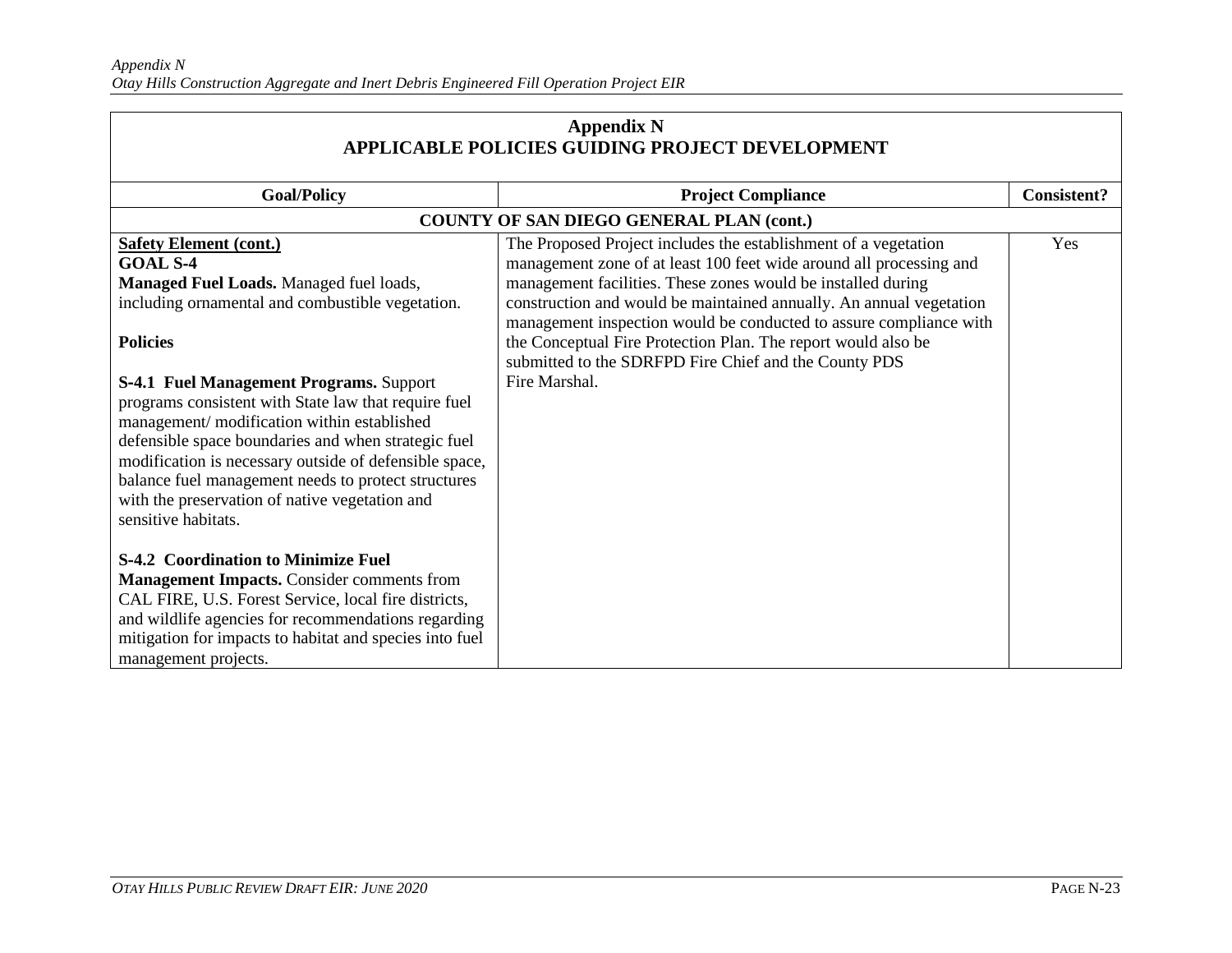| <b>Appendix N</b><br>APPLICABLE POLICIES GUIDING PROJECT DEVELOPMENT |                                                                             |                    |
|----------------------------------------------------------------------|-----------------------------------------------------------------------------|--------------------|
| <b>Goal/Policy</b>                                                   | <b>Project Compliance</b>                                                   | <b>Consistent?</b> |
|                                                                      |                                                                             |                    |
|                                                                      | <b>COUNTY OF SAN DIEGO GENERAL PLAN (cont.)</b>                             |                    |
| <b>Safety Element (cont.)</b>                                        | The mitigation measure identified for reducing fire hazards associated      | Yes                |
| <b>GOAL S-6</b>                                                      | with the Proposed Project to a less than significant level includes the     |                    |
| <b>Adequate Fire and Medical Services. Adequate</b>                  | requirement for installation of a fire hydrant at the intersection nearest  |                    |
| levels of fire and emergency medical services (EMS)                  | to the site. The installation of an operable fire hydrant is required prior |                    |
| in the unincorporated County.                                        | to the introduction of combustible material to the site.                    |                    |
| <b>Policies</b>                                                      |                                                                             |                    |
| <b>S-6.1 Water Supply.</b> Ensure that water supply                  |                                                                             |                    |
| systems for development are adequate to combat                       |                                                                             |                    |
| structural and wildland fires.                                       |                                                                             |                    |
| <b>GOAL S-7</b>                                                      | A Geotechnical Evaluation Report was prepared for the Proposed              | Yes                |
| Reduced Seismic Hazards. Minimized personal                          | Project. Implementation of design measures defined in the report would      |                    |
| injury and property damage resulting from                            | avoid or reduce potential geologic and soils impacts to less than           |                    |
| seismic hazards.                                                     | significant levels. Furthermore, there would be no permanent                |                    |
|                                                                      | residential, commercial or institutional structures on site that could be   |                    |
| <b>Policies</b>                                                      | subject to seismic risk or damage. The Proposed Project would,              |                    |
|                                                                      | therefore, be consistent with all relevant Safety Element goals.            |                    |
| S-7.1 Development Location. Locate development                       |                                                                             |                    |
| in areas where the risk to people or resources is                    |                                                                             |                    |
| minimized. In accordance with the California                         |                                                                             |                    |
| Department of Conservation Special Publication 42,                   |                                                                             |                    |
| require development be located a minimum of 50 feet                  |                                                                             |                    |
| from active or potentially active faults, unless an                  |                                                                             |                    |
| alternative setback distance is approved based on                    |                                                                             |                    |
| geologic analysis and feasible engineering design                    |                                                                             |                    |
| measures adequate to demonstrate that the fault                      |                                                                             |                    |
| rupture hazard would be avoided.                                     |                                                                             |                    |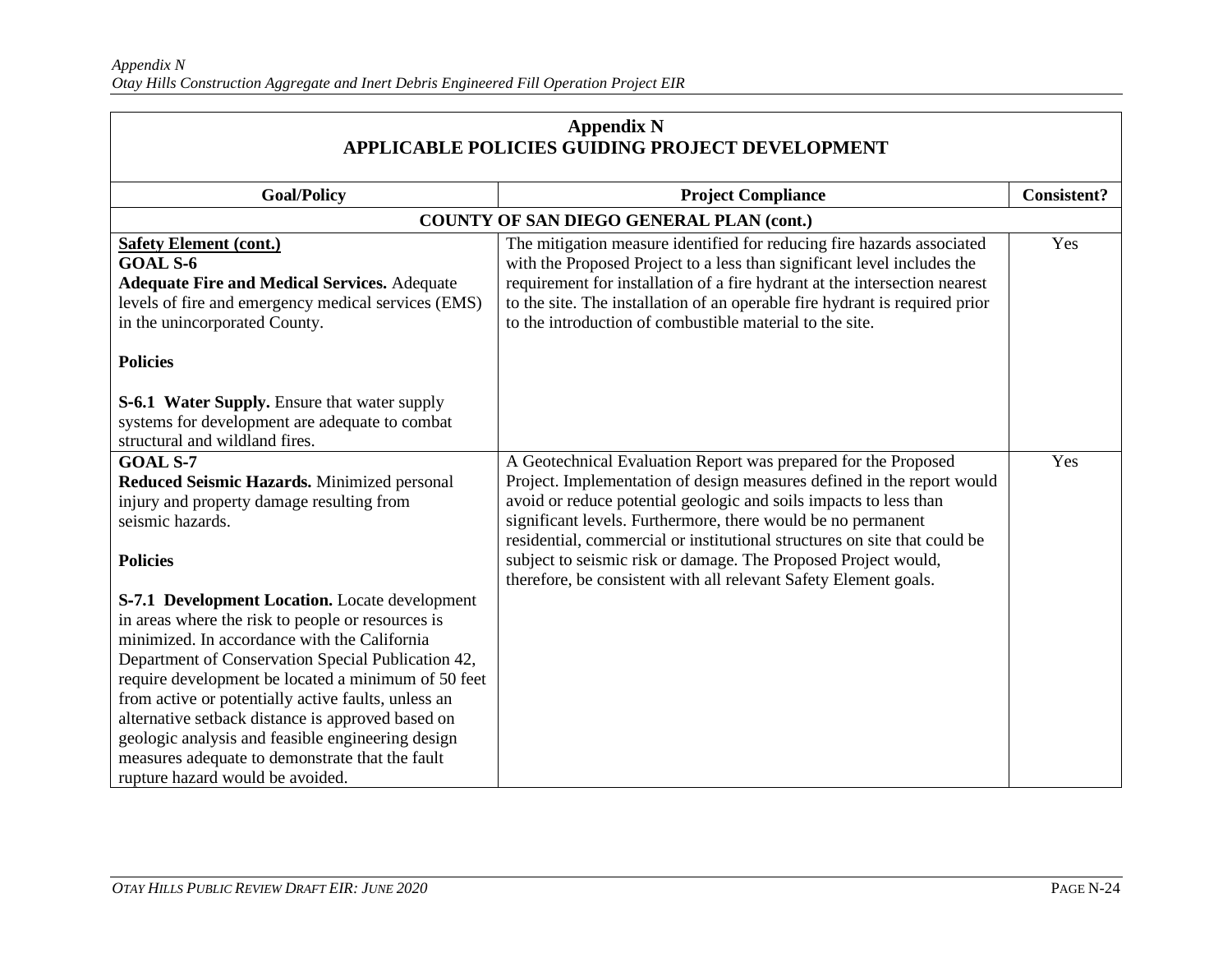| <b>Appendix N</b><br><b>APPLICABLE POLICIES GUIDING PROJECT DEVELOPMENT</b>                                                                                                                                                                                                                                                                                                                                                                                                                                                                                                                                                                                                                                                                                                                                                                                                                                                                                                                                          |                                                                                                                                                                                                                                                                                                                                                                                                                                                                                                  |                    |
|----------------------------------------------------------------------------------------------------------------------------------------------------------------------------------------------------------------------------------------------------------------------------------------------------------------------------------------------------------------------------------------------------------------------------------------------------------------------------------------------------------------------------------------------------------------------------------------------------------------------------------------------------------------------------------------------------------------------------------------------------------------------------------------------------------------------------------------------------------------------------------------------------------------------------------------------------------------------------------------------------------------------|--------------------------------------------------------------------------------------------------------------------------------------------------------------------------------------------------------------------------------------------------------------------------------------------------------------------------------------------------------------------------------------------------------------------------------------------------------------------------------------------------|--------------------|
| <b>Goal/Policy</b>                                                                                                                                                                                                                                                                                                                                                                                                                                                                                                                                                                                                                                                                                                                                                                                                                                                                                                                                                                                                   | <b>Project Compliance</b>                                                                                                                                                                                                                                                                                                                                                                                                                                                                        | <b>Consistent?</b> |
|                                                                                                                                                                                                                                                                                                                                                                                                                                                                                                                                                                                                                                                                                                                                                                                                                                                                                                                                                                                                                      | <b>COUNTY OF SAN DIEGO GENERAL PLAN (cont.)</b>                                                                                                                                                                                                                                                                                                                                                                                                                                                  |                    |
| <b>Safety Element (cont.)</b><br>S-7.2 Engineering Measures to Reduce Risk.<br>Require all development to include engineering<br>measures to reduce risk in accordance with the<br>California Building Code, Uniform Building Code,<br>and other seismic and geologic hazard safety<br>standards, including design and construction<br>standards that regulate land use in areas known to<br>have or potentially have significant seismic and/or<br>other geologic hazards.<br><b>GOAL S-8</b><br>Reduced Landslide, Mudslide, and Rock Fall<br>Hazards. Minimized personal injury and property<br>damage caused by mudslides, landslides, or<br>rock falls.<br><b>Policies</b><br><b>S-8.1 Landslide Risks.</b> Direct development away<br>from areas with high landslide, mudslide, or rock fall<br>potential when engineering solutions have been<br>determined by the County to be infeasible.<br>S-8.2 Risk of Slope Instability. Prohibit<br>development from causing or contributing to<br>slope instability. | A Geotechnical Evaluation Report was prepared for the Proposed<br>Project. Implementation of design measures defined in the report would<br>avoid or reduce potential geologic and soils impacts to less than<br>significant levels. Furthermore, there would be no permanent<br>residential, commercial or institutional structures on site that could be<br>subject to seismic risk or damage. The Proposed Project would,<br>therefore, be consistent with all relevant Safety Element goals. | Yes                |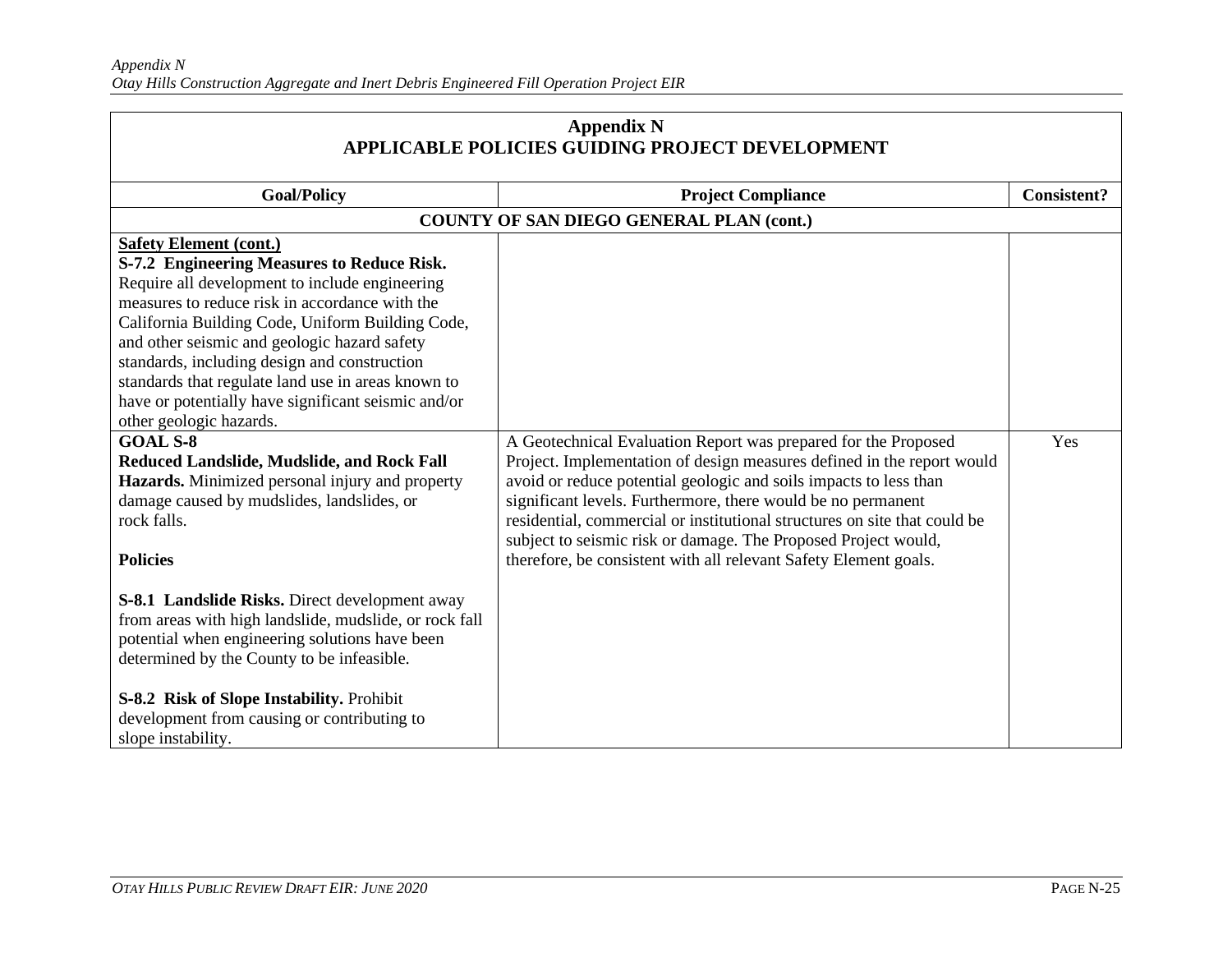| <b>Appendix N</b><br><b>APPLICABLE POLICIES GUIDING PROJECT DEVELOPMENT</b>                                                                                                                                                                                                                            |                                                                                                                                                                                                                                                                                                                                                                                                                                                                                   |                    |
|--------------------------------------------------------------------------------------------------------------------------------------------------------------------------------------------------------------------------------------------------------------------------------------------------------|-----------------------------------------------------------------------------------------------------------------------------------------------------------------------------------------------------------------------------------------------------------------------------------------------------------------------------------------------------------------------------------------------------------------------------------------------------------------------------------|--------------------|
| <b>Goal/Policy</b>                                                                                                                                                                                                                                                                                     | <b>Project Compliance</b>                                                                                                                                                                                                                                                                                                                                                                                                                                                         | <b>Consistent?</b> |
|                                                                                                                                                                                                                                                                                                        | <b>COUNTY OF SAN DIEGO GENERAL PLAN (cont.)</b>                                                                                                                                                                                                                                                                                                                                                                                                                                   |                    |
| <b>Safety Element (cont.)</b><br><b>GOAL S-10</b><br>Floodway and Floodplain Capacity. Floodways and                                                                                                                                                                                                   | The overall drainage patterns associated with the Project impact<br>footprint and related up- and downstream areas would be maintained<br>after Project completion, with drainage alteration occurring during and                                                                                                                                                                                                                                                                 | Yes                |
| floodplains that have acceptable capacity to<br>accommodate flood events.                                                                                                                                                                                                                              | after Project operations to be minor in nature and extent.<br>The Proposed Project design does not include a substantial storm drain                                                                                                                                                                                                                                                                                                                                              |                    |
| <b>Policies</b><br>S-10.3 Flood Control Facilities. Require flood<br>control facilities to be adequately sized, constructed,<br>and maintained to operate effectively.<br>S-10.4 Stormwater Management. Require<br>development to incorporate low impact design,                                       | system, based on the described lack of permanent structures such as<br>paved roads and buildings that require extensive storm drain facilities.<br>Proposed drainage structures include a series of unlined swales, brow<br>ditches and/or berms to collect and convey runoff into appropriate areas<br>including a proposed detention basin, drainage outlets, and water<br>quality features required for NPDES Industrial Permit and other storm<br>water standard conformance. |                    |
| hydromodification management, and other measures<br>to minimize stormwater impacts on drainage and<br>flood control facilities.<br>S-10.5 Development Site Improvements. Require<br>development to provide necessary on- and off-site<br>improvements to stormwater runoff and drainage<br>facilities. | Project implementation would also not generate adverse effects related<br>to hydromodification, because the Proposed Project would result in an<br>overall net reduction of flows from the impact footprint, and would<br>regulate flows from the northwestern outlet to pre-development levels.<br>See Subchapter 4.2, Hydrology/Water Quality, for more discussion of<br>hydrology and water quality impacts.                                                                   |                    |
| S-10.6 Stormwater Hydrology. Ensure<br>development avoids diverting drainages, increasing<br>velocities, and altering flow rates to off-site areas to<br>minimize adverse impacts to the area's<br>existing hydrology.                                                                                 |                                                                                                                                                                                                                                                                                                                                                                                                                                                                                   |                    |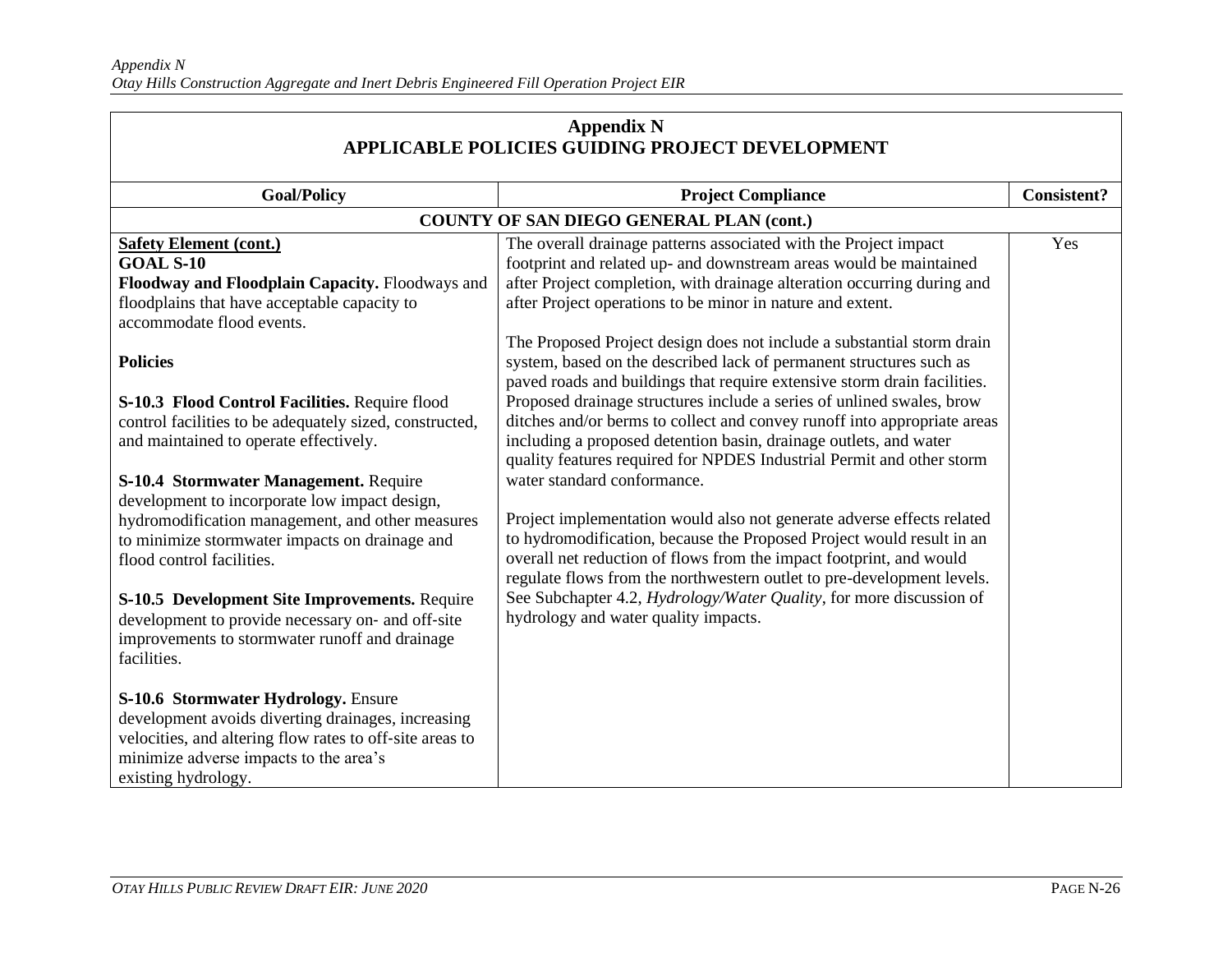| <b>Appendix N</b><br>APPLICABLE POLICIES GUIDING PROJECT DEVELOPMENT                                                                                                                                                                                                                                                                                                                                                                                                                                                |                                                                                                                                                                                                                                                                                                                                                                                                                                                                                                                                                                                                                                                                                                                                           |                    |
|---------------------------------------------------------------------------------------------------------------------------------------------------------------------------------------------------------------------------------------------------------------------------------------------------------------------------------------------------------------------------------------------------------------------------------------------------------------------------------------------------------------------|-------------------------------------------------------------------------------------------------------------------------------------------------------------------------------------------------------------------------------------------------------------------------------------------------------------------------------------------------------------------------------------------------------------------------------------------------------------------------------------------------------------------------------------------------------------------------------------------------------------------------------------------------------------------------------------------------------------------------------------------|--------------------|
| <b>Goal/Policy</b>                                                                                                                                                                                                                                                                                                                                                                                                                                                                                                  | <b>Project Compliance</b>                                                                                                                                                                                                                                                                                                                                                                                                                                                                                                                                                                                                                                                                                                                 | <b>Consistent?</b> |
|                                                                                                                                                                                                                                                                                                                                                                                                                                                                                                                     | <b>COUNTY OF SAN DIEGO GENERAL PLAN (cont.)</b>                                                                                                                                                                                                                                                                                                                                                                                                                                                                                                                                                                                                                                                                                           |                    |
| <b>Safety Element (cont.)</b><br><b>GOAL S-11</b><br><b>Controlled Hazardous Material Exposure.</b> Limited<br>human and environmental exposure to hazardous<br>materials that pose a threat to human lives or<br>environmental resources.<br><b>Policies</b><br><b>S-11.1 Land Use Location.</b> Require that land uses<br>involving the storage, transfer, or processing of<br>hazardous materials be located and designed to<br>minimize risk and comply with all applicable<br>hazardous materials regulations. | Implementation of the Proposed Project would involve the on-site use,<br>storage, and, if applicable, off-site disposal of hazardous materials<br>related to mining equipment and vehicles. Specific materials identified<br>for use/storage as part of Project operations include diesel fuel,<br>gasoline, lubricants (e.g., grease and engine oil), solvents (for<br>equipment maintenance), and coolant. The Proposed Project would<br>comply with applicable regulatory requirements. The Proposed Project<br>is not located near schools, hospitals, day care centers, or a residential<br>neighborhood. The Proposed Project does not include the placement of<br>any sensitive uses near an established hazardous materials user. | Yes                |
| S-11.3 Hazards-Sensitive Uses. Require that land<br>uses using hazardous materials be located and<br>designed to ensure sensitive uses, such as schools,<br>hospitals, day care centers, and residential<br>neighborhoods, are protected. Similarly, avoid<br>locating sensitive uses near established hazardous<br>materials users or High Impact Industrial areas where<br>incompatibilities would result.                                                                                                        |                                                                                                                                                                                                                                                                                                                                                                                                                                                                                                                                                                                                                                                                                                                                           |                    |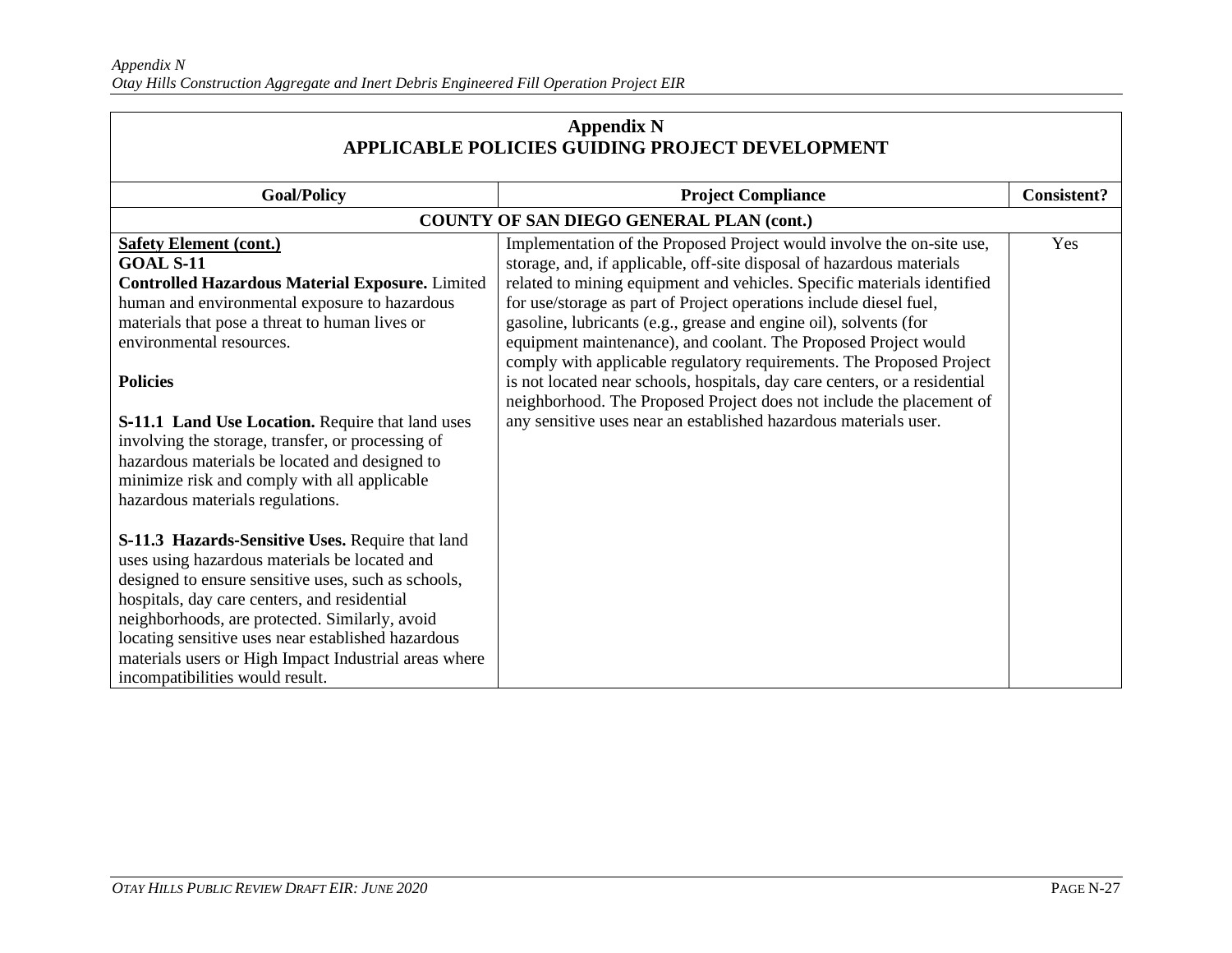| <b>Appendix N</b><br>APPLICABLE POLICIES GUIDING PROJECT DEVELOPMENT                                                                                                                                                                                                       |                                                                                                                                                                                                                                                                                                                                          |                    |
|----------------------------------------------------------------------------------------------------------------------------------------------------------------------------------------------------------------------------------------------------------------------------|------------------------------------------------------------------------------------------------------------------------------------------------------------------------------------------------------------------------------------------------------------------------------------------------------------------------------------------|--------------------|
| <b>Goal/Policy</b>                                                                                                                                                                                                                                                         | <b>Project Compliance</b>                                                                                                                                                                                                                                                                                                                | <b>Consistent?</b> |
|                                                                                                                                                                                                                                                                            | <b>COUNTY OF SAN DIEGO GENERAL PLAN (cont.)</b>                                                                                                                                                                                                                                                                                          |                    |
| <b>Safety Element (cont.)</b><br><b>GOAL S-12</b><br><b>Adequate Law Enforcement Facilities.</b> Timely<br>development of law enforcement facilities in<br>locations that serve the unincorporated areas of<br>the County.                                                 | Police protection services for the Proposed Project would be provided<br>through the County Sheriff's Department. Altered police services or<br>facilities for the Proposed Project would not be necessary, and the<br>Proposed Project would not require the construction of new or<br>physically altered police protection facilities. | Yes                |
| <b>Policies</b>                                                                                                                                                                                                                                                            |                                                                                                                                                                                                                                                                                                                                          |                    |
| <b>S-12.1 New Law Enforcement Facilities.</b><br>Coordinate new law enforcement facilities and<br>services with new development in ways that sustain<br>the provision of comprehensive services at levels<br>consistent with substantially similar areas of<br>the County. |                                                                                                                                                                                                                                                                                                                                          |                    |
| <b>Noise Element</b><br><b>GOAL N-1</b><br>Land Use Compatibility. A noise environment<br>throughout the unincorporated County that is<br>compatible with the land uses.                                                                                                   | The proposed on-site land use would include a mining operation. No<br>significant direct or cumulative noise impacts would occur to the<br>proposed mining operation.                                                                                                                                                                    | Yes                |
| <b>Policies</b>                                                                                                                                                                                                                                                            |                                                                                                                                                                                                                                                                                                                                          |                    |
| N-1.1 Noise Compatibility Guidelines. Use the<br>Noise Compatibility Guidelines (Table N-1) and the<br>Noise Standards (Table N-2) as a guide in<br>determining the acceptability of exterior and interior<br>noise for proposed land uses.                                |                                                                                                                                                                                                                                                                                                                                          |                    |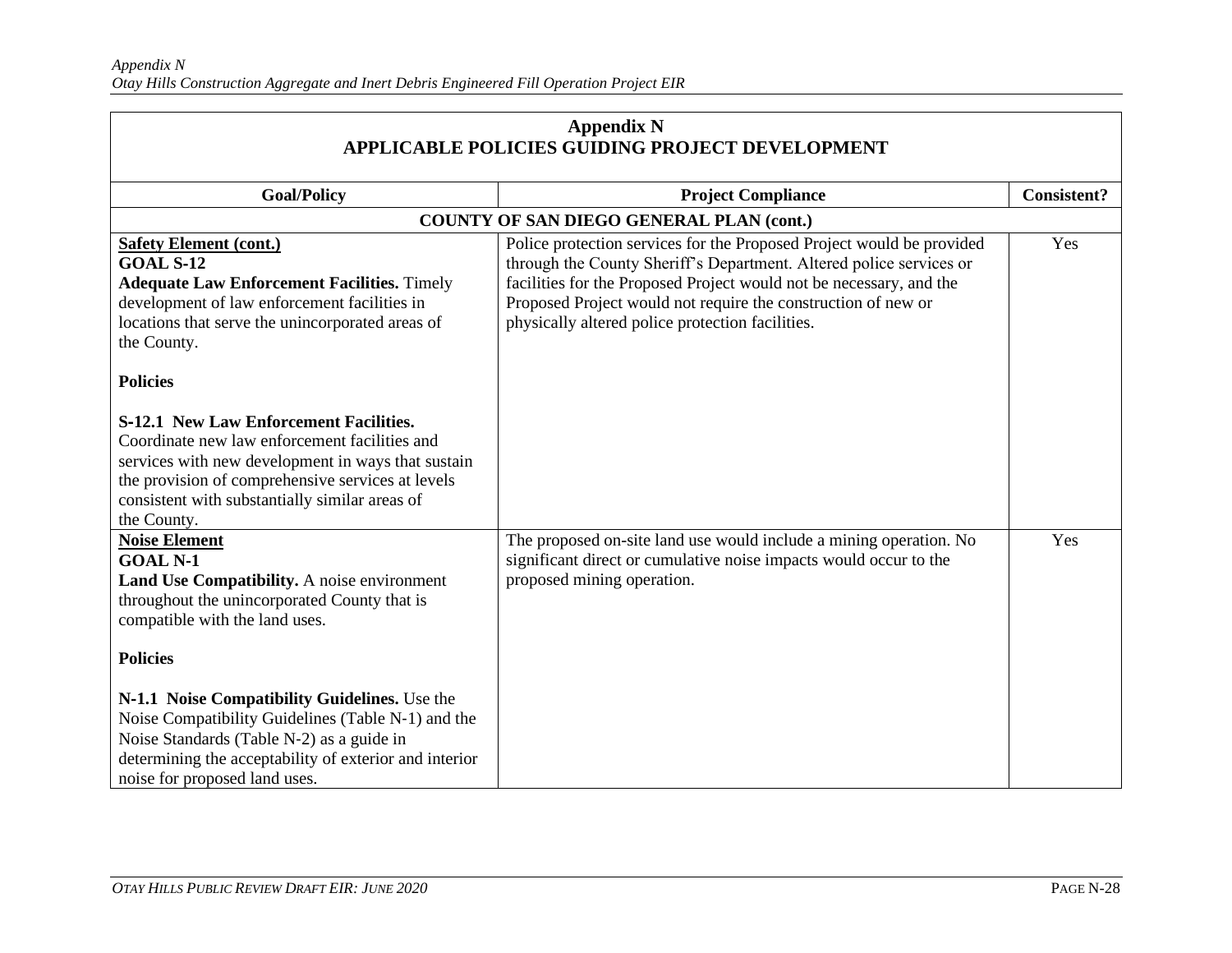| <b>Appendix N</b><br>APPLICABLE POLICIES GUIDING PROJECT DEVELOPMENT                                                                                                                                                                                                                                                                                                                                                                                                                                                                                                                                |                                                 |                    |
|-----------------------------------------------------------------------------------------------------------------------------------------------------------------------------------------------------------------------------------------------------------------------------------------------------------------------------------------------------------------------------------------------------------------------------------------------------------------------------------------------------------------------------------------------------------------------------------------------------|-------------------------------------------------|--------------------|
| <b>Goal/Policy</b>                                                                                                                                                                                                                                                                                                                                                                                                                                                                                                                                                                                  | <b>Project Compliance</b>                       | <b>Consistent?</b> |
|                                                                                                                                                                                                                                                                                                                                                                                                                                                                                                                                                                                                     | <b>COUNTY OF SAN DIEGO GENERAL PLAN (cont.)</b> |                    |
| <b>Noise Element (cont.)</b><br>N-1.2 Noise Management Strategies. Require the<br>following strategies as higher priorities than<br>construction of conventional noise barriers where<br>noise abatement is necessary:<br>Avoid placement of noise sensitive uses within<br>noisy areas<br>Increase setbacks between noise generators and<br>noise sensitive uses<br>Orient buildings such that the noise sensitive<br>portions of a project are shielded from<br>noise sources<br>Use sound-attenuating architectural design and<br>building features<br>Employ technologies when appropriate that |                                                 |                    |
| reduce noise generation (i.e. alternative<br>pavement materials on roadways).<br>N-1.3 Sound Walls. Discourage the use of noise<br>walls. In areas where the use of noise walls cannot be<br>avoided, evaluate and require where feasible, a<br>combination of walls and earthen berms and require<br>the use of vegetation or other visual screening<br>methods to soften the visual appearance of the wall.                                                                                                                                                                                       |                                                 |                    |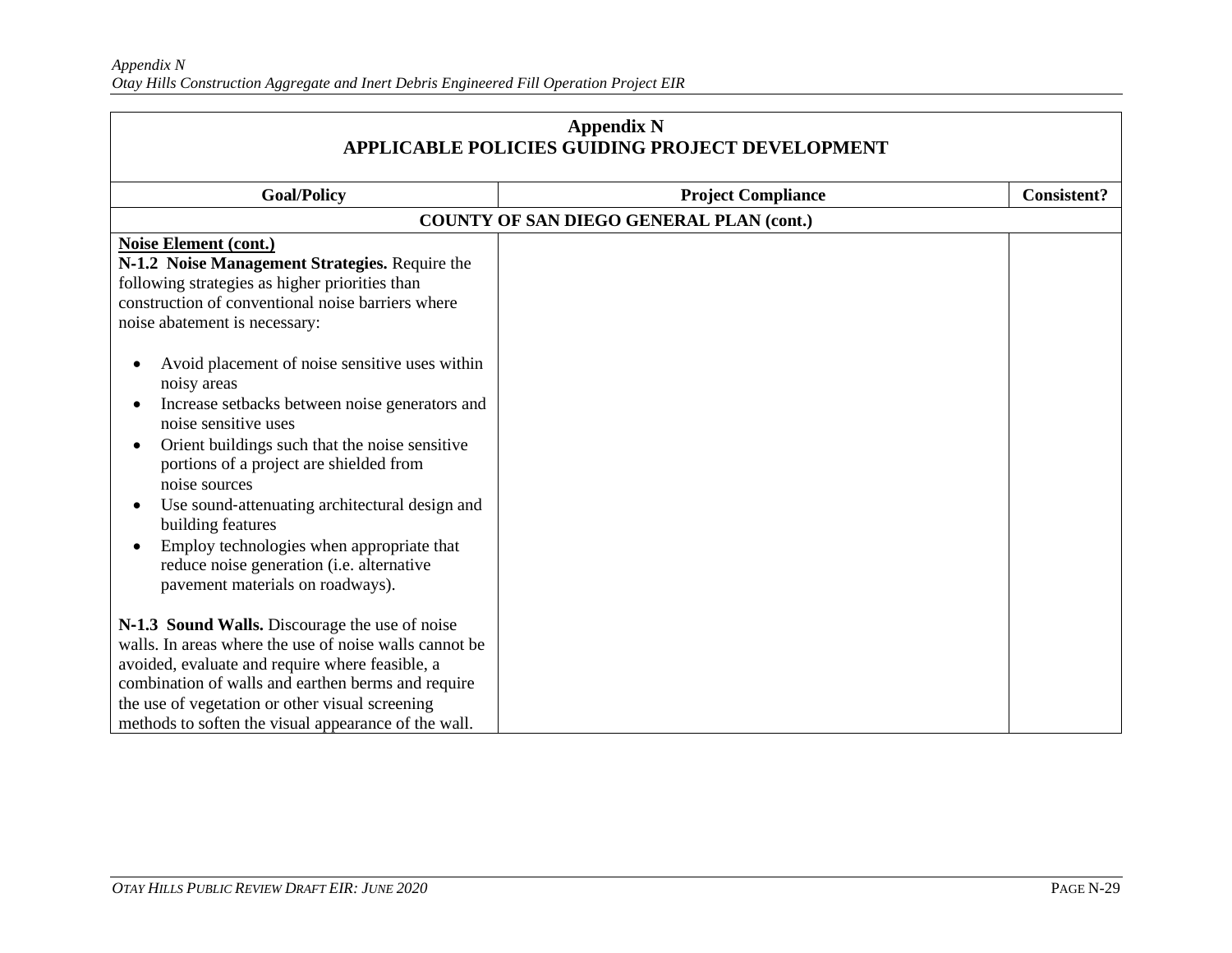| <b>Appendix N</b><br>APPLICABLE POLICIES GUIDING PROJECT DEVELOPMENT                                                                                                                                                                                                                                                                                                                                                                                                                                                                                                                                                                                                     |                                                                                                                                                                                                                                                                                                                                                                                                                                                                                                                                                                                                                                                                                                                                                                                                                                                                                                                                   |                    |
|--------------------------------------------------------------------------------------------------------------------------------------------------------------------------------------------------------------------------------------------------------------------------------------------------------------------------------------------------------------------------------------------------------------------------------------------------------------------------------------------------------------------------------------------------------------------------------------------------------------------------------------------------------------------------|-----------------------------------------------------------------------------------------------------------------------------------------------------------------------------------------------------------------------------------------------------------------------------------------------------------------------------------------------------------------------------------------------------------------------------------------------------------------------------------------------------------------------------------------------------------------------------------------------------------------------------------------------------------------------------------------------------------------------------------------------------------------------------------------------------------------------------------------------------------------------------------------------------------------------------------|--------------------|
| <b>Goal/Policy</b>                                                                                                                                                                                                                                                                                                                                                                                                                                                                                                                                                                                                                                                       | <b>Project Compliance</b>                                                                                                                                                                                                                                                                                                                                                                                                                                                                                                                                                                                                                                                                                                                                                                                                                                                                                                         | <b>Consistent?</b> |
|                                                                                                                                                                                                                                                                                                                                                                                                                                                                                                                                                                                                                                                                          | <b>COUNTY OF SAN DIEGO GENERAL PLAN (cont.)</b>                                                                                                                                                                                                                                                                                                                                                                                                                                                                                                                                                                                                                                                                                                                                                                                                                                                                                   |                    |
| <b>Noise Element (cont.)</b><br><b>GOAL N-2</b><br>Protection of Noise Sensitive Uses. A noise<br>environment that minimizes exposure of noise<br>sensitive land uses to excessive, unsafe, or otherwise<br>disruptive noise levels.<br><b>Policies</b><br>N-2.1 Development Impacts to Noise Sensitive<br>Land Uses. Require an acoustical study to identify<br>inappropriate noise level where development may<br>directly result in any existing or future noise sensitive<br>land uses being subject to noise levels equal to or<br>greater than 60 CNEL and require mitigation for<br>sensitive uses in compliance with the noise standards<br>listed in Table N-2. | A noise analysis was prepared for the Project. This analysis used the<br>standards cited in Tables N-1 and N-2 in the Noise Element of the<br>County General Plan. Direct and cumulative traffic noise impacts<br>would be significant to three houses along Otay Mesa Road. These<br>direct and cumulative impacts would not be mitigated because noise<br>barriers in excess of 20 feet would be required to fully mitigate impacts;<br>however, this mitigation would not comply with the County Zoning<br>Ordinance. Therefore, this mitigation, while feasible, would probably<br>not be permitted by the County and is unlikely to be desired by the<br>residences of the houses. Residences may request the construction of<br>shorter noise walls in front of their property; however, the walls would<br>not fully mitigate impacts. Accordingly, impacts are conservatively<br>assessed as significant and unmitigated. | N <sub>o</sub>     |
| <b>GOAL N-3</b><br>Groundborne Vibration. An environment that<br>minimizes exposure of sensitive land uses to the<br>harmful effects of excessive groundborne vibration.<br><b>Policies</b><br>N-3.1 Groundborne Vibration. Use the Federal<br><b>Transit Administration and Federal Railroad</b><br>Administration guidelines, where appropriate, to limit<br>the extent of exposure that sensitive uses may have to<br>groundborne vibration from trains, construction<br>equipment, and other sources.                                                                                                                                                                | Blasting associated with the Proposed Project would occur at a distance<br>in excess of 500 feet of the closest sensitive receptor. Based on a typical<br>blast vibration level of 1.0 inch per second PPV at 50 feet reference<br>distance, the expected PPV at a distance of 500 feet is less than 0.01.<br>This level of vibration would be less than significant to any human<br>receptor.                                                                                                                                                                                                                                                                                                                                                                                                                                                                                                                                    | Yes                |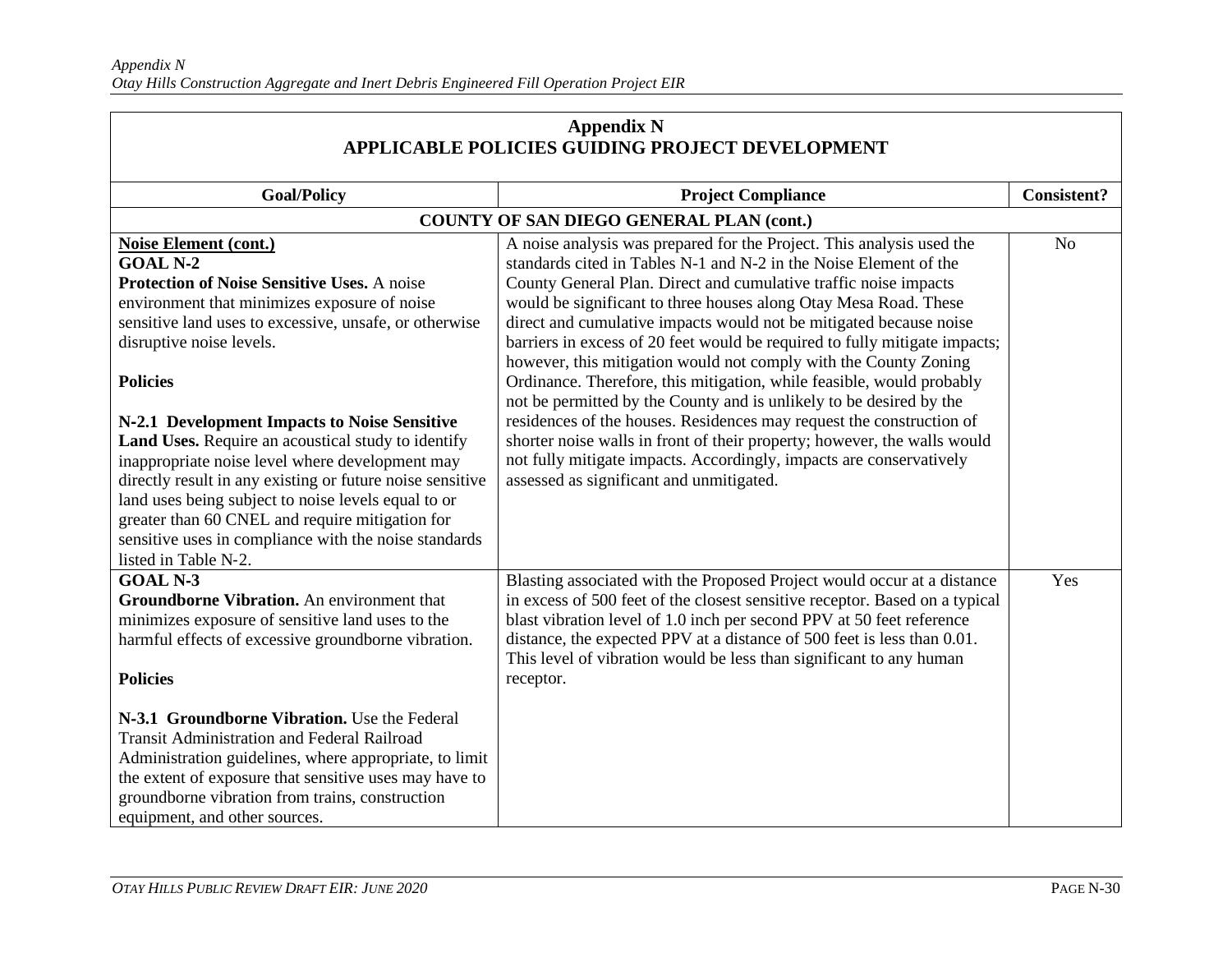| <b>Appendix N</b><br><b>APPLICABLE POLICIES GUIDING PROJECT DEVELOPMENT</b>                                                                                                                                                                                                                                                                                                                                              |                                                                                                                                                                                                                                                                                                                                                   |                    |
|--------------------------------------------------------------------------------------------------------------------------------------------------------------------------------------------------------------------------------------------------------------------------------------------------------------------------------------------------------------------------------------------------------------------------|---------------------------------------------------------------------------------------------------------------------------------------------------------------------------------------------------------------------------------------------------------------------------------------------------------------------------------------------------|--------------------|
| <b>Goal/Policy</b>                                                                                                                                                                                                                                                                                                                                                                                                       | <b>Project Compliance</b>                                                                                                                                                                                                                                                                                                                         | <b>Consistent?</b> |
|                                                                                                                                                                                                                                                                                                                                                                                                                          | <b>COUNTY OF SAN DIEGO GENERAL PLAN (cont.)</b>                                                                                                                                                                                                                                                                                                   |                    |
| Noise Element (cont.)<br><b>GOAL N-6</b><br>Temporary and/or Nuisance Noise. Minimal effects<br>of intermittent, short-term, or other nuisance noise<br>sources to noise sensitive land uses.                                                                                                                                                                                                                            | The loudest noise during construction of the project would be from the<br>continuous use of a breaker, which would create an hourly noise level<br>of less than 75 dBA L <sub>EQ</sub> at distances greater than 500 feet. There are no<br>NSLUs within this distance. Accordingly, construction noise impacts<br>would be less than significant. | Yes                |
| <b>Policies</b><br>N-6.2 Recurring Intermittent Noise. Minimize<br>impacts from noise in areas where recurring<br>intermittent noise may not exceed the noise standards<br>listed in Table N-2 but can have other adverse effects.<br>N-6.3 High-Noise Equipment. Require<br>development to limit the frequency of use of                                                                                                |                                                                                                                                                                                                                                                                                                                                                   |                    |
| motorized landscaping equipment, parking lot<br>sweepers, and other high-noise equipment if their<br>activity will result in noise that affects<br>residential zones.<br>N-6.4 Hours of Construction. Require development<br>to limit the hours of operation as appropriate for non-<br>emergency construction and maintenance, trash<br>collection, and parking lot sweeper activity near noise<br>sensitive land uses. |                                                                                                                                                                                                                                                                                                                                                   |                    |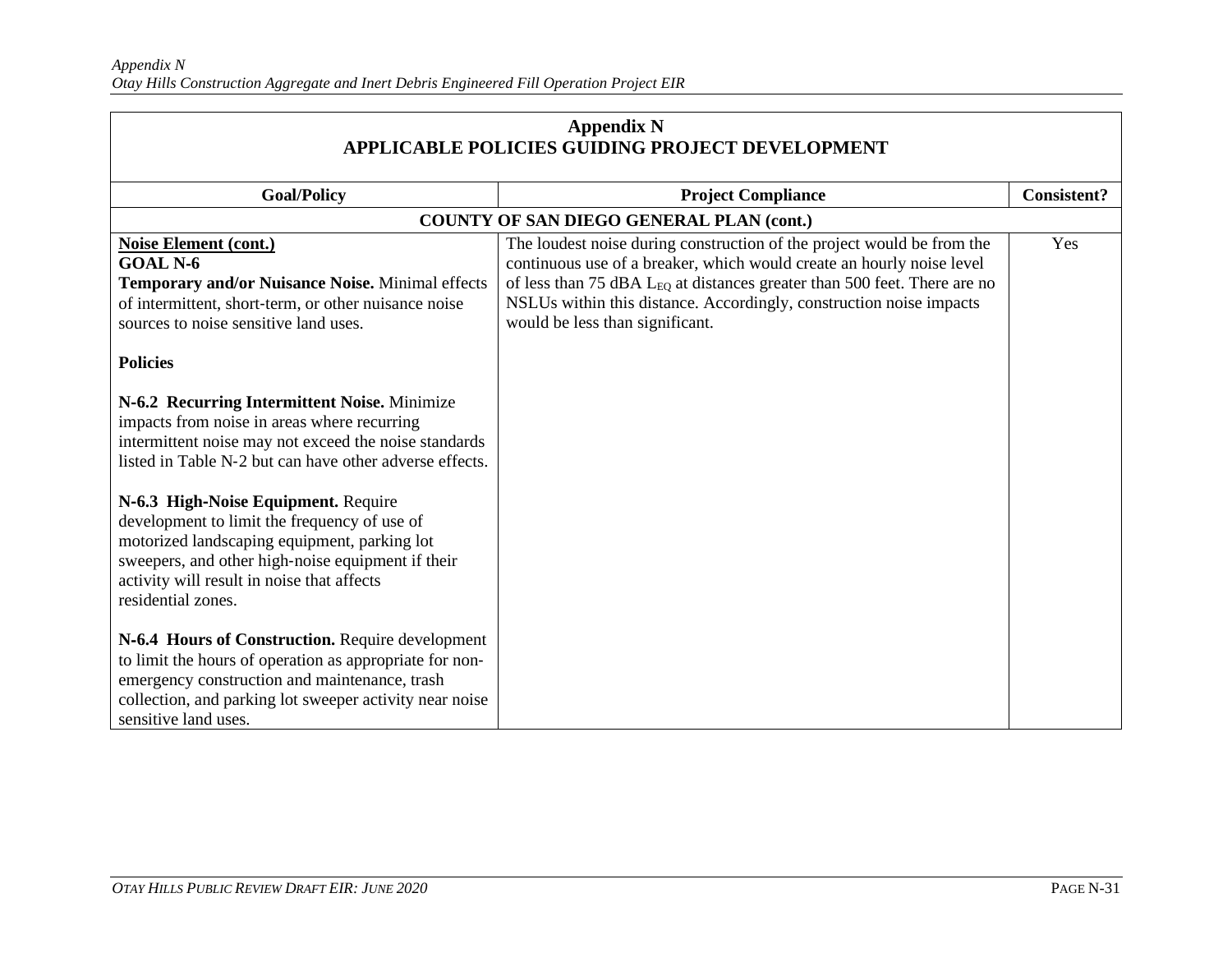| <b>Appendix N</b>                                      |
|--------------------------------------------------------|
| <b>APPLICABLE POLICIES GUIDING PROJECT DEVELOPMENT</b> |

| <b>Goal/Policy</b>                                                                                                                                                                                                                                                                                                                           | <b>Project Compliance</b>                                                                                                                                                                                                                                                                                                                       | <b>Consistent?</b> |
|----------------------------------------------------------------------------------------------------------------------------------------------------------------------------------------------------------------------------------------------------------------------------------------------------------------------------------------------|-------------------------------------------------------------------------------------------------------------------------------------------------------------------------------------------------------------------------------------------------------------------------------------------------------------------------------------------------|--------------------|
|                                                                                                                                                                                                                                                                                                                                              | <b>OTAY SUBREGIONAL PLAN</b>                                                                                                                                                                                                                                                                                                                    |                    |
| <b>Land Use</b><br>Land Use Goal. Provide a land use pattern sensitive<br>to the opportunities and the constraints of the<br>subregion.                                                                                                                                                                                                      | The presence of construction aggregate resources in this relatively<br>undeveloped yet accessible area represents a significant opportunity to<br>serve a growing demand in the region, while causing relatively minimal<br>environmental impacts. Thus, implementation of the Proposed Project<br>would be consistent with this Land Use Goal. | Yes                |
| <b>Land Use Policy 4.</b> Discourage Polluting Industries<br>Policy: The County will discourage industries that<br>display pollution or other nuisance characteristics<br>from locating near the Mexican border.                                                                                                                             | Standard BMPs and BACT would be incorporated into the project<br>design to prevent pollution of air, water and land. Refer to<br>Subchapters 4.2, Hydrology/Water Quality; 4.5, Noise; 4.6, Air Quality;<br>and 4.8, Hazardous Materials, Public Health and Safety, for further<br>discussion of this issue.                                    | Yes                |
| Land Use Policy 6. Encourage Other Interim Uses<br>Policy: The County will encourage interim uses on<br>portions of Otay Mesa including opportunities for<br>public recreation and spectator events.                                                                                                                                         | The Proposed Project constitutes a long-term interim use that would<br>allow future development consistent with underlying land use<br>designations following reclamation.                                                                                                                                                                      | Yes                |
| Land Use Policy 10. Review Proposed Development<br>in the (24) Impact Sensitive Area: The County will<br>consider more intensive development than normally<br>allowed in the (24) Impact Sensitive designation<br>areas where justification for such development is<br>presented. A Major Use Permit will be required in<br>these instances. | The nearest designated (24) Impact Sensitive Area is more than two<br>miles away from the Project site. The Proposed Project would have a<br>less than significant impact on these areas.                                                                                                                                                       | Yes                |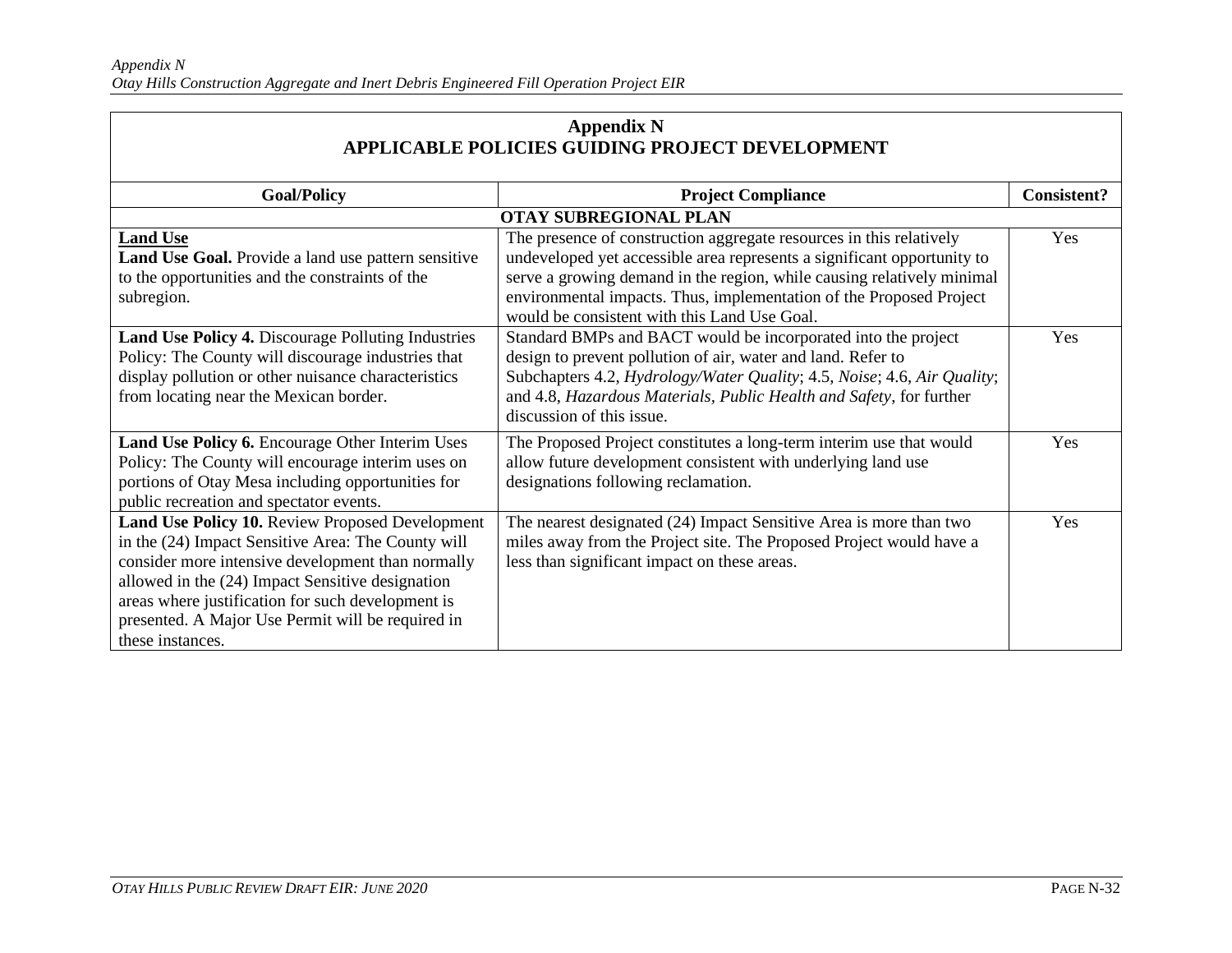| <b>Appendix N</b><br>APPLICABLE POLICIES GUIDING PROJECT DEVELOPMENT                                                                                                                                                                                                                                                                                                                                                           |                                                                                                                                                                                                                                                                                                                                                                                                                                                                     |                    |
|--------------------------------------------------------------------------------------------------------------------------------------------------------------------------------------------------------------------------------------------------------------------------------------------------------------------------------------------------------------------------------------------------------------------------------|---------------------------------------------------------------------------------------------------------------------------------------------------------------------------------------------------------------------------------------------------------------------------------------------------------------------------------------------------------------------------------------------------------------------------------------------------------------------|--------------------|
| <b>Goal/Policy</b>                                                                                                                                                                                                                                                                                                                                                                                                             | <b>Project Compliance</b>                                                                                                                                                                                                                                                                                                                                                                                                                                           | <b>Consistent?</b> |
|                                                                                                                                                                                                                                                                                                                                                                                                                                | <b>OTAY SUBREGIONAL PLAN (cont.)</b>                                                                                                                                                                                                                                                                                                                                                                                                                                |                    |
| Land Use (cont.)<br>Land Use Policy 11. Specific Plan Policy - East<br>Otay Mesa Specific Plan: The focus of this Specific<br>Plan is industrial development. The purpose of the<br>Specific Plan is to establish a planning framework for<br>a comprehensive approach to the development of the<br>East Otay Mesa area. Development of this area shall<br>be in accordance with all County goals, objectives<br>and policies. | The Proposed Project includes an MUP that would make it consistent<br>with the EOMSP. It would be consistent with all applicable County<br>goals, objectives and policies (as discussed in this table).                                                                                                                                                                                                                                                             | Yes                |
| <b>Public Services and Facilities</b><br><b>Policy 1: Formulate Public Facilities Program and</b><br>Financing Plan. The County will encourage and<br>support public service and facility planning and<br>programming for the Otay Mesa and will work with<br>all affected property owners and developers to assure<br>equitable financing of such services and facilities.                                                    | The planning and design of the Proposed Project has required the<br>applicant to coordinate both land use planning and facilities planning<br>with County and City of San Diego staff, as well as numerous service<br>agencies and districts (e.g., Otay Water District).                                                                                                                                                                                           | Yes                |
| <b>Conservation</b><br><b>Conservation Goal.</b> Protect environmental<br>resources.                                                                                                                                                                                                                                                                                                                                           | Project design elements and mitigation measures would minimize<br>biological, cultural and aesthetic impacts, landslide danger, erosion,<br>silting and fire hazard, and other environmental impacts. Restoration/<br>revegetation would be implemented after each phase of mineral<br>extraction as part of the project design. Refer to Chapter 9.0, List of<br>Mitigation Measures and Project Design Features for Proposed<br>Project, for further information. | Yes                |
| <b>Conservation Policy 1: Protect RCAs Policy.</b> The<br>County will protect the sensitive biological resources<br>within the resource conservation areas adopted in the<br><b>Conservation Element.</b>                                                                                                                                                                                                                      | The nearest designated RCA, Otay Mountain RCA, overlaps the<br>Proposed Project impact footprint, although Otay Mountain itself is<br>located approximately 3.5 miles northeast of the Project site. Any<br>potential Project biological impacts to the RCA would be addressed<br>under the MSCP; therefore, sensitive biological resources within the<br>RCA would be protected with implementation of the Proposed Project.                                       | Yes                |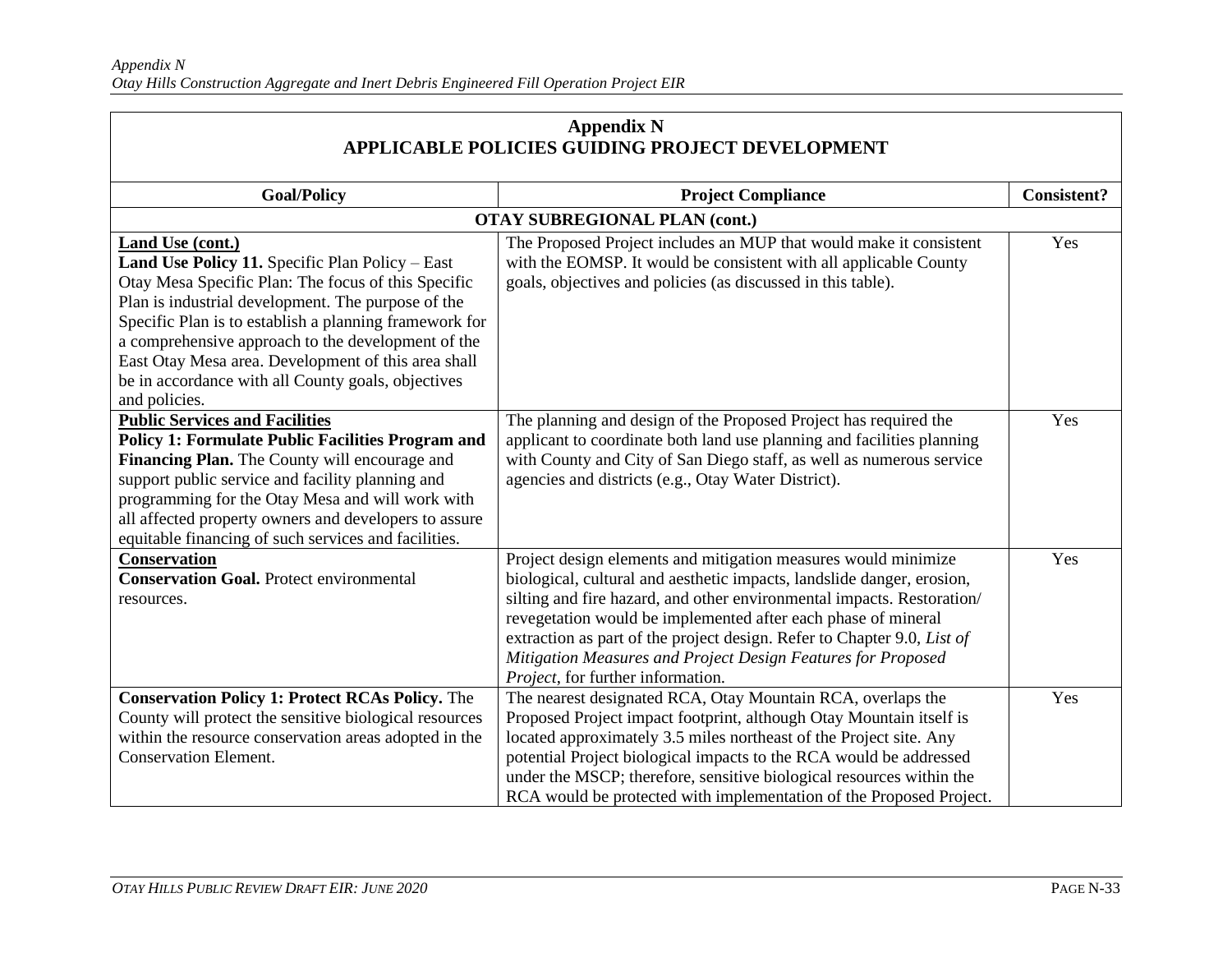| <b>Appendix N</b><br>APPLICABLE POLICIES GUIDING PROJECT DEVELOPMENT                                                                                                                        |                                                                                                                                                                                                                                                                                                                                                                                                                                                                                                                                                                                                                                                                                                                                                                                                                                                                                                                                         |                    |
|---------------------------------------------------------------------------------------------------------------------------------------------------------------------------------------------|-----------------------------------------------------------------------------------------------------------------------------------------------------------------------------------------------------------------------------------------------------------------------------------------------------------------------------------------------------------------------------------------------------------------------------------------------------------------------------------------------------------------------------------------------------------------------------------------------------------------------------------------------------------------------------------------------------------------------------------------------------------------------------------------------------------------------------------------------------------------------------------------------------------------------------------------|--------------------|
| <b>Goal/Policy</b>                                                                                                                                                                          | <b>Project Compliance</b>                                                                                                                                                                                                                                                                                                                                                                                                                                                                                                                                                                                                                                                                                                                                                                                                                                                                                                               | <b>Consistent?</b> |
|                                                                                                                                                                                             | <b>OTAY SUBREGIONAL PLAN (cont.)</b>                                                                                                                                                                                                                                                                                                                                                                                                                                                                                                                                                                                                                                                                                                                                                                                                                                                                                                    |                    |
| <b>Conservation (cont.)</b><br><b>Conservation Policy 2: Develop Adequate</b><br>Preservation Methods Policy. The County will                                                               | The nearest designated RCA Otay Mountain RCA, overlaps the<br>Proposed Project impact footprint, although Otay Mountain itself is<br>located approximately 3.5 miles northeast of the Project site. Any                                                                                                                                                                                                                                                                                                                                                                                                                                                                                                                                                                                                                                                                                                                                 | Yes                |
| carefully review any proposed development in the<br>RCAs through the environmental review process and<br>Major Use Permit process required by the "V" and<br>"P" special area designations. | potential Project biological impacts to the RCA would be addressed<br>under the MSCP review process; therefore, sensitive biological<br>resources within the RCA would be protected with implementation of<br>the Proposed Project.                                                                                                                                                                                                                                                                                                                                                                                                                                                                                                                                                                                                                                                                                                     |                    |
|                                                                                                                                                                                             | EAST OTAY MESA BUSINESS PARK SPECIFIC PLAN                                                                                                                                                                                                                                                                                                                                                                                                                                                                                                                                                                                                                                                                                                                                                                                                                                                                                              |                    |
| <b>Land Use Element</b><br>Policy LU-1. Accommodate the forecasted mixed<br>industrial uses in East Otay Mesa.                                                                              | The Proposed Project would involve aggregate production over an<br>period of up to over 100 years. Reclamation of the site would allow<br>future development of the site according to the EOMSP land<br>use designations.                                                                                                                                                                                                                                                                                                                                                                                                                                                                                                                                                                                                                                                                                                               | Yes                |
| Policy LU-9. Provide for interim land uses that are<br>compatible with the planned industrial and<br>commercial land uses.                                                                  | The Proposed Project would result in the development of a long-term<br>mining operation that would allow future development consistent with<br>underlying land use designations after reclamation. Policy LU-9 allows<br>for a maximum initial interim period of five years, unless a finding is<br>made that the propose use has an overriding significant economic<br>benefit to the region. The State of California, Department of<br>Conservation has determined that there is a significant shortfall of<br>permitted, long-term aggregate reserves. The South County area is a<br>high development region, including the City of Chula Vista and the<br>unincorporated community of East Otay Mesa, and is, therefore,<br>particularly in need of a long term, dependable source of high quality<br>aggregate located close enough to feasibly serve the area. This<br>economic benefit would justify this long-term interim use. | Yes                |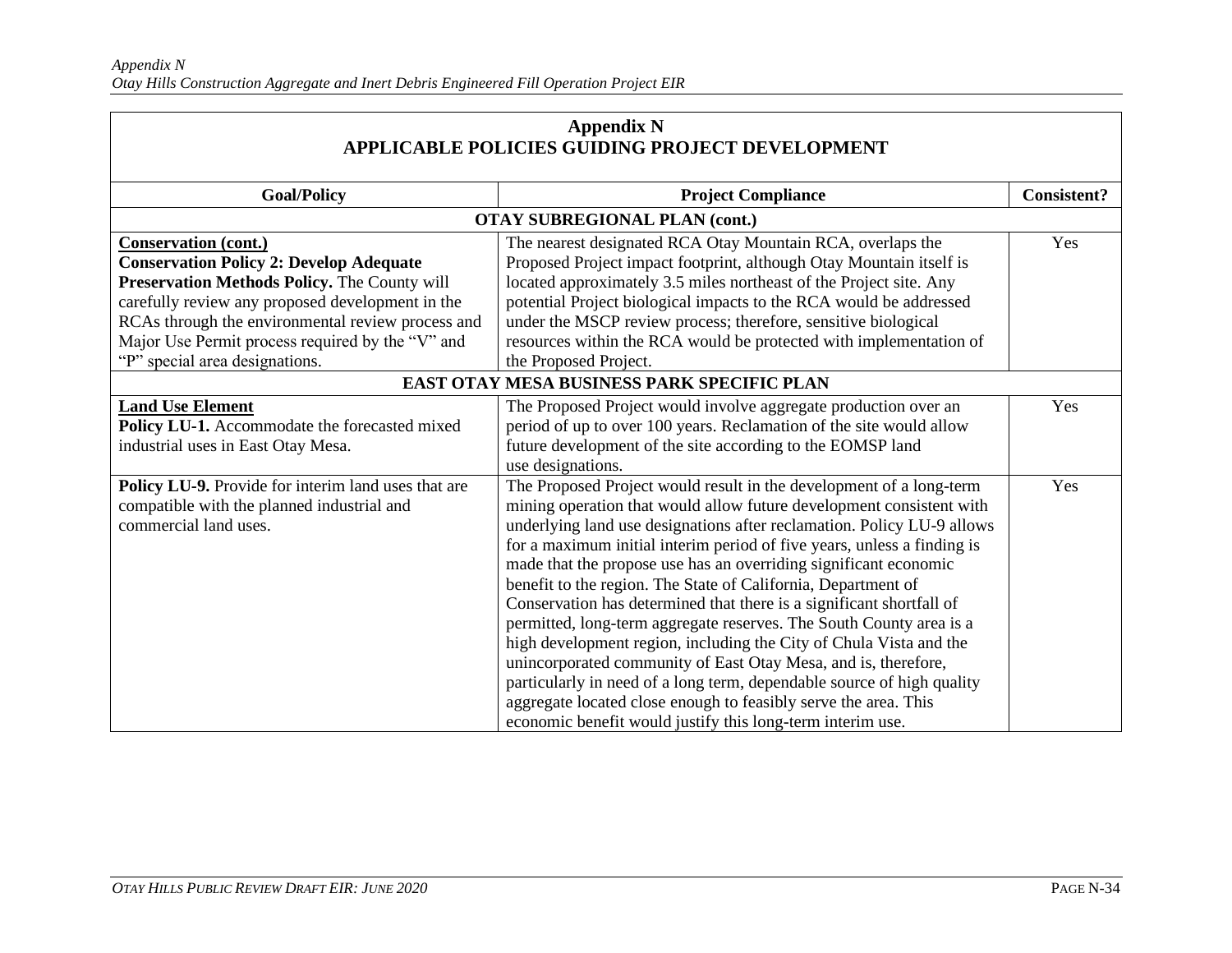| <b>Appendix N</b><br>APPLICABLE POLICIES GUIDING PROJECT DEVELOPMENT                                                                                                                                                                                                                                      |                                                                                                                                                                                                                                                                                                                                                                                                                                                                                                                                                                                                                                                                                                                                                   |                    |
|-----------------------------------------------------------------------------------------------------------------------------------------------------------------------------------------------------------------------------------------------------------------------------------------------------------|---------------------------------------------------------------------------------------------------------------------------------------------------------------------------------------------------------------------------------------------------------------------------------------------------------------------------------------------------------------------------------------------------------------------------------------------------------------------------------------------------------------------------------------------------------------------------------------------------------------------------------------------------------------------------------------------------------------------------------------------------|--------------------|
| <b>Goal/Policy</b>                                                                                                                                                                                                                                                                                        | <b>Project Compliance</b>                                                                                                                                                                                                                                                                                                                                                                                                                                                                                                                                                                                                                                                                                                                         | <b>Consistent?</b> |
|                                                                                                                                                                                                                                                                                                           | EAST OTAY MESA BUSINESS PARK SPECIFIC PLAN (cont.)                                                                                                                                                                                                                                                                                                                                                                                                                                                                                                                                                                                                                                                                                                |                    |
| <b>Land Use Element (cont.)</b><br><b>Policy LU-10.</b> Protect and conserve steep slopes and<br>biologically sensitive areas in the Specific Plan Area.<br>Policy LU-12. Protect and conserve significant<br>cultural resource sites (archaeological and historical<br>sites) in the Specific Plan Area. | Approximately one-fifth (21.7 acres) of the 105-acre Project impact<br>footprint contains slopes at 25 percent or greater, which the County<br>defines as steep slopes land; all of these steep slopes would be impacted<br>by the Proposed Project. Steep slopes and biologically sensitive areas in<br>the remainder of the Project site (305 acres) would not be impacted.<br>Project design elements and mitigation measures would minimize<br>biological and cultural resource impacts. Restoration/revegetation<br>would be implemented after each phase of mineral extraction as part of<br>the project design. Refer to Subchapters 4.1, Geological Resources; 4.3,<br>Biological Resources; 4.4, Cultural; and 4.8, Hazardous Materials, | Yes                |
| <b>Circulation Element</b>                                                                                                                                                                                                                                                                                | Public Health and Safety, for further information.<br>Roads would be developed to EOMSP and County design standards                                                                                                                                                                                                                                                                                                                                                                                                                                                                                                                                                                                                                               | <b>Yes</b>         |
| Policy C-15. Assure that necessary, feasible road<br>improvements are provided to mitigate<br>project impacts.                                                                                                                                                                                            | and all Project impacts would be mitigated to less than significant<br>levels. Refer to Subchapter 4.7, Transportation/Circulation, for further<br>discussion.                                                                                                                                                                                                                                                                                                                                                                                                                                                                                                                                                                                    |                    |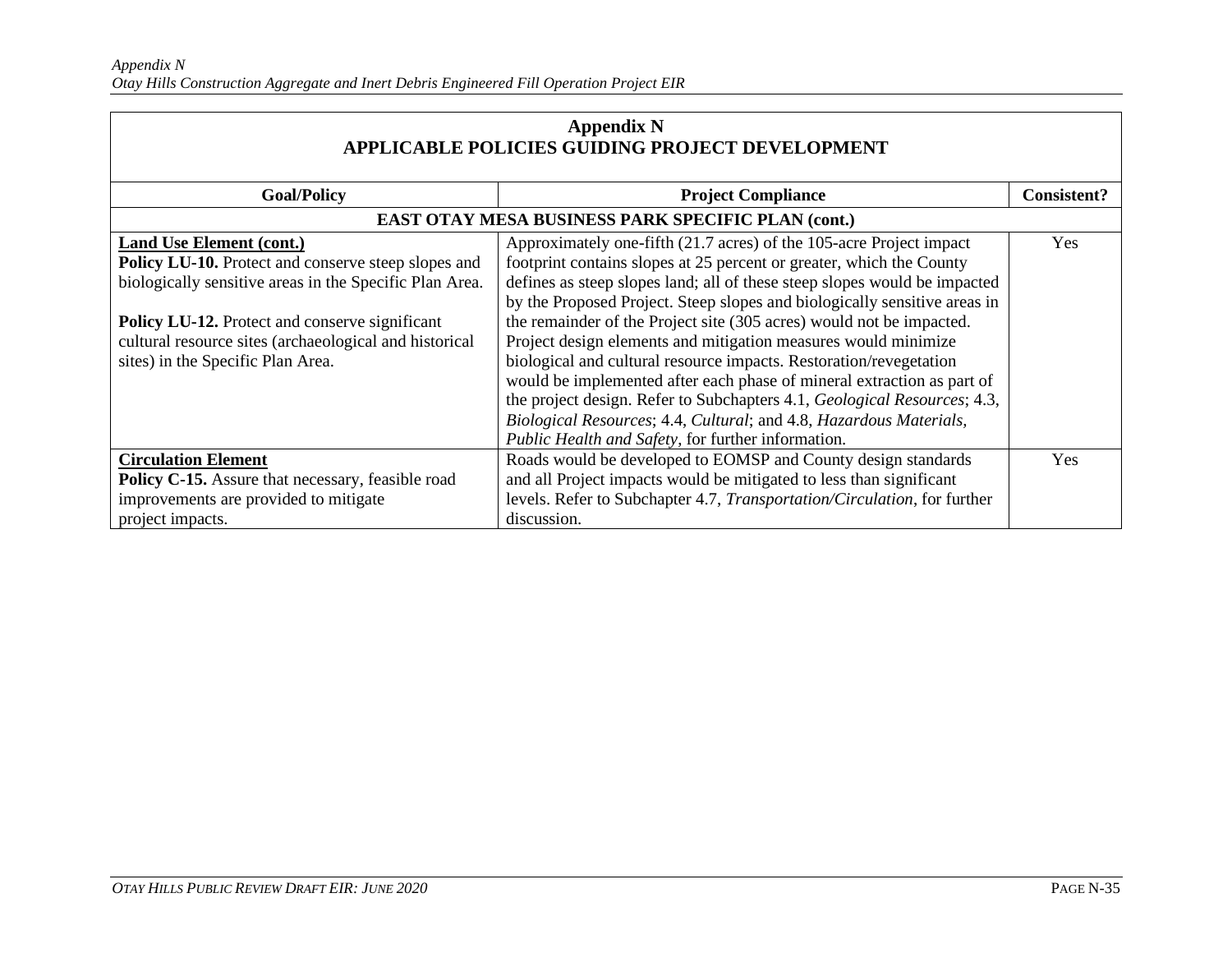| <b>Appendix N</b><br><b>APPLICABLE POLICIES GUIDING PROJECT DEVELOPMENT</b>                                                                                                                                                                                                                       |                                                                                                                                                                                                                                                                                                                                                                                                                                                                                                                                                                                                                                                                                                                                                                                                                                                                                                                                                                                                                                                                                                                                                                                                                                                             |                    |
|---------------------------------------------------------------------------------------------------------------------------------------------------------------------------------------------------------------------------------------------------------------------------------------------------|-------------------------------------------------------------------------------------------------------------------------------------------------------------------------------------------------------------------------------------------------------------------------------------------------------------------------------------------------------------------------------------------------------------------------------------------------------------------------------------------------------------------------------------------------------------------------------------------------------------------------------------------------------------------------------------------------------------------------------------------------------------------------------------------------------------------------------------------------------------------------------------------------------------------------------------------------------------------------------------------------------------------------------------------------------------------------------------------------------------------------------------------------------------------------------------------------------------------------------------------------------------|--------------------|
|                                                                                                                                                                                                                                                                                                   |                                                                                                                                                                                                                                                                                                                                                                                                                                                                                                                                                                                                                                                                                                                                                                                                                                                                                                                                                                                                                                                                                                                                                                                                                                                             |                    |
| <b>Goal/Policy</b>                                                                                                                                                                                                                                                                                | <b>Project Compliance</b>                                                                                                                                                                                                                                                                                                                                                                                                                                                                                                                                                                                                                                                                                                                                                                                                                                                                                                                                                                                                                                                                                                                                                                                                                                   | <b>Consistent?</b> |
| EAST OTAY MESA BUSINESS PARK SPECIFIC PLAN (cont.)                                                                                                                                                                                                                                                |                                                                                                                                                                                                                                                                                                                                                                                                                                                                                                                                                                                                                                                                                                                                                                                                                                                                                                                                                                                                                                                                                                                                                                                                                                                             |                    |
| <b>Urban Design Element</b><br>Policy UD-1. Encourage the preservation and<br>enhancement of visually prominent landforms and<br>areas of special scenic beauty, particularly the San<br>Ysidro Mountain foothills and the valley walls of<br>Johnson and O'Neal Canyons.                         | The Project would impact a small portion of the foothills<br>(approximately 0.8 mile), or approximately 8 percent of the 10-mile<br>stretch (linear distance) that spans from the Otay Mountain area to the<br>San Miguel Mountain area. Impacts would be limited to within<br>approximately 1,500 feet (at its widest point) east of the mesa, near the<br>outer edges and lower elevations of the foothills. Foothills at higher<br>elevations between the impact footprint and Otay Mountain would be<br>preserved within the OHCA. The Project would not disrupt the overall<br>visual environment of the foothills or the mountains, as detailed in<br>Subchapter 4.10, Aesthetics. Additionally, although some of the<br>vegetation could be more sparse than under existing conditions, the<br>Project's proposed Reclamation Plan includes a Revegetation Plan that<br>would provide continuity with the natural hillsides and the flatter mesa<br>areas surrounding the Project site.<br>The Project would not include any development or impacts within<br>O'Neal or Johnson Canyons. No significant effects would result to<br>scenic views to or from these areas of special scenic beauty. Refer to<br>Subchapter 4.10 for further discussion. | Yes                |
| <b>Urban Design Element (cont.)</b><br>Policy UD-5. Promote high quality design of<br>buildings and landscaping on private property<br>throughout East Otay Mesa to create a strong identity<br>and image of high quality urban design for the area.                                              | There would be no permanent buildings on site. Landscaping would be<br>provided where appropriate in accordance with the EOMSP. See<br>Section 2.1.2 for a discussion of these project design elements.                                                                                                                                                                                                                                                                                                                                                                                                                                                                                                                                                                                                                                                                                                                                                                                                                                                                                                                                                                                                                                                     | Yes                |
| Policy UD-7. All utility lines shall be underground.<br>Traffic signal vaults, electrical transformers,<br>telephone switchboards and other such structures<br>shall be located underground or appropriately<br>screened with landscaping or architectural treatment<br>acceptable to the County. | All utility improvements would be implemented consistent with<br>EOMSP and County standards. Refer to Subchapter 4.11, Public<br>Services and Utilities.                                                                                                                                                                                                                                                                                                                                                                                                                                                                                                                                                                                                                                                                                                                                                                                                                                                                                                                                                                                                                                                                                                    | Yes                |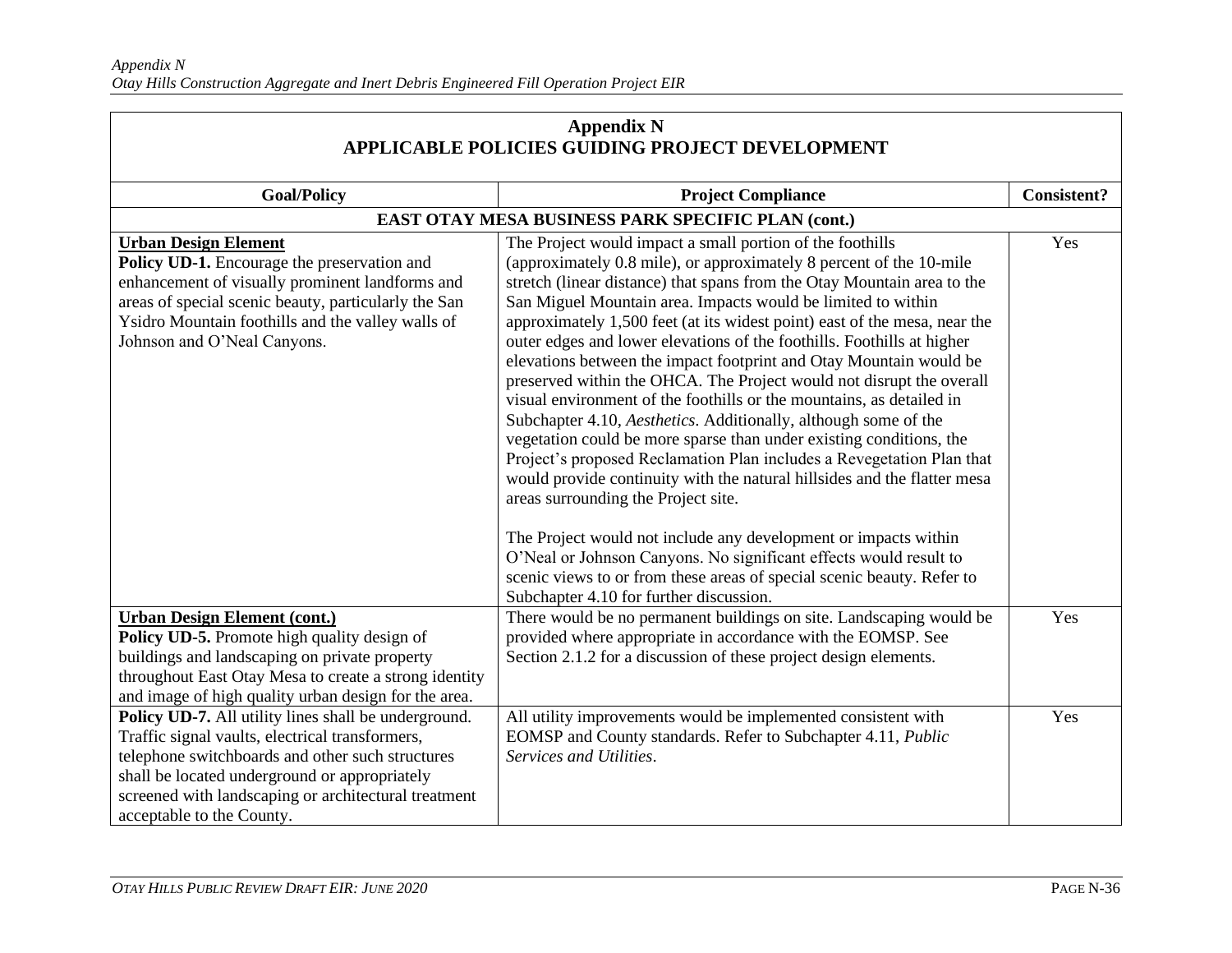| <b>Appendix N</b><br><b>APPLICABLE POLICIES GUIDING PROJECT DEVELOPMENT</b>                                                                                                                                                                                                                                                                                                                                                                                                                                                                                                                                                                                                                                                                                                                                                                                                                                                                                                                                                                                                    |                                                                                                                                                                                                                                                                                                                                                                                               |                    |  |
|--------------------------------------------------------------------------------------------------------------------------------------------------------------------------------------------------------------------------------------------------------------------------------------------------------------------------------------------------------------------------------------------------------------------------------------------------------------------------------------------------------------------------------------------------------------------------------------------------------------------------------------------------------------------------------------------------------------------------------------------------------------------------------------------------------------------------------------------------------------------------------------------------------------------------------------------------------------------------------------------------------------------------------------------------------------------------------|-----------------------------------------------------------------------------------------------------------------------------------------------------------------------------------------------------------------------------------------------------------------------------------------------------------------------------------------------------------------------------------------------|--------------------|--|
| <b>Goal/Policy</b>                                                                                                                                                                                                                                                                                                                                                                                                                                                                                                                                                                                                                                                                                                                                                                                                                                                                                                                                                                                                                                                             | <b>Project Compliance</b>                                                                                                                                                                                                                                                                                                                                                                     | <b>Consistent?</b> |  |
|                                                                                                                                                                                                                                                                                                                                                                                                                                                                                                                                                                                                                                                                                                                                                                                                                                                                                                                                                                                                                                                                                | EAST OTAY MESA BUSINESS PARK SPECIFIC PLAN (cont.)                                                                                                                                                                                                                                                                                                                                            |                    |  |
| <b>Public Facilities Element</b><br>Policy PF-1. Require development proposals to<br>provide water service to meet the needs of<br>development in East Otay Mesa.<br>Policy PF-5. Provide a reclaimed water distribution<br>system to conserve potable water usage.<br>Policy PF-6. Provide a storm drainage system for<br>East Otay Mesa that minimizes surface water<br>degradation, reduces soil erosion, promotes natural<br>beauty, and is otherwise consistent with the Best<br>Management Practices of the Clean Water Act.<br>Policy PF-7. Coordinate with Franchise Utility<br>Providers to provide dry utilities to serve East<br>Otay Mesa.<br><b>Policy PF-8.</b> The entire East Otay Mesa Specific Plan<br>Area shall be supported by adequate fire protection<br>and emergency medical services.<br>Policy PF-9. Provide adequate fire protection and<br>emergency medical services in East Otay Mesa<br>concurrent with need.<br>Policy PF-10. The County shall provide law<br>enforcement services for East Otay Mesa consistent<br>with Countywide policies. | The planning and design of the Project has involved early cooperation<br>and coordination with the required providers of public services and<br>utilities. The final approval of all proposed discretionary actions and<br>permits for on-site improvements would be predicated on the assurance<br>of efficient, economic and timely provision of required public services<br>and utilities. | Yes                |  |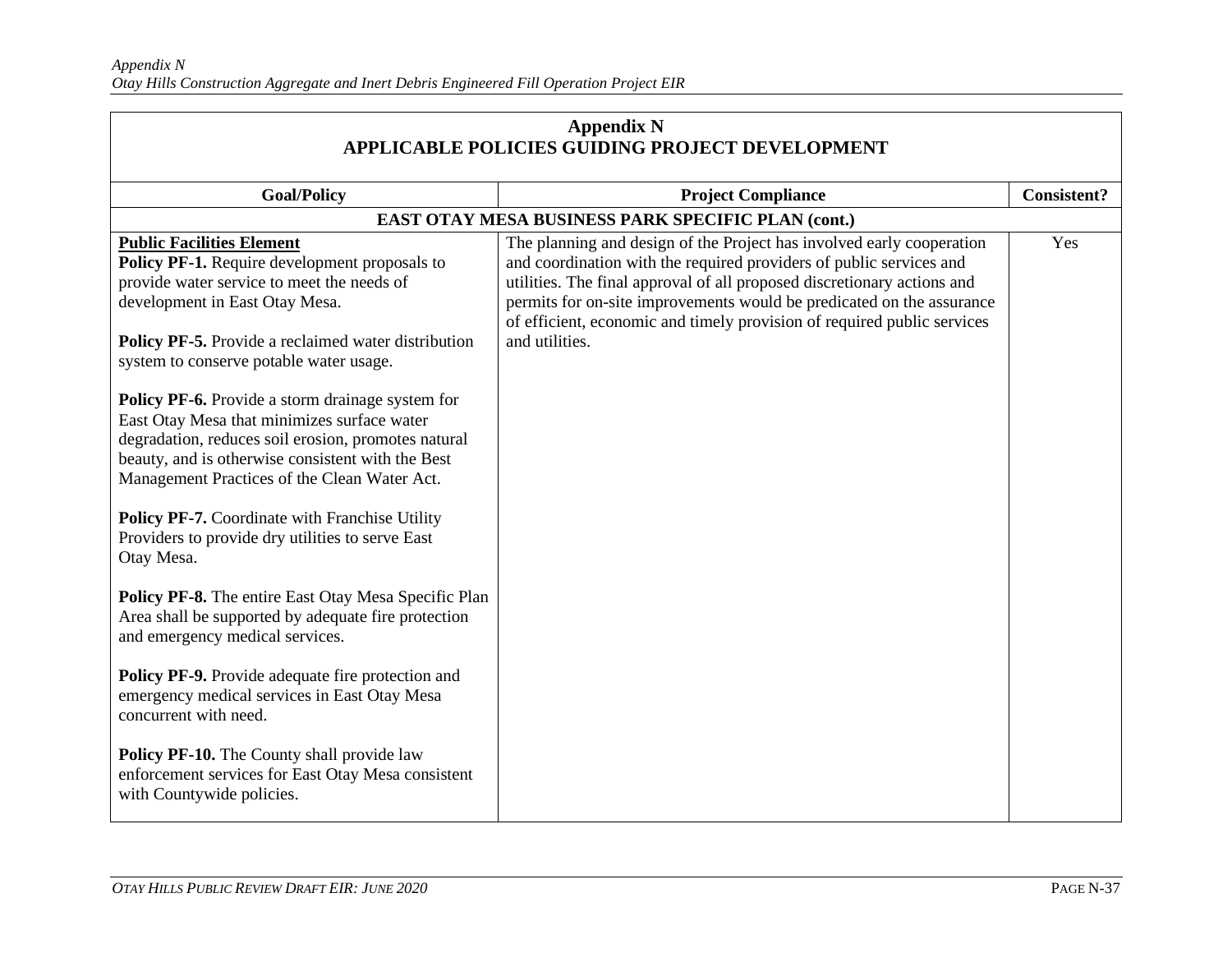| <b>Appendix N</b><br>APPLICABLE POLICIES GUIDING PROJECT DEVELOPMENT                                                                                                                                                                                                                                                                                                                                                                                                                                                                                                                                                                                                                                                                                                                                                                                                                                                                                                                                                                                                                                                                               |                                                                                                                                                                                                                                                                                                                                                                                                                                                                                                                                                                                                                                                                                                                                                                                                                                                                                                                                                                                                                                                                               |                    |
|----------------------------------------------------------------------------------------------------------------------------------------------------------------------------------------------------------------------------------------------------------------------------------------------------------------------------------------------------------------------------------------------------------------------------------------------------------------------------------------------------------------------------------------------------------------------------------------------------------------------------------------------------------------------------------------------------------------------------------------------------------------------------------------------------------------------------------------------------------------------------------------------------------------------------------------------------------------------------------------------------------------------------------------------------------------------------------------------------------------------------------------------------|-------------------------------------------------------------------------------------------------------------------------------------------------------------------------------------------------------------------------------------------------------------------------------------------------------------------------------------------------------------------------------------------------------------------------------------------------------------------------------------------------------------------------------------------------------------------------------------------------------------------------------------------------------------------------------------------------------------------------------------------------------------------------------------------------------------------------------------------------------------------------------------------------------------------------------------------------------------------------------------------------------------------------------------------------------------------------------|--------------------|
| <b>Goal/Policy</b>                                                                                                                                                                                                                                                                                                                                                                                                                                                                                                                                                                                                                                                                                                                                                                                                                                                                                                                                                                                                                                                                                                                                 | <b>Project Compliance</b>                                                                                                                                                                                                                                                                                                                                                                                                                                                                                                                                                                                                                                                                                                                                                                                                                                                                                                                                                                                                                                                     | <b>Consistent?</b> |
|                                                                                                                                                                                                                                                                                                                                                                                                                                                                                                                                                                                                                                                                                                                                                                                                                                                                                                                                                                                                                                                                                                                                                    | <b>COUNTY NOISE ORDINANCE</b>                                                                                                                                                                                                                                                                                                                                                                                                                                                                                                                                                                                                                                                                                                                                                                                                                                                                                                                                                                                                                                                 |                    |
| The County Noise Ordinance (San Diego County<br>Code of Regulatory Ordinances, Title 3, Division 6,<br>Chapter 4, Section 36.404) establishes noise<br>standards to control excessive noise generated in the<br>County. The purpose of the noise ordinance is to<br>protect, create, and maintain an environment free<br>from noise and vibration that may jeopardize the<br>health or welfare, or degrade the quality of life. The<br>allowable noise limits depend upon the County's<br>zoning district and time of day. The one-hour average<br>sound level for rural residential development (such as<br>much of the land adjacent to the Proposed Project) is<br>45 dB between 10 PM and 7 AM and 50 dB between<br>7 AM and 10 PM.<br>With regard to construction noise, Section 36.410(c)<br>states that "it shall be unlawful to operate any<br>construction equipment so as to cause at or beyond<br>the property line of any property upon which a legal<br>dwelling unit is located an average sound level<br>greater than 75 dB between the hours of 7:00 AM<br>through 7:00 PM, Monday through Saturday,<br>excluding legal holidays." | If residences were to be developed within 385 feet of the Project impact<br>footprint area of current or future planned extraction, noise impacts<br>from the Project would exceed 60 dB CNEL and would be significant.<br>Therefore, if residences were to be developed within 385 feet of the<br>Project impact footprint area of current or future planned extraction,<br>non-transportation related noise impacts from the Project would be<br>significant (Impact N-2). Excavation within 72 feet of the property line<br>of a developed residence requires a temporary 10-foot high noise<br>control barrier. The barrier must extend beyond the operational<br>locations to break the line of sight for any location on the NSLU within<br>72 feet of the equipment operations.<br>In addition, the Noise Report analysis indicates that vibration impacts<br>of the Proposed Project would be less than significant. Therefore, the<br>Proposed Project would be consistent with the County Noise<br>Ordinance. Refer to Subchapter 4.5, Noise, for more information. | Yes                |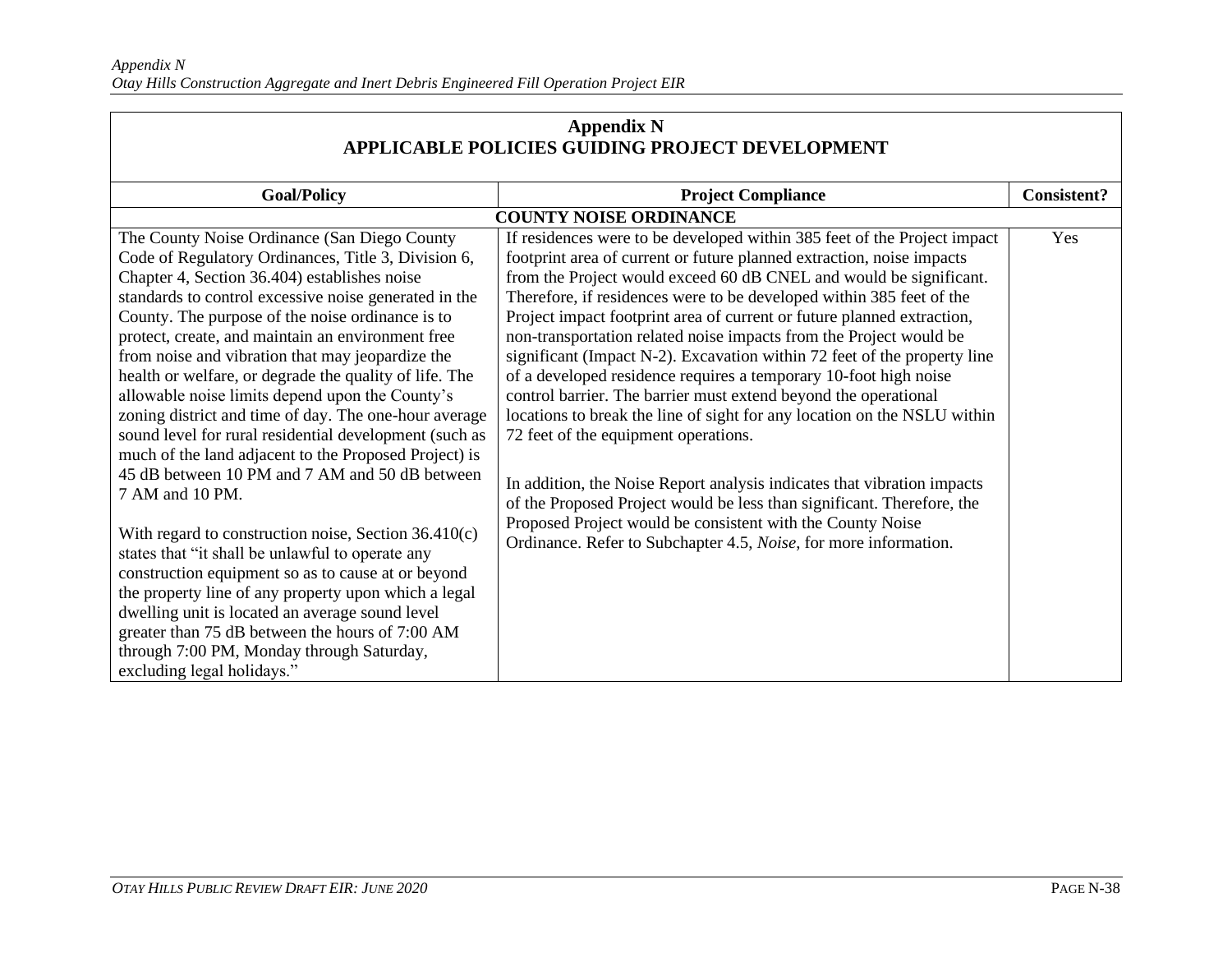| <b>Appendix N</b><br>APPLICABLE POLICIES GUIDING PROJECT DEVELOPMENT                                                                                                                                                                                                                                                                                                                                                                                                                                                         |                                                                                                                                                                                                                                                                                                                                                                                                                                                                                                                                                                                                                                                                                                                                                                                                                                                                                        |                    |
|------------------------------------------------------------------------------------------------------------------------------------------------------------------------------------------------------------------------------------------------------------------------------------------------------------------------------------------------------------------------------------------------------------------------------------------------------------------------------------------------------------------------------|----------------------------------------------------------------------------------------------------------------------------------------------------------------------------------------------------------------------------------------------------------------------------------------------------------------------------------------------------------------------------------------------------------------------------------------------------------------------------------------------------------------------------------------------------------------------------------------------------------------------------------------------------------------------------------------------------------------------------------------------------------------------------------------------------------------------------------------------------------------------------------------|--------------------|
| <b>Goal/Policy</b>                                                                                                                                                                                                                                                                                                                                                                                                                                                                                                           | <b>Project Compliance</b>                                                                                                                                                                                                                                                                                                                                                                                                                                                                                                                                                                                                                                                                                                                                                                                                                                                              | <b>Consistent?</b> |
| <b>COUNTY RESOURCE PROTECTION ORDINANCE (RPO)</b>                                                                                                                                                                                                                                                                                                                                                                                                                                                                            |                                                                                                                                                                                                                                                                                                                                                                                                                                                                                                                                                                                                                                                                                                                                                                                                                                                                                        |                    |
| The County RPO provides development controls for<br>unique topography, ecosystems and natural<br>characteristics within the County deemed to be<br>fragile, irreplaceable and vital to the general welfare<br>of the County's residents. The resources protected by<br>the County include wetlands, floodplains, steep<br>slopes, sensitive biological habitats, and prehistoric<br>and historic sites. Additionally, the County requires<br>avoidance of impacts to 80 percent of County Group<br>A and B sensitive plants. | Pursuant to Section 86.605(d)(3) in Chapter 6 of Ordinance 9842, sand,<br>gravel or mineral extraction projects such as the Proposed Project<br>would be exempt from RPO requirements, provided that certain<br>mitigation measures regarding restoration/revegetation are implemented<br>as a condition of a Major Use Permit. Implementation of the Proposed<br>Project would include restoration/revegetation consistent with the<br>required mitigation measures after each phase of mineral extraction as<br>part of the project design. In addition, project design elements and<br>mitigation measures would minimize biological and cultural impacts,<br>slide danger, erosion, silting and fire hazard. Refer to Subchapters 4.1,<br>Geological Resources; 4.3, Biological Resources; 4.4, Cultural<br>Resources; and 4.8, Hazardous Materials, Public Health and Safety, for | Yes                |
| further information.<br><b>COUNTY ZONING ORDINANCE</b>                                                                                                                                                                                                                                                                                                                                                                                                                                                                       |                                                                                                                                                                                                                                                                                                                                                                                                                                                                                                                                                                                                                                                                                                                                                                                                                                                                                        |                    |
| The County Zoning Ordinance identifies the<br>permitted uses of the project site, consistent with the<br>land use designations of the General Plan and the<br>Otay Subregional Plan.                                                                                                                                                                                                                                                                                                                                         | The Project impact footprint is currently zoned (per the EOMSP) as<br>S88, Specific Plan Use Regulations (maximum residential density of<br>0.5 du per acre and lot size of 30,000 square feet for Mixed Industrial).<br>The S88 zoning designation allows extractive uses under an MUP<br>according to Section 3.2 of the EOMSP for Subarea 2. The Proposed<br>Project includes an MUP that would make it consistent with the S88<br>designation (with any conditions of approval attached).<br>Zoning designations beyond the Project impact footprint, in the larger<br>Project site are either S88 (Specific Plan) or S90 (Holding Area), which<br>primarily allows community services, interim uses, or uses which, with<br>appropriate development designators, will not prematurely commit the<br>land to a particular use or intensity of development.                         | Yes                |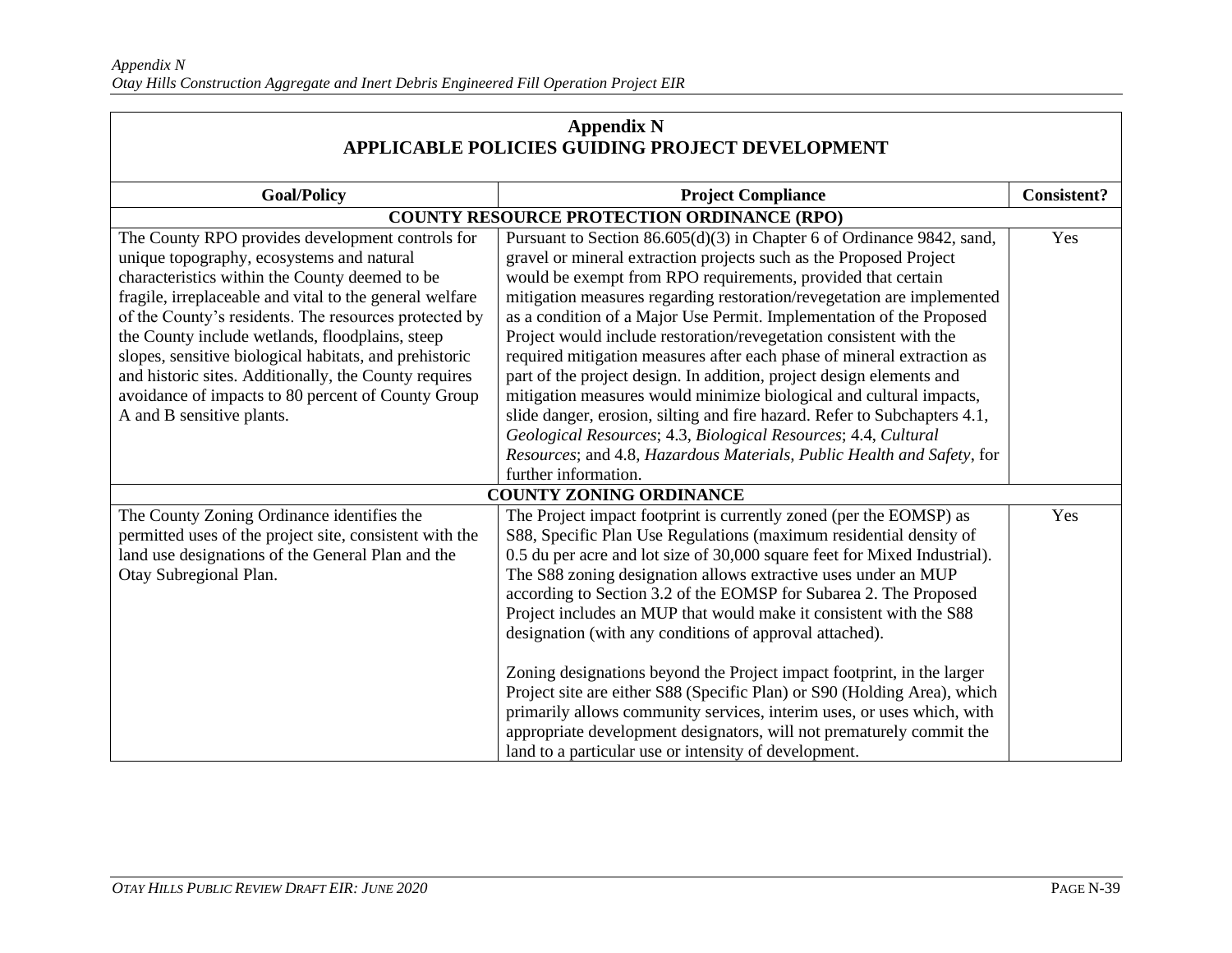| <b>Appendix N</b>                                       |                                                                           |                    |
|---------------------------------------------------------|---------------------------------------------------------------------------|--------------------|
| <b>APPLICABLE POLICIES GUIDING PROJECT DEVELOPMENT</b>  |                                                                           |                    |
| <b>Goal/Policy</b>                                      | <b>Project Compliance</b>                                                 | <b>Consistent?</b> |
|                                                         | COUNTY OF SAN DIEGO LIGHT POLLUTION CODE                                  |                    |
|                                                         |                                                                           | Yes                |
| Within Zone B (more than 15 miles from Mts.             | The Project site is located more than 15 miles from Mts. Palomar and      |                    |
| Palomar and Laguna), outdoor lighting, such as          | Laguna, and is therefore within the Outdoor Lighting Ordinance Zone       |                    |
| security or parking lot lighting must be less than      | B. Consistent with the County of San Diego Outdoor Lighting               |                    |
| 4,050 lumens and fully shielded.                        | Ordinance (Division 9, Sections 59.101-59.15 of the San Diego County      |                    |
|                                                         | Zoning Ordinance), outdoor lighting at the Project site, such as security |                    |
|                                                         | or parking lot lighting, would be less than 4,050 lumens and              |                    |
|                                                         | fully shielded.                                                           |                    |
|                                                         | NATURAL COMMUNITY CONSERVATION PLANNING PROGRAM                           |                    |
| The MSCP has been prepared to meet the                  | The Project site is located within the South County Segment of the        | Yes                |
| requirements of the NCCP Act of 1991, Federal ESA,      | County's MSCP Subarea Plan. With implementation of the mitigation         |                    |
| and California ESA. It is a comprehensive, long-term    | measures listed in Subchapter 4.3, Biological Resources, for significant  |                    |
| habitat conservation plan that addresses the needs of   | impacts to MSCP-covered sensitive biological resources, pursuant to       |                    |
| multiple species by identifying key areas for           | the regulations and requirements of the USFWS, Corps, CDFW and            |                    |
| preservation as open space in order to link core        | County, all MSCP-covered project-specific direct and indirect impacts     |                    |
| biological areas into a regional wildlife preserve. The | related to the Proposed Project would be mitigated to less than           |                    |
| County's MSCP Subarea Plan (County 1997)                | significant levels. The Project proposes an amendment to the MSCP to      |                    |
| implements the MSCP within the unincorporated           | authorize impacts to MSCP Amendment areas. In addition, the County        |                    |
| areas under the jurisdiction of the County.             | is undergoing an Amendment to the MSCP to gain take authorization         |                    |
|                                                         | for the QCB. If the County Amendment is not approved prior to this        |                    |
|                                                         | Project, this Project would require a Section 7 or Section 10(a) Federal  |                    |
|                                                         | take permit to authorize impacts to the QCB. Should the County-           |                    |
|                                                         | initiated Amendment be approved, this Project would be fully              |                    |
|                                                         | consistent with the NCCPP would not be subject to any additional          |                    |
|                                                         | requirements regarding amendments to the County MSCP Subarea Plan         |                    |
|                                                         | or other further requirements related to the QCB. If the Major            |                    |
|                                                         | Amendment areas to the north and east of the Project site become          |                    |
|                                                         | incorporated into the MSCP Preserve System, the Project site would be     |                    |
|                                                         | a biologically important extension of the largest tract of protected      |                    |
|                                                         | County open space in southern San Diego County. Being located             |                    |
|                                                         | adjacent to developed areas would also make the Project site an           |                    |
|                                                         | important buffer area for adjacent undeveloped open space.                |                    |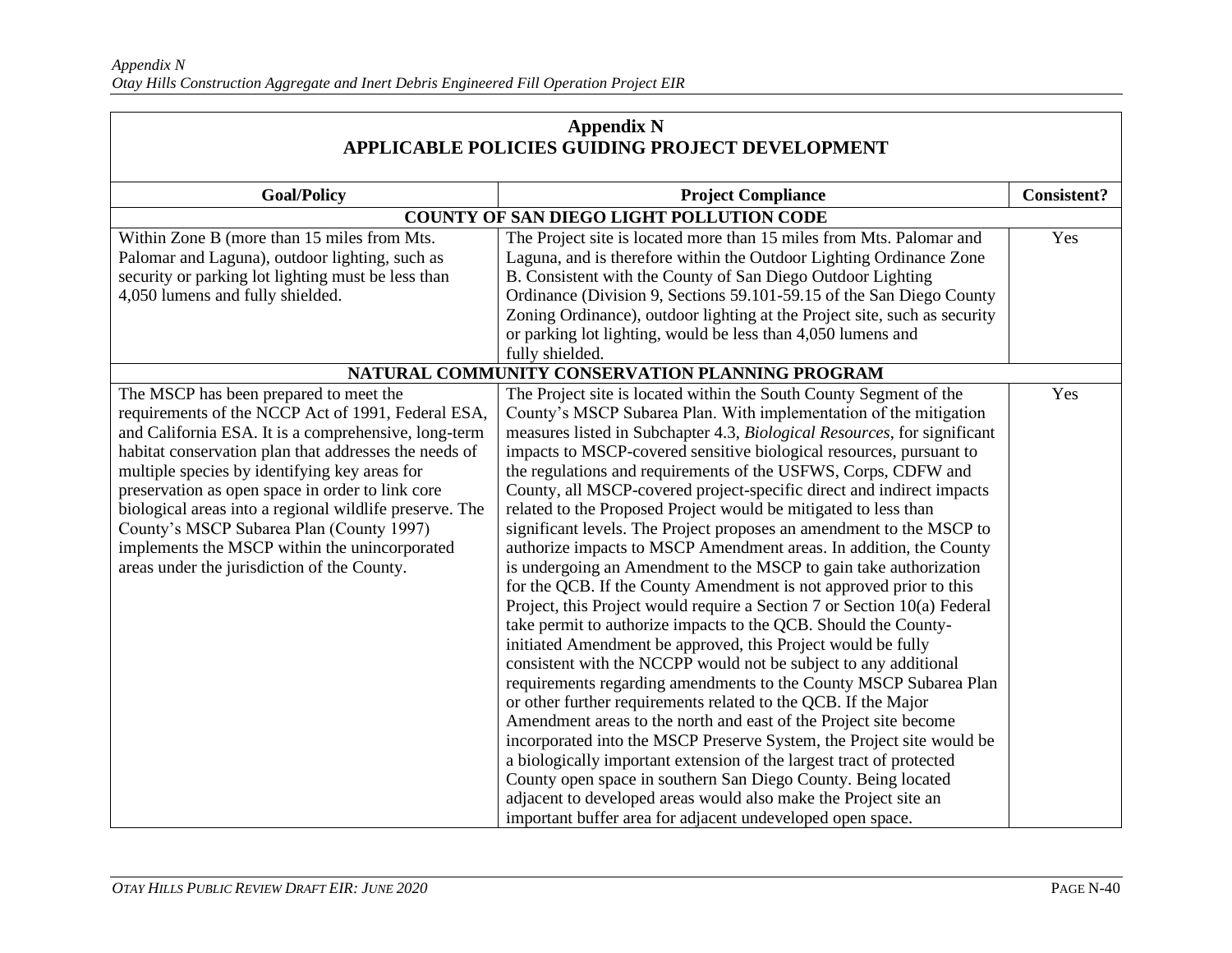| <b>Appendix N</b><br><b>APPLICABLE POLICIES GUIDING PROJECT DEVELOPMENT</b> |                                                                         |                    |
|-----------------------------------------------------------------------------|-------------------------------------------------------------------------|--------------------|
|                                                                             |                                                                         |                    |
| <b>Goal/Policy</b>                                                          | <b>Project Compliance</b>                                               | <b>Consistent?</b> |
|                                                                             | NATURAL COMMUNITY CONSERVATION PLANNING PROGRAM (cont.)                 |                    |
|                                                                             | If the County Amendment is not approved prior to this Project, impacts  |                    |
|                                                                             | to QCB would not be under the purview of the MSCP; instead, this        |                    |
|                                                                             | Project would require a Section 7 or Section 10(a) Federal take permit  |                    |
|                                                                             | to authorize impacts to the QCB. In either case, the Proposed Project   |                    |
|                                                                             | would be consistent with the MSCP.                                      |                    |
|                                                                             | COUNTY OF SAN DIEGO BIOLOGICAL MITIGATION ORDINANCE (BMO)               |                    |
| The BMO is the mechanism by which the County                                | Pursuant to Section $86.503(a)(9)$ of the BMO, sand, gravel or mineral  | Yes                |
| implements the MSCP at the project level within the                         | extraction projects such as the Proposed Project would be exempt from   |                    |
| unincorporated areas to attain the goals set forth in                       | BMO requirements, provided that the Project is consistent with the      |                    |
| the County MSCP Subarea Plan. The BMO contains                              | County General Plan, the MSCP Plan, and the Subarea Plan, and           |                    |
| design criteria and mitigation standards which, when                        | certain mitigation measures regarding avoidance of sensitive species    |                    |
| applied to projects requiring discretionary permits,                        | and restoration/revegetation are implemented. In the case of the        |                    |
| protect habitats and species and ensures that a project                     | Proposed Project, restoration/revegetation consistent with the required |                    |
| does not preclude the viability of the MSCP Preserve                        | mitigation measures would be implemented after each phase of mineral    |                    |
| System. In this way, the BMO promotes the                                   | extraction as part of the project design. In addition, project design   |                    |
| preservation of lands that contribute to contiguous                         | elements and mitigation measures would minimize all other biological    |                    |
| habitat core areas or linkages.                                             | impacts (refer to Subchapter 4.3, Biological Resources, for further     |                    |
|                                                                             | information).                                                           |                    |
|                                                                             | <b>CALIFORNIA SURFACE MINING AND RECLAMATION ACT</b>                    |                    |
| <b>Under SMARA (Public Resources Code</b>                                   | A Reclamation Plan has been prepared for the Proposed Project; as a     | Yes                |
| Section 2719 et. seq.), all extractive operations are                       | result, the Proposed Project would be consistent with SMARA.            |                    |
| required to have a Reclamation Plan approved by the                         |                                                                         |                    |
| lead agency (in this case, the County), defining the                        |                                                                         |                    |
| activities to be carried out when extraction has been                       |                                                                         |                    |
| completed to return the land to a useful, approved                          |                                                                         |                    |
| alternative purpose.                                                        |                                                                         |                    |